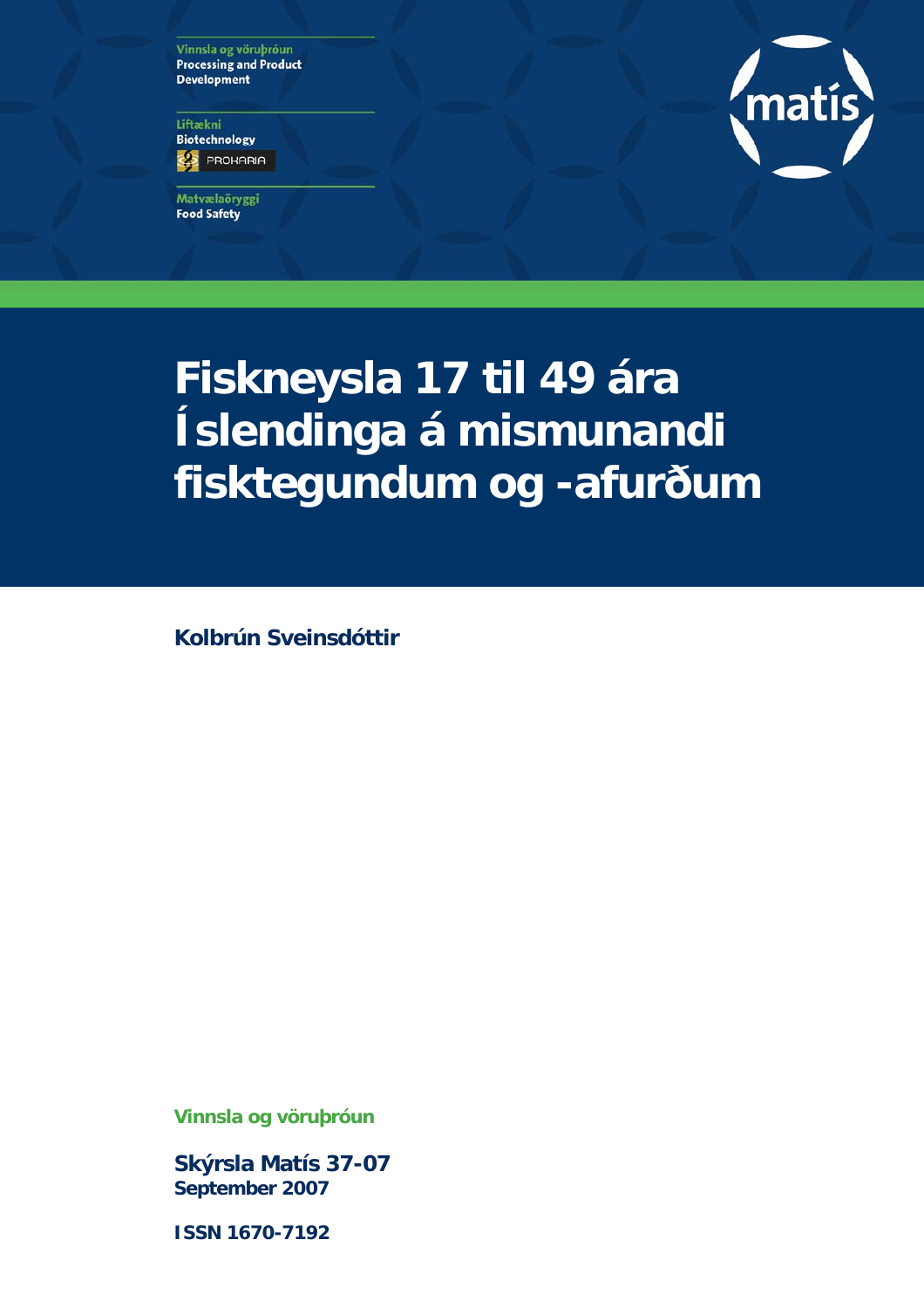

# Skýrsluágrip Matís ohf<br>Matis Food Research, Innovation & Safety<br>Report S*ummary*

#### ISSN: 1670-7192

| Titill / Title                                 | Fiskneysla 17 til 49 ára Íslendinga á mismunandi fisktegundum<br>og -afurðum                                                                                                                                                                                                                                                                                                                                                                                                                                                                                                                                                                                                                                                                                                                                                                                                                                                                                                                                                                                                                                                                                                                                                                                                                                                                                                                                                                                                                                                                                                                                                                                                                                                                                                                                                                                                                                                                                                                                                                                                                                                                                                                                                                                                                                                                   |                     |                |
|------------------------------------------------|------------------------------------------------------------------------------------------------------------------------------------------------------------------------------------------------------------------------------------------------------------------------------------------------------------------------------------------------------------------------------------------------------------------------------------------------------------------------------------------------------------------------------------------------------------------------------------------------------------------------------------------------------------------------------------------------------------------------------------------------------------------------------------------------------------------------------------------------------------------------------------------------------------------------------------------------------------------------------------------------------------------------------------------------------------------------------------------------------------------------------------------------------------------------------------------------------------------------------------------------------------------------------------------------------------------------------------------------------------------------------------------------------------------------------------------------------------------------------------------------------------------------------------------------------------------------------------------------------------------------------------------------------------------------------------------------------------------------------------------------------------------------------------------------------------------------------------------------------------------------------------------------------------------------------------------------------------------------------------------------------------------------------------------------------------------------------------------------------------------------------------------------------------------------------------------------------------------------------------------------------------------------------------------------------------------------------------------------|---------------------|----------------|
| Höfundar / Authors                             | Kolbrún Sveinsdóttir                                                                                                                                                                                                                                                                                                                                                                                                                                                                                                                                                                                                                                                                                                                                                                                                                                                                                                                                                                                                                                                                                                                                                                                                                                                                                                                                                                                                                                                                                                                                                                                                                                                                                                                                                                                                                                                                                                                                                                                                                                                                                                                                                                                                                                                                                                                           |                     |                |
| Skýrsla / Report no.                           | 37-07                                                                                                                                                                                                                                                                                                                                                                                                                                                                                                                                                                                                                                                                                                                                                                                                                                                                                                                                                                                                                                                                                                                                                                                                                                                                                                                                                                                                                                                                                                                                                                                                                                                                                                                                                                                                                                                                                                                                                                                                                                                                                                                                                                                                                                                                                                                                          | Útgáfudagur / Date: | September 2007 |
| Verknr. / project no.                          | 1661                                                                                                                                                                                                                                                                                                                                                                                                                                                                                                                                                                                                                                                                                                                                                                                                                                                                                                                                                                                                                                                                                                                                                                                                                                                                                                                                                                                                                                                                                                                                                                                                                                                                                                                                                                                                                                                                                                                                                                                                                                                                                                                                                                                                                                                                                                                                           |                     |                |
| Styrktaraðilar / funding:<br>Ágrip á íslensku: | AVS rannsóknasjóður í sjávarútvegi<br>Þessi skýrsla er hluti af AVS verkefninu "Verðmæti og öryggi íslenskra<br>sjávarafurða - Áhættusamsetning og áhætturöðun". Markmið hennar er að veita<br>ítarlega og aðgengilega samantekt á þeim upplýsingum sem tiltækar eru um<br>fiskneyslu Íslendinga, og byggir á upplýsingum sem aflað var í viðhorfs- og<br>neyslukönnun AVS verkefnisins "Viðhorf og fiskneysla ungs fólks: Bætt ímynd<br>sjávarafurða" sem gerð var árið 2006. Fengið var landsúrtak fólks á aldrinum<br>17-49 ára frá Hagstofu Íslands og alls bárust svör frá 2198 manns.<br>Niðurstöður er vörðuðu heildarfiskneyslutíðni, neyslutíðni fisktegunda og<br>-afurða, hlutfallslega neysla feitra og magurra fisktegunda voru skoðaðar m.t.t.<br>aldurs, kyns og búsetu. Einnig voru viðhorf fólks til hollustu og áhættu<br>fiskneyslu könnuð.<br>Þrátt fyrir að fólk virðist almennt vel upplýst og sannfært um hollustu og öryggi<br>sjávarfangs er fiskneysla minni en ráðlagt er. Fólk í elsta aldurshópnum (40-49<br>ára) borðar fisk 1,9 sinnum í viku að jafnaði en fiskneysla er minni í yngsta<br>aldurshópnum (17-29 ára) eða 1,3 sinnum í viku. Íslendingar borða hvað mest af<br>mögrum fiski á borð við ýsu og þorsk, og það má áætla að 50% fisks sem við<br>borðum sé magur, um 25% meðalfeitur en um 20% feitur fiskur eins og t.d. lax,<br>silungur og síld. Neysla á pökkuðum, tilbúnum fiskréttum, kældum og frystum<br>var óveruleg og minna en 10% fólks borða þessa rétti einu sinni í mánuði eða<br>oftar. Hinsvegar borða 30% fólks hálf-tilbúna kælda fiskrétti úr ferskfiskborði<br>einu sinni í mánuði eða oftar.<br>Nokkur munur var á neyslu mismunandi fisktegunda og afurða eftir aldri. Val<br>yngra fólks er ekki eins fjölbreytt og þeirra sem eldri eru, og yngra fólk borðar<br>oft ekki fisktegundir og -afurðir sem eldra fólk hefur vanist, eins og t.d.<br>marineraða síld og kavíar. Stór hluti yngsta aldurshópsins borðar skyndibita<br>tvisvar í viku eða oftar.<br>Töluverður munur er á neyslu fólks eftir búsetu. Fólk á höfuðborgarsvæðinu<br>borðar sjaldnar fisk, fólk á landsbyggðinni borðar frekar hefðbundnar<br>fisktegundir eins og ýsu, en langtum oftar frosinn fisk og saltfisk.<br>Höfuðborgarbúar borða hinsvegar oftar hálf-tilbúna fiskrétti úr ferskfiskborði. |                     |                |
| Lykilorð á íslensku:                           | Neytendur, fiskneysla, fisktegundir, fiskafurðir                                                                                                                                                                                                                                                                                                                                                                                                                                                                                                                                                                                                                                                                                                                                                                                                                                                                                                                                                                                                                                                                                                                                                                                                                                                                                                                                                                                                                                                                                                                                                                                                                                                                                                                                                                                                                                                                                                                                                                                                                                                                                                                                                                                                                                                                                               |                     |                |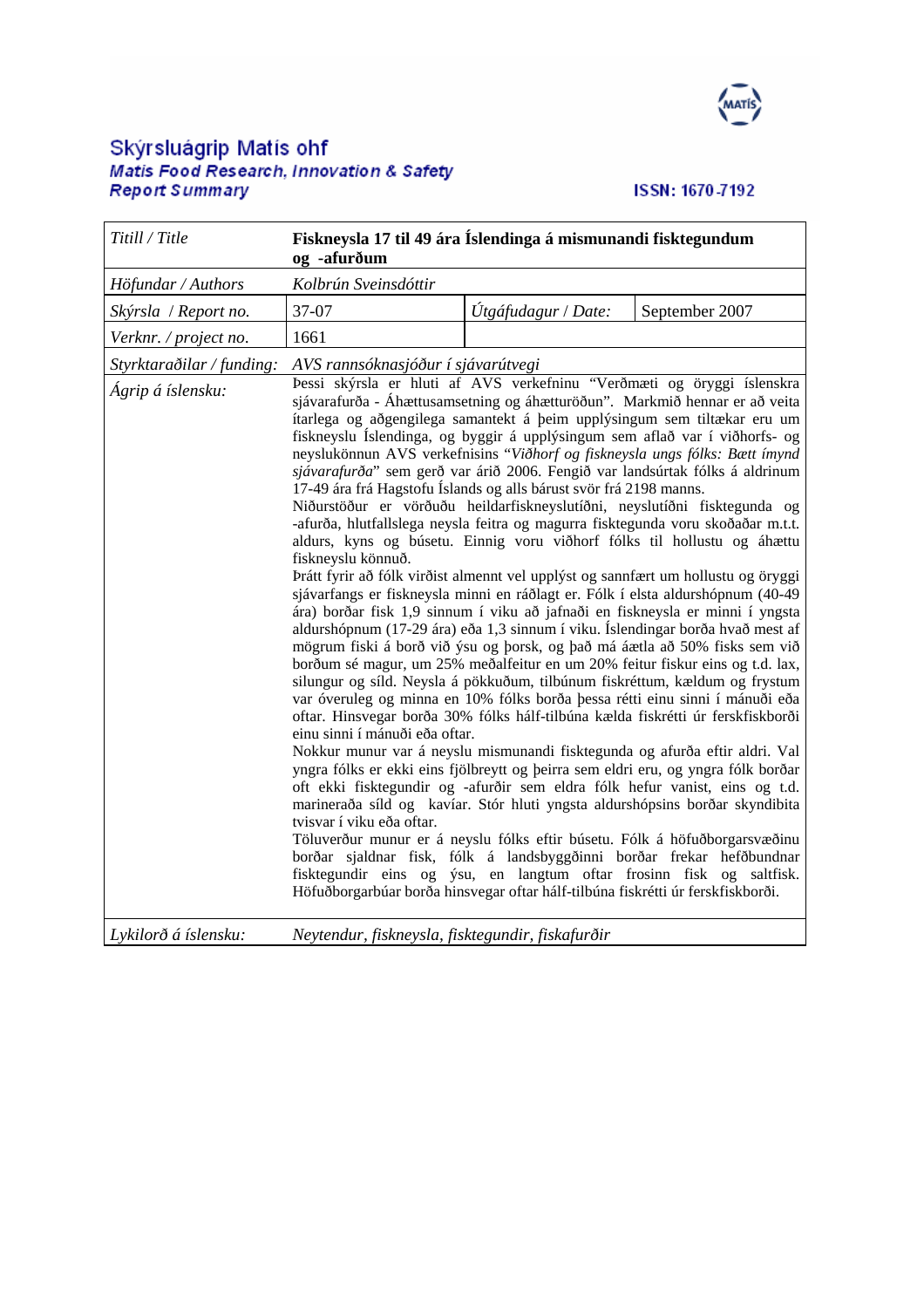

## Skýrsluágrip Matís ohf<br>Matis Food Research, Innovation & Safety **Report Summary**

#### ISSN: 1670-7192

| Summary in English: | The beneficial effects of fish on health are well known. Access to accurate<br>information about fish consumption, fish species and -products, the percentage<br>of lean vs fat fish species is very important in order to estimate the value and<br>safety of Icelandic seafood products. This report is a part of the project Food<br>safety and added value of Icelandic seafood products, funded by the AVS Fund<br>of the Ministry of Fisheries in Iceland.<br>The aim of this report is to provide detailed overview of the available<br>information on fish consumption in Iceland. The information was collected in the<br>project Young consumer attitudes and fish consumption: Improved image of<br>seafood, an attitude and consumption survey in 2006 which was funded by AVS.<br>A representative sample of the population in Iceland was provided by Statistics<br>Iceland and answers from 2198 people 17-49 years were received.<br>Results concerning total fish consumption frequency, fish species and -products,<br>the relative consumption of fat vs lean fish species, attitudes towards the<br>wholesomeness and risks of fish consumption were analyzed with regard to age,<br>gender and residence.<br>Although, people are generally well informed and convinced that seafood is<br>wholesome and safe, fish consumption is below recommendations. People in the<br>oldest age group (40-49 years) consume fish 1,9 times per week on average, but<br>the youngest age group (17-29 years) consumes even less fish, only 1,3 times per<br>week. Lean fish species, such as haddock and cod, is the most popular and it can<br>be estimated that more than half of the fish consumed is lean, approx. 25%<br>medium fat species but only 20% fat fish species such as salmon, trout and<br>herring. Consumption of packed fish meals, chilled and frozen, is very low, less<br>than 10% consume such products once a month or more frequently. However,<br>30% consume chilled ready-to-cook fish meals bought from fishmongers or fresh<br>fish counters at supermarkets.<br>Differences in consumption of fish species and -products were observed with<br>age, the preferences of younger people tended to to be more limited range and<br>they often did not consume some of the fish species and -products which older<br>people were accustomed to, such as marinated herring and caviar.<br>Differences in consumption were also observed depending on residence. People<br>in the capital area are likely to consume fish less frequently, whilst people living<br>in the countryside are more inclined to prefer traditional fish species such as<br>haddock, but much more often frozen- and salted fish. |
|---------------------|------------------------------------------------------------------------------------------------------------------------------------------------------------------------------------------------------------------------------------------------------------------------------------------------------------------------------------------------------------------------------------------------------------------------------------------------------------------------------------------------------------------------------------------------------------------------------------------------------------------------------------------------------------------------------------------------------------------------------------------------------------------------------------------------------------------------------------------------------------------------------------------------------------------------------------------------------------------------------------------------------------------------------------------------------------------------------------------------------------------------------------------------------------------------------------------------------------------------------------------------------------------------------------------------------------------------------------------------------------------------------------------------------------------------------------------------------------------------------------------------------------------------------------------------------------------------------------------------------------------------------------------------------------------------------------------------------------------------------------------------------------------------------------------------------------------------------------------------------------------------------------------------------------------------------------------------------------------------------------------------------------------------------------------------------------------------------------------------------------------------------------------------------------------------------------------------------------------------------------------------------------------------------------------------------------------------------------------------------------------------------------------------------------------------------------------------------------------------------------------------------------------------------------------------------------------------------------------------------------------------------------------------------------------------------------------------------------------------------------------------|
| English keywords:   | consumers, fish consumption, fish species, fish products                                                                                                                                                                                                                                                                                                                                                                                                                                                                                                                                                                                                                                                                                                                                                                                                                                                                                                                                                                                                                                                                                                                                                                                                                                                                                                                                                                                                                                                                                                                                                                                                                                                                                                                                                                                                                                                                                                                                                                                                                                                                                                                                                                                                                                                                                                                                                                                                                                                                                                                                                                                                                                                                                       |

*English keywords: consumers, fish consumption, fish species, fish products* 

© Copyright Matís ohf / Matis - Food Research, Innovation & Safety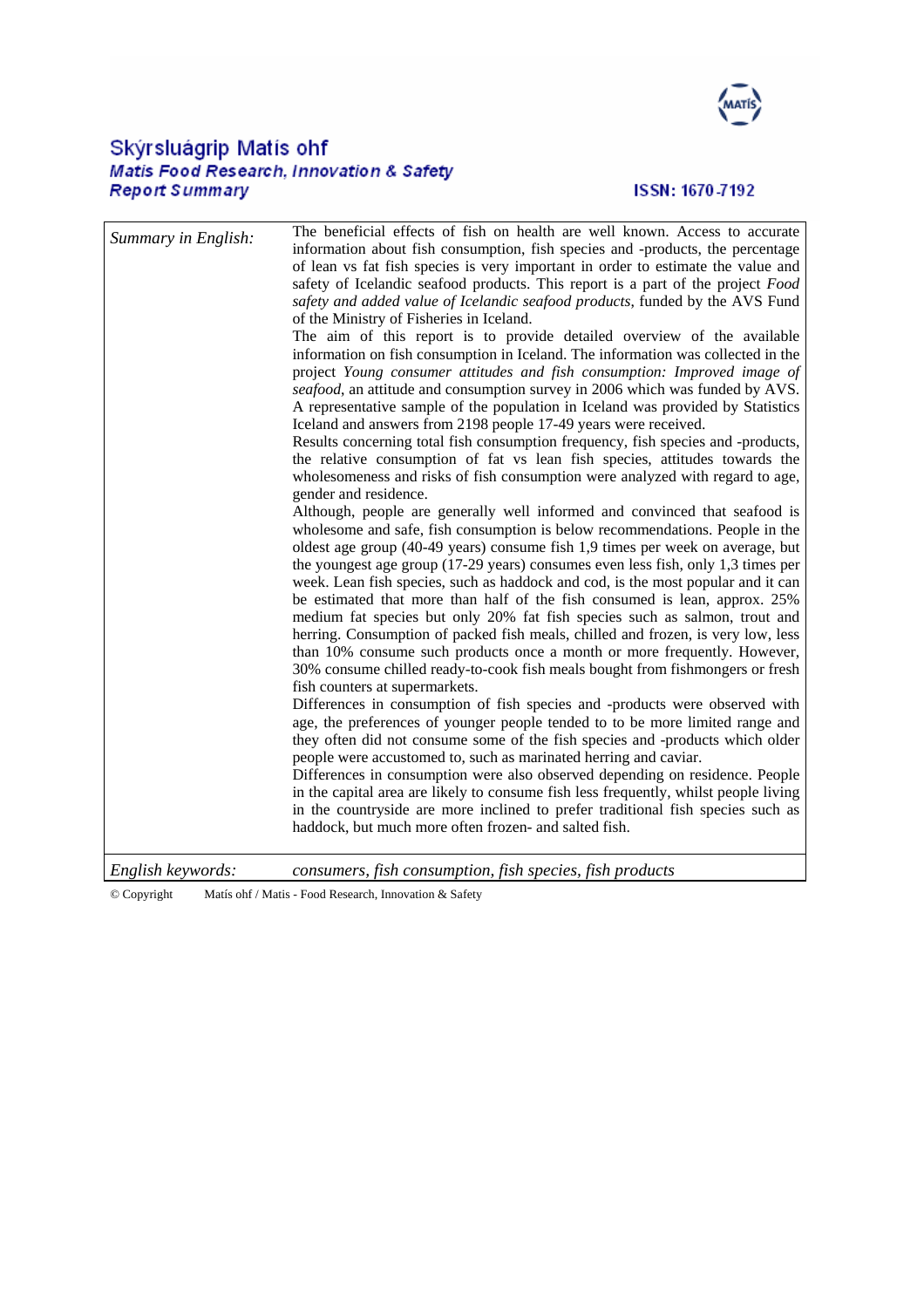#### **EFNISYFIRLIT**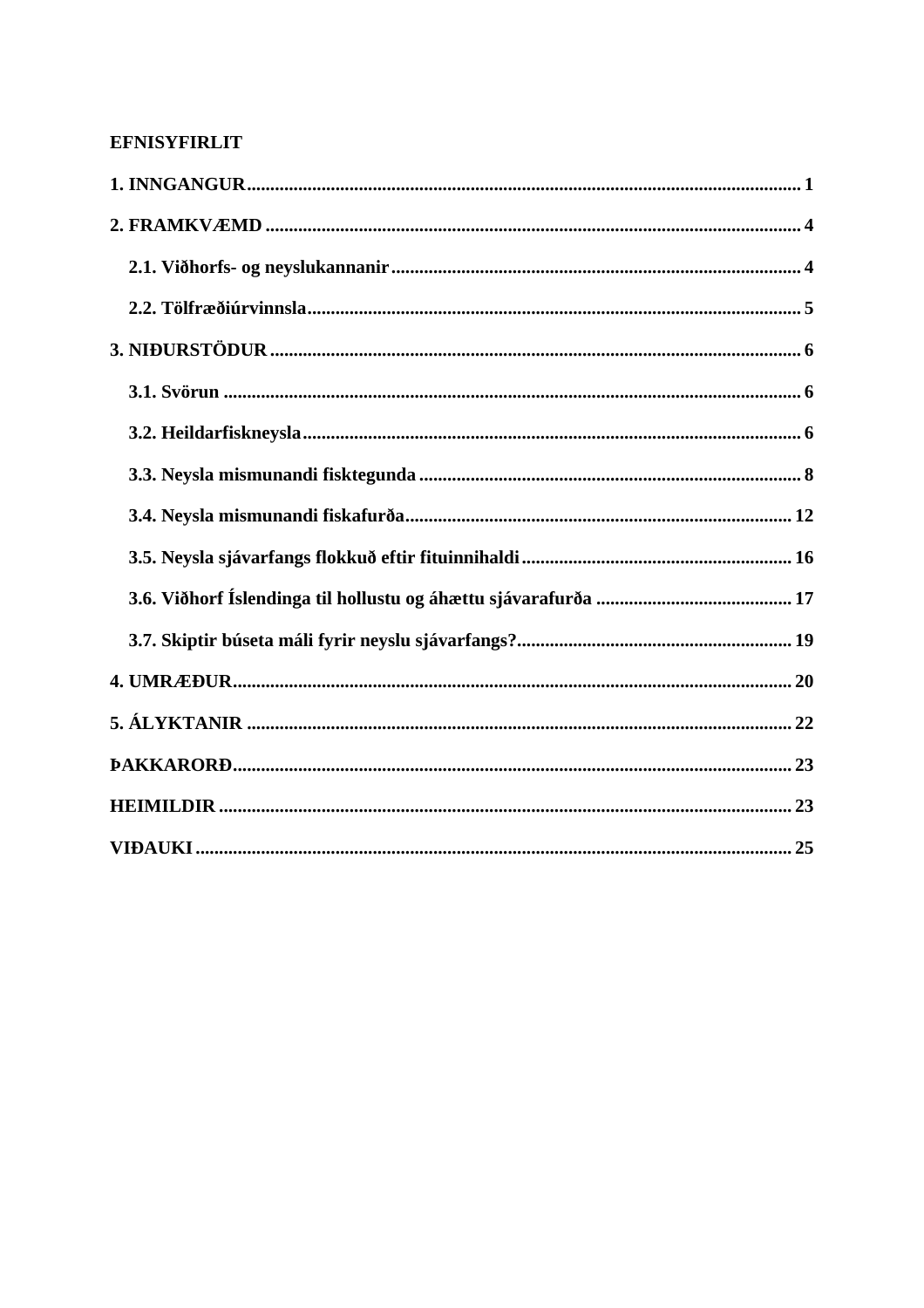#### <span id="page-4-0"></span>**1. INNGANGUR**

Mikil fiskneysla hérlendis hefur löngum verið tengd góðu heilsufari og langlífi Íslendinga. Rannsóknir hafa sýnt að það er heilsufarslegur ávinningur af því að borða fisk a.m.k. einu sinni til tvisvar í viku (De Deckere et al, 1998; Marckmann og Grønbæk, 1999; Thorsdottir et. al, 2004). Fiskur inniheldur mörg lífsnauðsynleg næringarefni, snefilefni og vítamín. Fiskur er talinn mjög holl og góð fæða, meðal annars er hann góð uppspretta hágæðapróteina þar sem fiskprótein innihalda fjölmargar lífsnauðsynlegar amínósýrur sem eru í hagstæðum hlutföllum hvað varðar þarfir mannslíkamans. Í fiskfitu er að finna langar ómettaðar fitusýrur (Ómega-3) sem ekki er að finna í jurtaolíum. Rannsóknir sýna að fisk- og lýsisneysla hafa jákvæð áhrif á hjarta- og æðasjúkdóma og fleiri sjúkdóma. Nýjar niðurstöður frá Rannsóknastofu í næringafræði úr verkefninu SEAFOODplus og 6. rammaáætlun Evrópusambandsins, sem fjallar um neyslu sjávarfangs og heilsu ungra fjölskyldna, sýna æskileg áhrif á heilsuna bæði af fiskilípíðum og próteinum. Niðurstöðurnar eru nýjar og mikilvægar hvað varðar próteinin en þau auðvelda þyngdartap hjá ungu fullorðnu fólki sem þarf að létta sig, lækka ákveðnar gerðir blóðfitu og auka andoxunarvirkni. Fiskur er næringarrík fæða sem er t.d. auðugur af snefilefnunum selen og joði. Joð er m.a. mikilvægt efni fyrir starfsemi skjaldkirtils. Í feitum fiski er einnig að finna töluvert af D-vítamíni sem gegnir mörgum mikilvægum hlutverkum í líkamanum í sambandi við nýtingu á kalki.

Þrátt fyrir þessi jákvæðu áhrif fiskneyslu hefur fiskneysla minnkað töluvert undanfarin ár. Kannanir Félagsvísindastofnunar H.Í. sýna að hlutfall Íslendinga sem borða fisk oftar en einu sinni í viku hefur lækkað jafnt og þétt milli áranna 1994 og 1998 (Félagsvísindastofnun 1999). Einnig hefur komið fram að yngra fólk borðar sjaldnar fisk en fólk í eldri aldurshópum. Samkvæmt landskönnun Manneldisráðs á mataræði fullorðinna Íslendinga hefur einnig komið í ljós að fiskneysla hefur minnkað mikið á fáeinum árum (Laufey Steingrímsdóttir og fleiri, 2003). Meðalneyslutíðni samsvarar um rúmlega sex fiskmáltíðum á mánuði, en ungt fólk á aldrinum 15-19 ára borðar helmingi minna. Breytingin stafar að hluta til af breyttu neyslumynstri almennt með auknu framboði á ýmsum kjötvörum og tilbúnum réttum eins og kjúklingum og svínakjöti, pizzum og pastaréttum.

Ýmsar hættur geta þó hugsanlega fylgt neyslu fisks, svo sem af völdum sjúkdómsvaldandi baktería og sníkjudýra, sem og vegna efnamengunnar úr umhverfinu. Sem dæmi má nefna histamín sem getur verið náttúrulega til staðar í ýmsum matvælum og í eðlilegu magni er það ekki talið skaðlegt fyrir fólk. Geymsla við hitastig yfir 5°C í langan tíma getur hinsvegar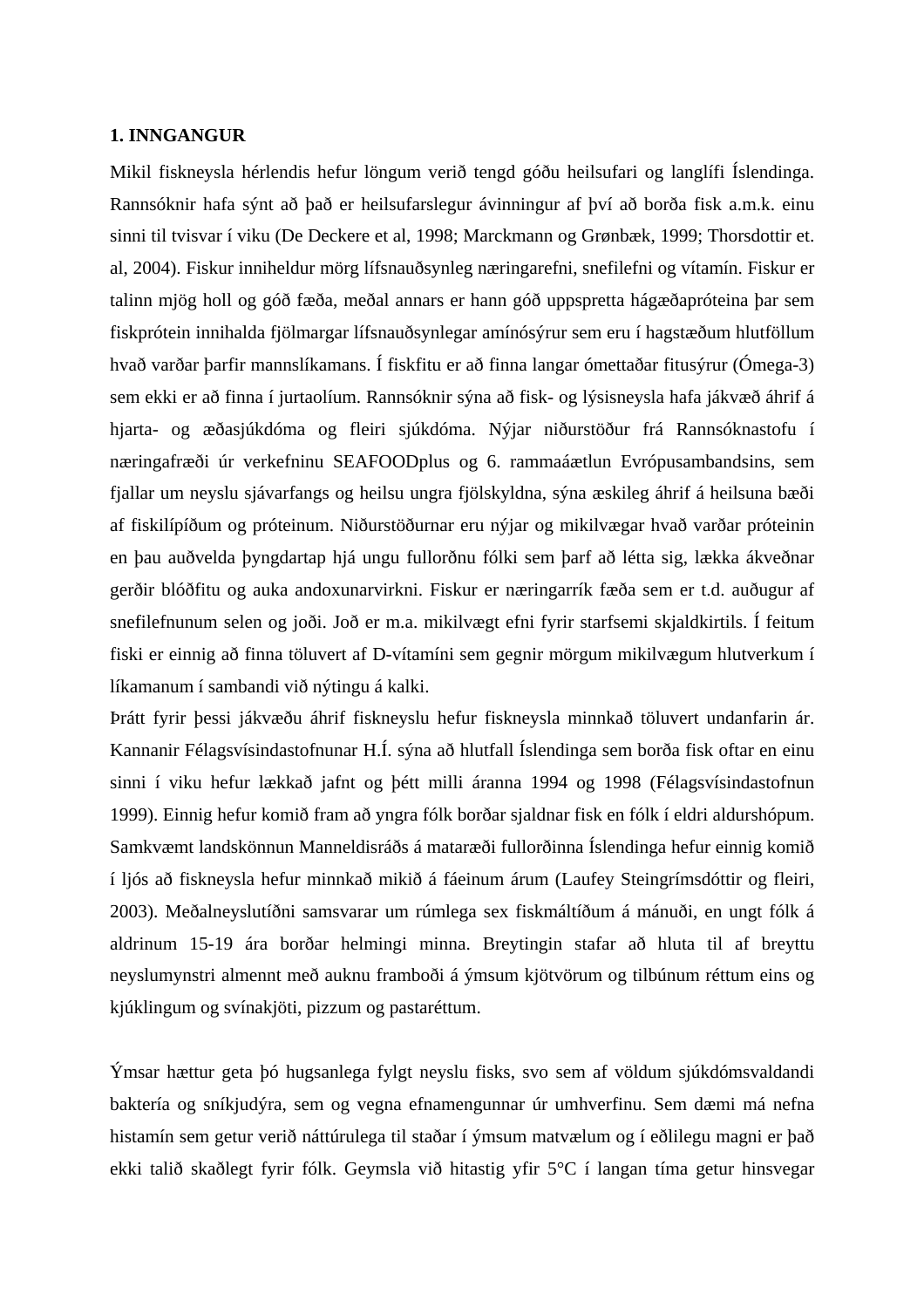stuðlað að aukinni myndun histamíns. Mikil histamínmyndun getur orðið í ákveðnum fisktegundum, svo sem túnfisk og sardínum. Hákarl og hvalir eru dæmi um tegundir sem geta safnað kvikasilfri yfir leyfileg hámarksgildi. PAH efni geta myndast við ákveðna meðhöndlun matvæla, t.d. reykingu, steikingu og hjá Evrópusambandinu er nú þegar hafin vinna sem miðar að því að setja mörk (hámarksgildi) fyrir PAH-efni í ýmsum fæðutegundum, þ.á.m. fyrir reyktan fisk. Þrávirk lífræn efni svo sem DDT, PCB og díoxín geta safnast fyrir í fituríkum vefjum lífvera og magnið eykst eftir því sem ofar kemur í fæðukeðjuna, og í því sambandi er áhugavert að skoða hlutfallslega neyslu á feitum fiski. Hinsvegar mælast íslenskar sjávarafurðir langt undir öryggismörkum Evrópusambandsins og er lítil áhætta tengd neyslu þeirra (Eva Yngvadóttir og Birna Guðbjörnsdóttir, 2007). Jákvæð heilsufarsleg áhrif af fiskneyslu vega því mun þyngra, svo sem æskileg áhrif fiskilípíða/omega-3 fitusýra sem feitur fiskur er afar ríkur af.

Ýmis áhætta fylgir því að borða óhitaðar afurðir úr hráu sjávarfangi, svo sem sushi, kaldreyktan og grafinn fisk vegna t.d. listeríumengunar, E. coli og salmonellu, sem og snýkjudýra sem að öllu jöfnu drepast við suðu. Hinsvegar má draga úr áhættunni með góðri kælingu, frystingu, söltun, gerilsneyðingu, niðursuðu, notkun rotvarnarefna, þurrkun og reykingu. Reglugerðir hafa víða verið settar um að frysta skuli fisk (við a.m.k. -20° C í minnst 24 tíma) ef að um vöru er að ræða sem borða á hráa eða hálf-hráa (svo sem sushi, kaldreyktan eða grafinn fisk) (EC, 2004; FM, 1997).

Það er því ljóst að ítarlegar upplýsingar um fiskneyslu, -tegundir og -afurðir, hlutfallsleg neysla magurra og feitra fisktegunda skipta miklu máli við mat á verðmæti og öryggi íslenskra sjávarafurða, en nýverið var birt skýrsla um þetta efni (Eva Yngvadóttir og Birna Guðbjörnsdóttir: Skýrsla Matís 08-07, 2007). Markmiðið var að sýna á vísindalegan hátt fram á öryggi íslenskra sjávarafurða og stuðla þannig að því að tryggja útflutningstekjur af þeim til framtíðar. Höfundar skýrslunnar benda á að sjávarútvegur og stjórnvöld verði í auknum mæli að geta sýnt fram á að magn óæskilegra efna og örvera í sjávarafurðum sé undir settum hámarksgildum. Ennfremur benda þær á að gagnaöflun eigi ekki eingöngu við um óæskileg efni heldur einnig um heilsubætandi efni. Til að hægt sé að meta þessar upplýsingar þarf að bera þær saman við áreiðanlegar neyslutölur.

Fram kom í landskönnun Manneldisráðs (Laufey Steingrímsdóttir og fleiri, 2003) að neysluvenjur eru mjög mismunandi eftir aldri. Þar af leiðandi er nauðsynlegt að afla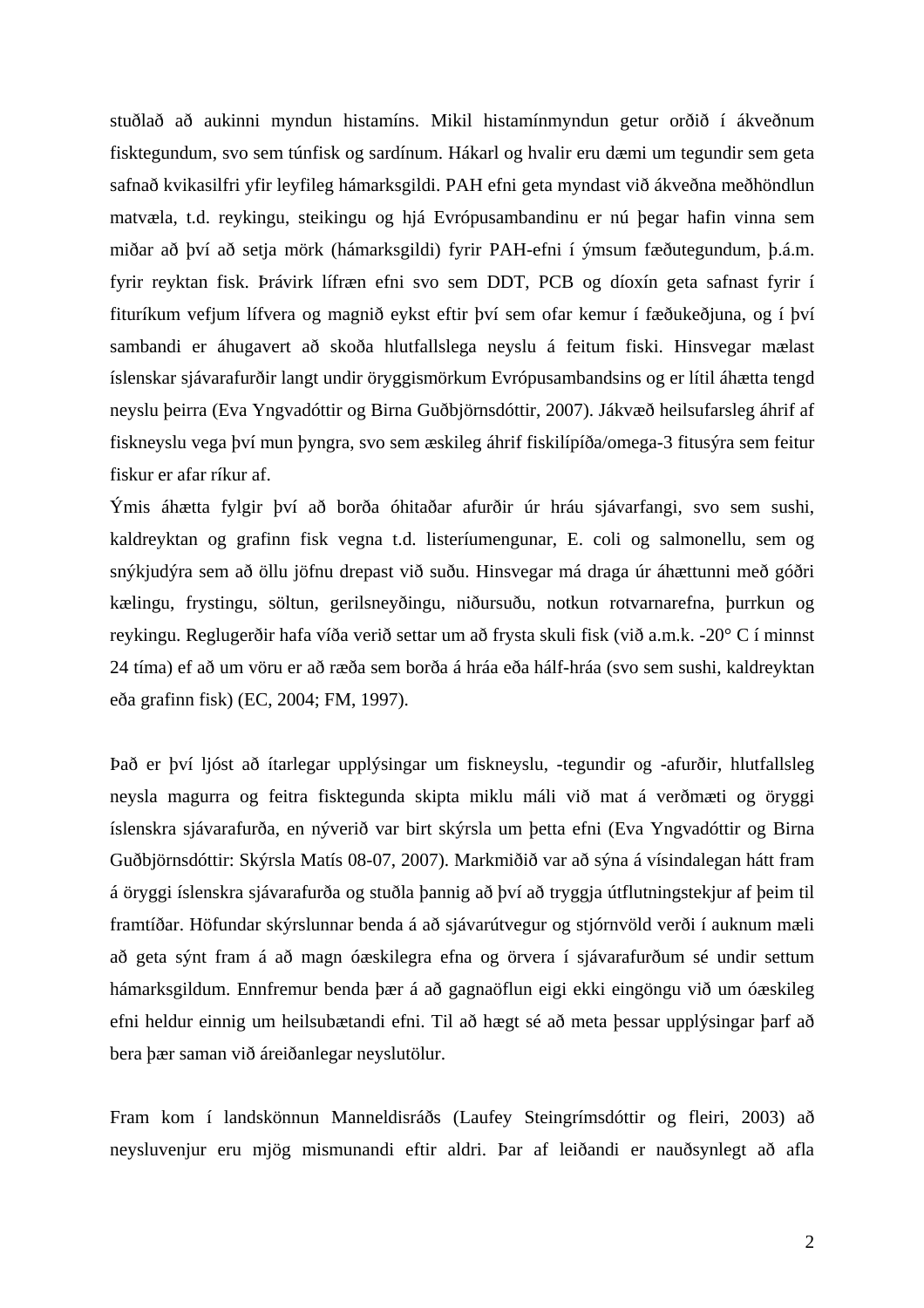upplýsinga um neysluvenjur Íslendinga úr öllum aldurshópum til að fá raunsanna mynd af neysluvenjum landans.

Árið 2006 var gerð ítarleg rannsókn á neysluvenjum ungs fólks á aldrinum 18-25 ára er varðar sjávarfang. Meginmarkmiðið var að rannsaka fiskneyslu ungs fólks á aldrinum 18-25 ára, hver viðhorf þeirra væru og hvaða þættir gætu verið ákvarðandi fyrir neyslu sjávarafurða. Helstu niðurstöður könnunarinnar voru birtar í skýrslu Matís 05-07 (Gunnþórunn Einarsdóttir og fleiri, 2007) og er þar að finna ítarlegar upplýsingar um fiskneyslu, m.a. fisktegundir og afurðir, upplýsingar sem ekki hafa áður verið aðgengilegar hér á landi. Auk aldurshópsins 18- 25 ára var fiskneyslugögnum safnað samhliða um Íslendinga á aldrinum 30-45 ára (Jón Sigurðsson og Þorvaldur S. Kristjánsson, 2006).

Markmið þessarar skýrslu er að veita mjög ítarlega og aðgengilega samantekt á þeim upplýsingum sem til eru um fiskneysluvenjur Íslendinga, og byggir á upplýsingum sem aflað var í AVS verkefninu: *Viðhorf og fiskneysla ungs fólks: Bætt ímynd sjávarafurða*.

Neyslutíðni og hlutfall fólks sem neytir afurðanna skiptir miklu máli við áhættumat og eru neyslugögnin skoðuð með tilliti til þessara þátta í skýrslunni. Hinsvegar var ekki unnt að greina gögnin eftir þeim flokkum sem íbúum er raðað í eftir næmi fyrir áhættu við inntöku, þar sem gögnin náðu ekki til Íslendinga yngri en [1](#page-6-0)7 ára og eldri en 49 ára $^{\rm l}$ .

Skýrslan er unnin sem hluti af AVS verkefninu *Verðmæti og öryggi íslenskra sjávarafurða*.

1

<span id="page-6-0"></span><sup>&</sup>lt;sup>1</sup> Ungir (1-5 ára) og gamlir (eldri en 65 ára) eru 5 sinnum við kvæmari en heilbrigður einstaklingur. Mjög næmir eru ungabörn (börn yngri en 1 árs) og fólk með sjúkdóma eins og t.d. sykursýki, krabbamein og lifraskemmdir. Þessi hópur er talinn vera 30 sinnum viðkvæmari en heilbrigðir einstaklingar. Fólk með alnæmi eða fengið utanaðkomandi líffæri er viðkvæmast fyrir matarsjúkdómum eða 200 sinnum meira en viðmiðunarhópurinn.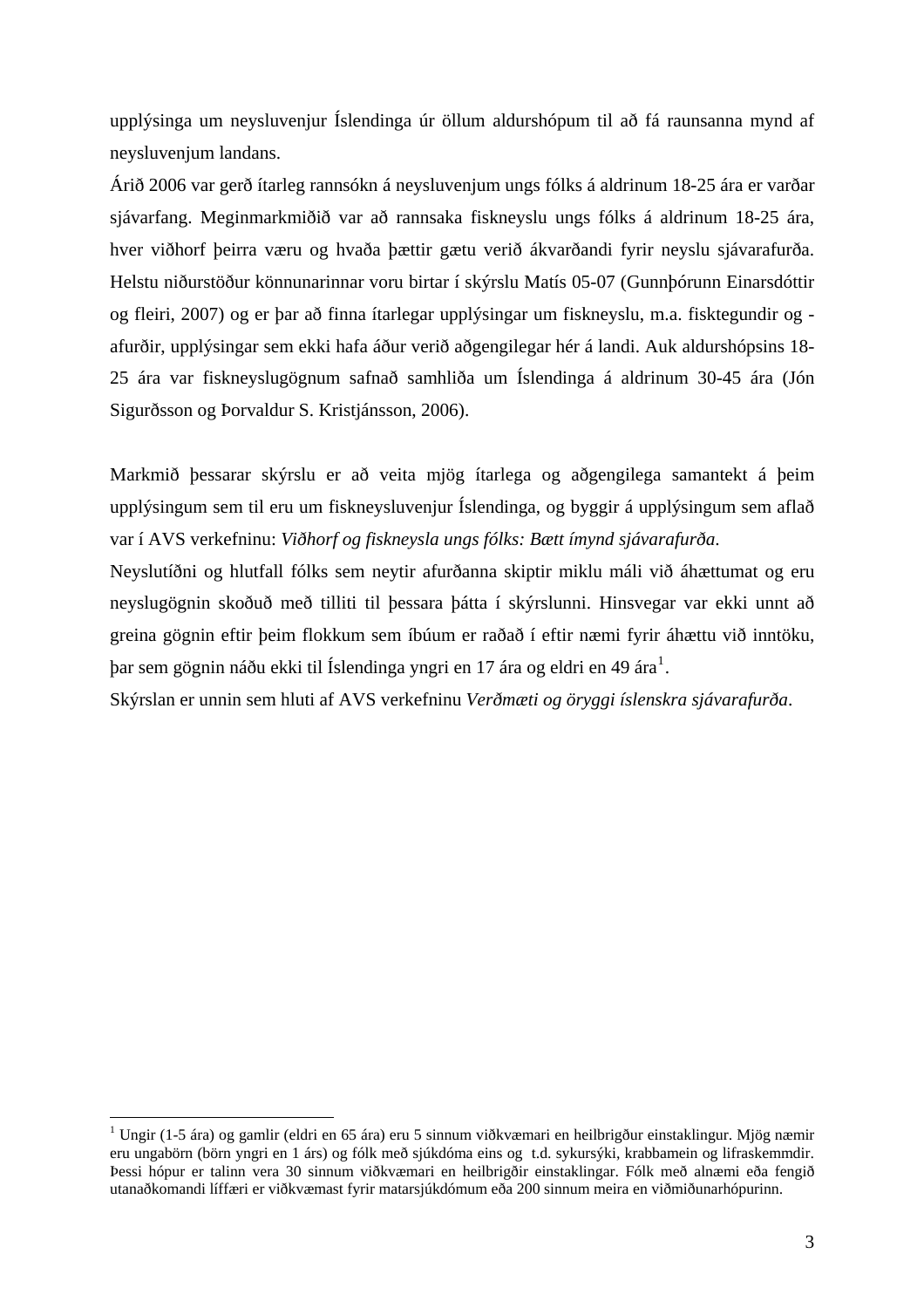#### <span id="page-7-0"></span>**2. FRAMKVÆMD**

#### **2.1. Viðhorfs- og neyslukannanir**

Spurningalisti var saminn með því að nota niðurstöður úr rýnihópavinnu (Kristín Erla Harðardóttir og Friðrik H. Jónsson, 2005), viðtöl við fisksala (Gunnþórunn Einarsdóttir ofl. 2006), spurningar úr neyslukönnun sem gerð var af Rannsóknastofu í næringarfræði, ásamt spurningum úr evrópskri viðhorfskönnun sem gerð var árið 2004 á vegum SEAFOODplus (http://www.seafoodplus.org/Project\_2\_1\_CONSUMERSU.55.0.html).

Könnunin náði til ungs fólks á aldrinum 17 til 26 ára fyrri hluta ársins 2006 og var gögnum safnað á tvennan hátt. Upplýsingar frá Hagstofu Íslands sýndu að 61,5% fólks á þessum aldri voru í skóla og var könnunin lögð fyrir þann hóp í kennslustundum. Hentugleiki réði því í hvaða bekkjum eða kennslustundum könnunin var lögð fyrir í. Upplýsingar Hagstofunnar um dreifingu nemenda í framhaldsskólum voru notaðar til að reikna út hlutfall viðmælenda í hverjum skóla.

Hagstofan tók 2252 manna slembiúrtak úr hópi vinnandi fólks á aldrinum 18 til 25 ára sem var í 100% starfi. Samhliða var fengið annað 1.072 manna slembiúrtak fólks á aldrinum 30-45 ára frá Hagstofu. Bréf voru send til beggja hópanna þar sem könnunin var kynnt. Í bréfinu var kóði, sem veitti aðgang að könnuninni á tilteknu vefsvæði sem var í umsjá Greiningarhússins. Bréfin voru póstlögð þann 12. júní 2006 og var hægt svara vefkönnuninni til 3. júlí. Frá 28. júní til 1. júlí var hringt í þá sem ekki höfðu svarað og könnunin ítrekuð. Alls svöruðu 536 (24%) könnuninni í yngri hópnum, en 433 (40%) í eldri hópnum vefkönnuninni.

Gert var ráð fyrir að fá um 2000 svör úr könnuninni fyrir yngri aldurshópinn. Samkvæmt upplýsingum Hagstofunnar um dreifingu þessa aldurshóps á milli vinnumarkaðar og mismunandi skólastiga voru 41,4% (828 manns) í framhaldsskóla, 20,1% (402) í háskóla og 38,5% (771) á vinnumarkaði. Alls náðist í 800 framhaldsskólanema (96,6% af viðmiðunarfjölda), 399 háskólanema (99% af viðmiðunarfjölda) og 536 á vinnumarkið (69,5% af viðmiðunartölu). Samtals voru þetta 1735 (86,8%) svarendur af 2000 sem stefnt var að í upphafi.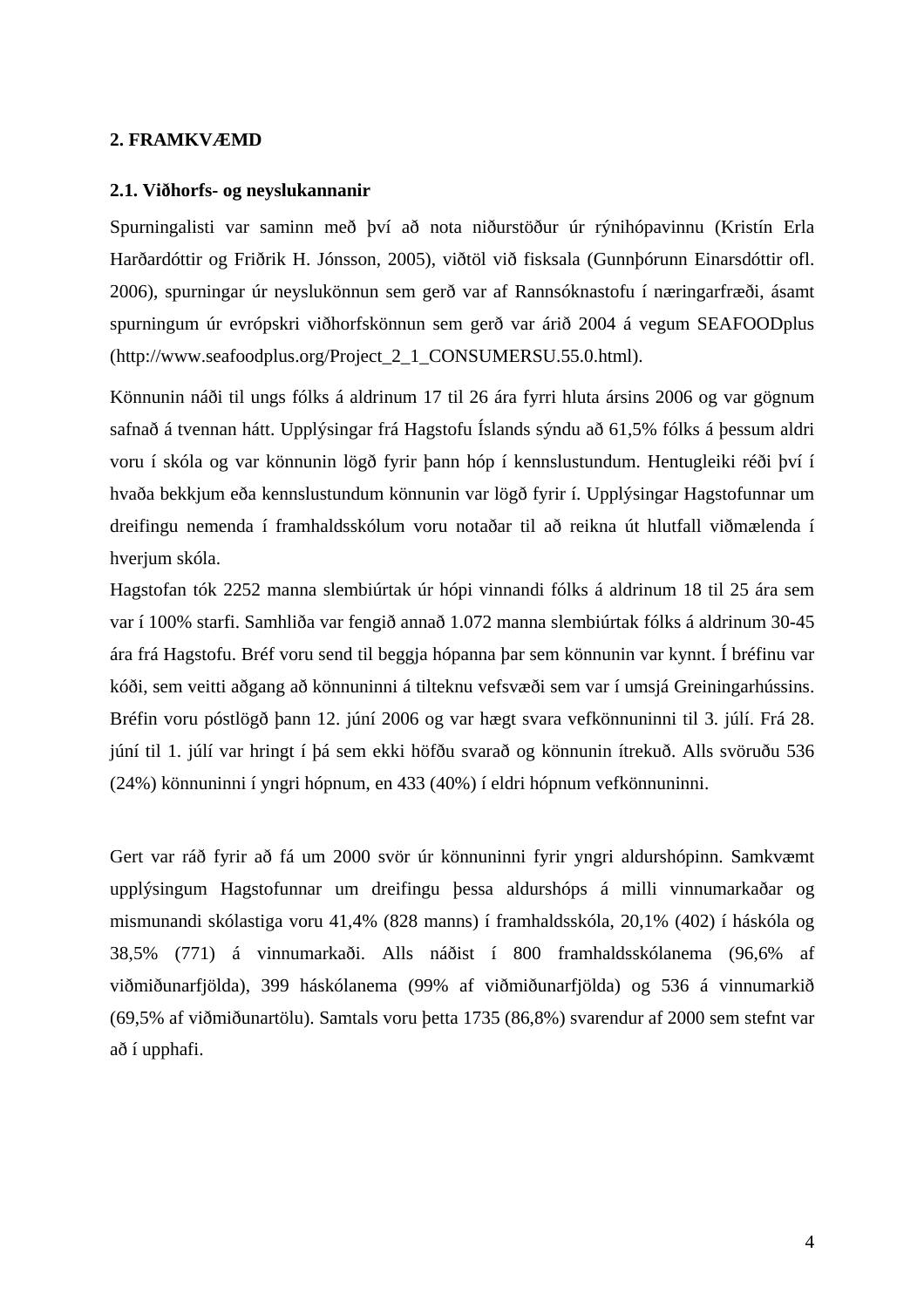#### <span id="page-8-0"></span>**2.2. Tölfræðiúrvinnsla**

Spurningarnar voru greindar með tilliti til kyns og aldurs. Marktektarpróf í tölfræðiforritinu NCSS 2000 (NCSS, Utah, USA) voru notuð til að meta hvort að tölfræðilega marktækur munur væri á hlutfallstölum (Cross Tabs/Chi-Square tests) annars vegar og meðaltölum hins vegar (ANOVA og Duncan`s post-hoc próf).

Mælistika í öllum neyslutíðnispurningum bauð upp á átta valkosti sem voru merktir *Aldrei; Sjaldnar en einu sinni í mánuði; Einu sinni til þrisvar í mánuði; Fjórum til sex sinnum í mánuði; Tvisvar í viku; Þrisvar í viku; Fjórum til sex sinnum í viku; Á hverjum degi*. Við mat á meðalneyslutíðni fiskmáltíða, sem og tegunda og afurða á viku, voru eftirtalin tölugildi notuð fyrir hvern valkost 0 (Aldrei); 0,09 (Sjaldnar en einu sinni í mánuði); 0,5 (Einu sinni til þrisvar í mánuði); 1,25 (Fjórum til sex sinnum í mánuði); 2 (Tvisvar í viku); 3 (Þrisvar í viku); 5 (Fjórum til sex sinnum í viku); 7 (Á hverjum degi). Vikumeðaltöl voru svo uppreiknuð í meðaltal á mánuði (tíðni per viku x 4) og meðaltal á ári (tíðni per viku x 52).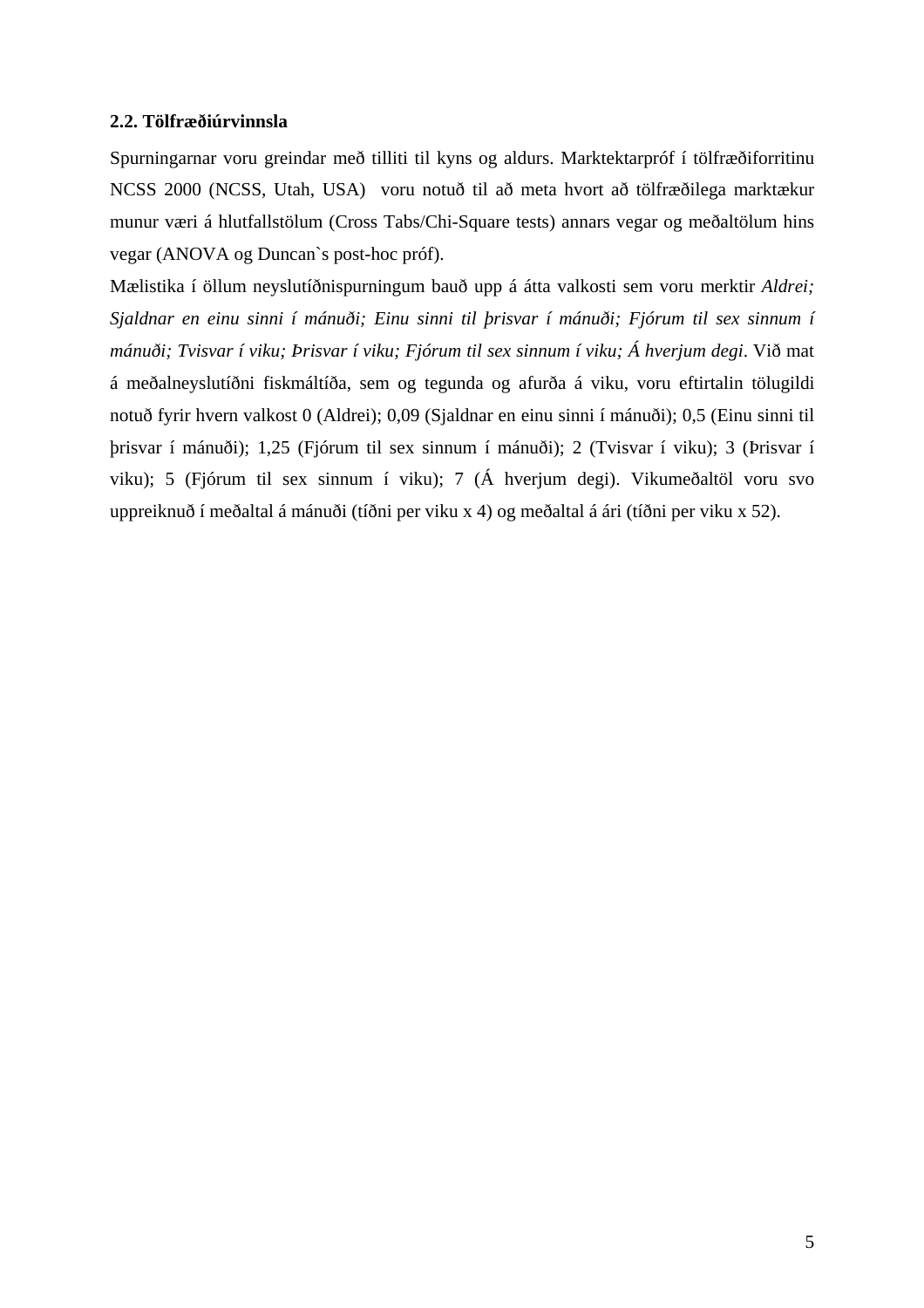#### <span id="page-9-0"></span>**3. NIÐURSTÖDUR**

#### **3.1. Svörun**

Alls bárust svör frá 2198 manns á aldrinum 17-49 ára, þar af voru 12 sem ekki nýttust að neinu leyti. Almennt voru svör fyrir hverja spurningu um 1900 til 2100. Þar af voru um 79% á aldrinum 17-29 ára, 12% á aldrinum 30-39 ára og 9% á aldrinum 40-49 ára. Um 43-49% svarenda voru karlar, lægst var hlutfallið í yngsta aldurshópnum en hæst í þeim elsta. Ástæða misvægis í aldursdreifingu er að gögnum var safnað í mismunandi verkefnum: annarsvegar í viðamikilli rannsókn á fiskneyslu ungs fólks, og hinsvegar í afmörkuðu nemendaverkefni.

#### **3.2. Heildarfiskneysla**

Hér er metið hversu oft fólk borðar fisk. Manneldisráð og álíka sérfræðiráð víðast hvar í heiminum ráðleggja að minnst kosti tvær fiskmáltiðir í viku (Morgunblaðið 30. des. 2004). Spurningin var orðuð svo: *Hér á eftir eru nokkrar spurningar um fiskneyslu þína. Hve oft borðar þú fisk? (Miðaðu við síðastliðna 3 mánuði)*.

Fiskneysla er mikilvæg, þar sem fiskur inniheldur mörg lífsnauðsynleg næringarefni, snefilefni og vítamín, auk þess sem sýnt hefur verið fram á hollustu fiskfitu. Tafla 1 sýnir að fiskmáltíðir eru nokkuð fátíðari í yngsta aldurshópnum, samanborið við þann elsta, og á það jafnt við um karla og konur. Meðalneyslutíðni svarar til einnar til tveggja fiskmáltíða á viku (1,3 sinnum í viku), sem nær ekki manneldismarkmiðum. Samkvæmt landskönnun Manneldisráðs, sem gerð var árið 2002 (Laufey Steingrímsdóttir ofl., 2003), kom fram að meðalneysla fólks á aldrinum 15-80 ára var 40 g af fiski á dag sem samsvarar því að þau borði fisk rúmlega sex sinnum í mánuði. Þar kom reyndar einnig í ljós að ungt fólk á aldrinum 15- 19 ára borðaði aðeins um 20 g af fiski á dag sem samsvarar einum munnbita á dag. Einn skammtur af fiski er 150 g fyrir konur og 200 g fyrir karla samkvæmt gildun frá Rannsóknastofu í næringafræði. Því má ætla að konur á aldrinum 17-29 ára borði um 28 g og karlar um 37 g af fiski á dag. Einungis um 30-35% þátttakenda í yngsta aldurshópnum borða fisk tvisvar í viku eða oftar, en 50-60% karla og kvenna í elsta aldurshópnum. Um 10% þátttakenda á aldrinum 17-39 ára borða fisk sjaldnar en einu sinni í mánuði eða aldrei, en hlutfallið er einungis 0-2% í elsta aldurshópnum (40-49ára).

Svipað mynstur má sjá fyrir fisk sem brauðálegg eða forrétt, en neyslutíðnin er töluvert lægri í yngsta aldurshópnum. Í yngsta aldurshópnum eru 30-40% sem borða fisk sem álegg eða forrétt aldrei eða sjaldnar en einu sinni í mánuði, en þetta hlutfall lækkar með aldri niður í um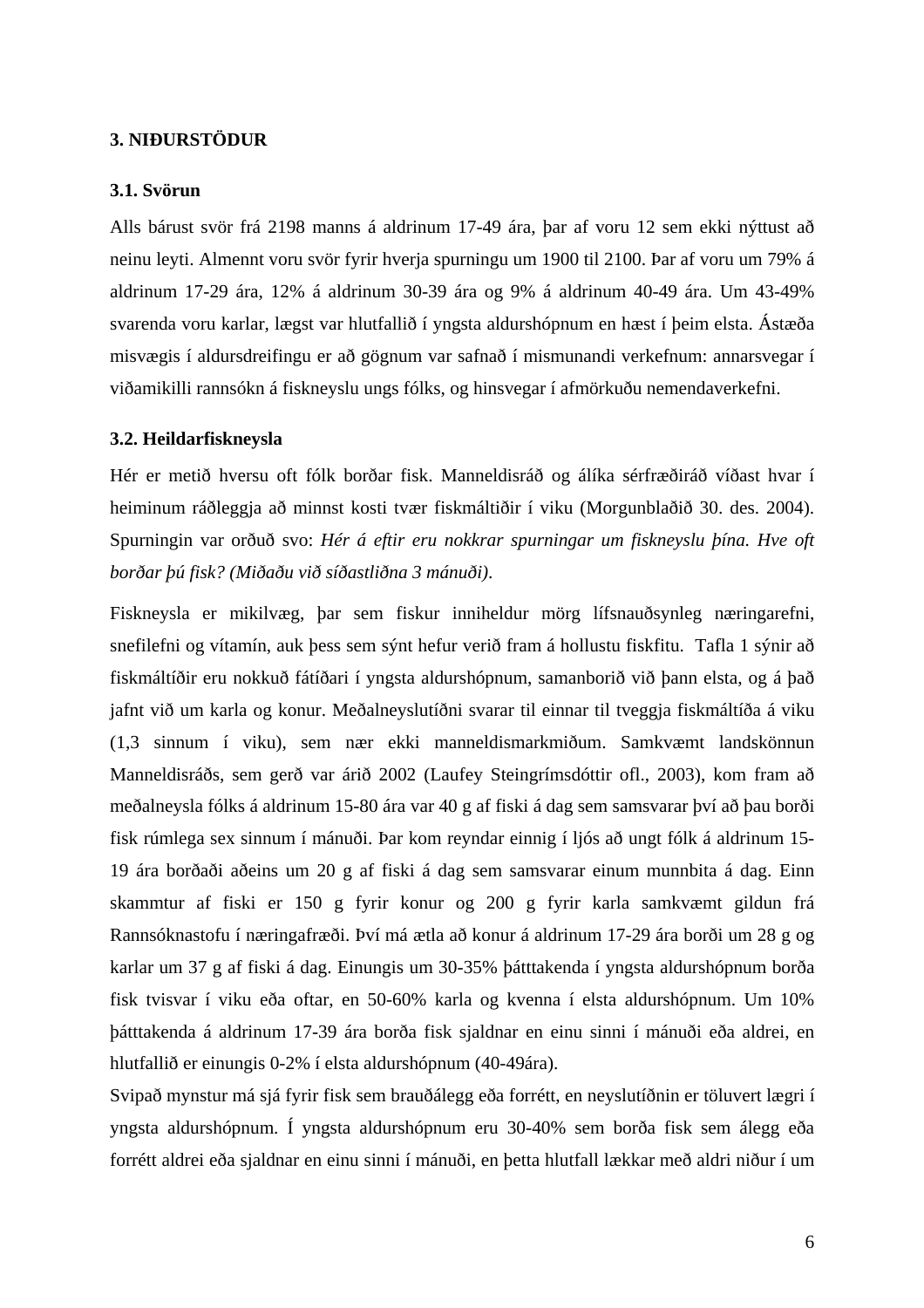13% fyrir karla en 20% fyrir konur. Karlar virðast nokkuð líklegri til að nota fisk sem álegg eða forrétt.

Almennt borðar fólk fisk helst heima hjá sér, en þó er nokkur hluti fólks sem neytir fisks að heiman. Þetta á sérstaklega við um karla á aldrinum 30-39 ára, en þeir borða fisk að heiman nær vikulega. Hinsvegar borða 60-70% fólks á aldrinum 17-29 ára fisk aldrei eða sjaldnar en einu sinni í mánuði að heiman.

|                                                    |        |                           |      |     | Hlutfallsleg neyslutíðni hvers hóps (%) |              |        |        |      |                        |        |                  |
|----------------------------------------------------|--------|---------------------------|------|-----|-----------------------------------------|--------------|--------|--------|------|------------------------|--------|------------------|
| <b>Hópur</b>                                       | Fjöldi | Neyslutíðni (meðaltal) á  |      |     | aldrei                                  | $\langle$ 1x | $1-3x$ | $4-5x$ | 2x   | 3x                     | $4-6x$ | $\overline{dag}$ |
|                                                    |        | viku                      | mán. | árī |                                         | mán.         | mán.   | mán.   | viku | viku                   | viku   | lega             |
| Hve oft borðar þú fisk sem aðalrétt?               |        |                           |      |     |                                         |              |        |        |      | (anova ***, Chi-Square |        | $***)$           |
| Karlar 17-29 ára                                   | 718    | $1,3$ <sup>cd</sup>       | 5,4  | 70  | 4,2                                     | 6,3          | 22,7   | 32,7   | 23,4 | 9,3                    | 1,4    | 0,0              |
| Karlar 30-39 ára                                   | 112    | bc<br>1,5                 | 5,9  | 77  | 2,7                                     | 7,1          | 19,6   | 34,8   | 20,5 | 11,6                   | 3,6    | 0,0              |
| Karlar 40-49 ára                                   | 91     | 1,9 <sup>a</sup>          | 7,5  | 98  | 0,0                                     | 0.0          | 11,0   | 35,2   | 34,1 | 15,4                   | 3,3    | 1,1              |
| Konur 17-29 ára                                    | 953    | cd<br>1,3                 | 5,0  | 65  | 3,7                                     | 9,7          | 27,4   | 29,0   | 19,9 | 8,4                    | 2,0    | 0,0              |
| Konur 30-39 ára                                    | 139    | ab<br>1,6                 | 6,5  | 84  | 3,6                                     | 3,6          | 18,0   | 25,2   | 36,0 | 9,4                    | 4,3    | 0,0              |
| Konur 40-49 ára                                    | 96     | $1,9$ <sup>ab</sup>       | 7,5  | 97  | 2,1                                     | 0,0          | 11,5   | 27,1   | 37,5 | 18,8                   | 3,1    | 0,0              |
| Alls                                               | 2109   |                           |      |     | 3,6                                     | 7,1          | 23,3   | 30,5   | 23,6 | 9,7                    | 2,1    | 0,0              |
| Hve oft borðar þú fisk sem brauðálegg eða forrétt? |        |                           |      |     |                                         |              |        |        |      | (anova ***, Chi-Square |        | $***)$           |
| Karlar 17-29 ára                                   | 713    | $1{,}0 \text{ }^{\rm cd}$ | 4,1  | 53  | 16,7                                    | 17,1         | 23,0   | 22,2   | 10,9 | 5,9                    | 3,9    | 0,3              |
| Karlar 30-39 ára                                   | 111    | $1,\!2$ $^{\rm bc}$       | 5,0  | 65  | 9,0                                     | 10,8         | 24,3   | 21,6   | 21,6 | 10,8                   | 1,8    | 0,0              |
| Karlar 40-49 ára                                   | 89     | $\mathbf{a}$<br>2,0       | 8,0  | 103 | 2,2                                     | 11,2         | 16,9   | 22,5   | 15,7 | 14,6                   | 15,7   | 1,1              |
| Konur 17-29 ára                                    | 951    | de<br>0,9                 | 3,5  | 45  | 17,9                                    | 20,4         | 24,7   | 21,1   | 8,0  | 4,7                    | 2,7    | 0,4              |
| Konur 30-39 ára                                    | 139    | $1,3$ <sup>bc</sup>       | 5,0  | 65  | 6,5                                     | 23,0         | 20,1   | 20,9   | 13,7 | 9,4                    | 6,5    | 0,0              |
| Konur 40-49 ára                                    | 96     | $1{,}6^{ab}$              | 6,5  | 84  | 3,1                                     | 16,7         | 16,7   | 22,9   | 14,6 | 17,7                   | 8,3    | 0,0              |
| Alls                                               | 2099   |                           |      |     | 14,9                                    | 18,4         | 23,1   | 21,6   | 10,7 | 6,8                    | 4,1    | 0,3              |
| Hve oft borðar þú fisk heima?                      |        |                           |      |     |                                         |              |        |        |      | (anova ***, Chi-Square |        | $***)$           |
| Karlar 17-29 ára                                   | 716    | $1.2\ ^{\mathrm{bc}}$     | 4,9  | 63  | 5,9                                     | 8,9          | 25,6   | 29,6   | 22,1 | 6,6                    | 1,3    | 0,1              |
| Karlar 30-39 ára                                   | 112    | cd<br>1,0                 | 4,0  | 52  | 6,3                                     | 8,9          | 40,2   | 25,9   | 11,6 | 6.3                    | 0,9    | 0,0              |
| Karlar 40-49 ára                                   | 89     | a<br>1,6                  | 6,4  | 83  | 1,1                                     | 3,4          | 14,6   | 32,6   | 38,2 | 9,0                    | 0,0    | 1,1              |
| Konur 17-29 ára                                    | 952    | $1,2$ <sup>bc</sup>       | 4,8  | 63  | 4,8                                     | 10,7         | 29,0   | 26,2   | 19,2 | 8,2                    | 1,8    | 0,1              |
| Konur 30-39 ára                                    | 138    | $1,4$ <sup>ab</sup>       | 5,4  | 70  | 3,6                                     | 11,6         | 19,6   | 27,5   | 26,1 | 10,1                   | 1,4    | 0,0              |
| Konur 40-49 ára                                    | 96     | 1,6 <sup>a</sup>          | 6,6  | 86  | 2,1                                     | 3,1          | 13,5   | 31,3   | 33,3 | 15,6                   | 1,0    | 0,0              |
| Alls                                               | 2103   |                           |      |     | 4,9                                     | 9,4          | 26,5   | 27,9   | 21,7 | 8,0                    | 1,4    | 0,1              |
| Hve oft borðar þú fisk að heiman?                  |        |                           |      |     |                                         |              |        |        |      | (anova ***, Chi-Square |        | $***)$           |
| Karlar 17-29 ára                                   | 716    | $0.4~^{\rm{ce}}$          | 1,7  | 22  | 26,7                                    | 37,0         | 18,6   | 11,2   | 4,6  | 1,5                    | 0,4    | 0,0              |
| Karlar 30-39 ára                                   | 112    | $0,8$ <sup>a</sup>        | 3,2  | 42  | 12,5                                    | 23,2         | 30,4   | 16,1   | 11,6 | 5,4                    | 0,9    | 0,0              |
| Karlar 40-49 ára                                   | 90     | $0,5$ <sup>ac</sup>       | 2,2  | 29  | 10,0                                    | 41,1         | 27,8   | 11,1   | 6,7  | 3,3                    | 0,0    | 0,0              |
| Konur 17-29 ára                                    | 950    | $0.3$ ef                  | 1,3  | 17  | 28,3                                    | 41,6         | 17,9   | 6,9    | 4,1  | 0,9                    | 0,2    | 0,0              |
| Konur 30-39 ára                                    | 137    | $0.6$ $^{\rm ab}$         | 2,5  | 32  | 7,3                                     | 41,6         | 24,8   | 11,7   | 12,4 | 2,2                    | 0,0    | 0,0              |
| Konur 40-49 ára                                    | 96     | $0,5$ bcd                 | 2,2  | 28  | 10,4                                    | 39,6         | 30,2   | 8.3    | 9,4  | 2,1                    | 0,0    | 0,0              |
| Alls                                               | 2101   |                           |      |     | 23,9                                    | 38,9         | 20,2   | 9,4    | 5,6  | 1,6                    | 0,3    | 0,0              |

**Tafla 1. Heildarfiskneyslutíðni Íslendinga á aldrinum 17-49 ára. Mismunandi bókstafir við meðalneyslutíðni hópanna á viku sýnir að þeir eru marktækt frábrugðnir (innan hverrar spurningar).** 

**\*\*\* p<0,001**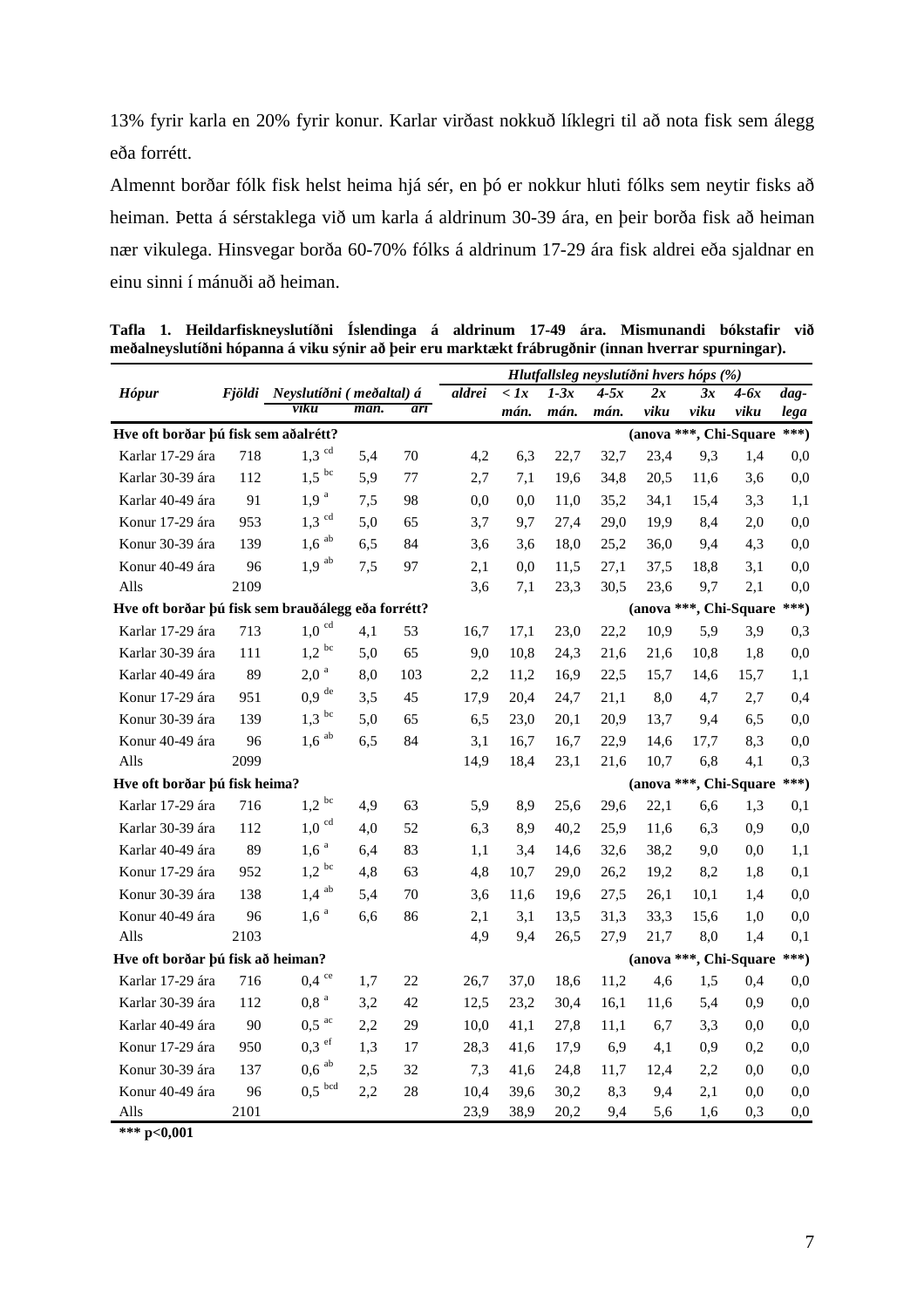#### <span id="page-11-0"></span>**3.3. Neysla mismunandi fisktegunda**

Hér er metið hversu oft fólk borðar mismunandi tegundir fisks eða annað sjávarfang. Spurningin var orðuð svo: *Hve oft borðar þú eftirfarandi fisktegundir? (Miðaðu við síðastliðna 3 mánuði)*.

Alls var spurt um neyslu 23 tegunda og eru niðurstöðurnar sýndar í töflum A1-A5 í viðauka. Jafnframt sýnir Mynd 1 meðalneyslutíðni til frekari glöggvunar.



**Mynd 1. Neyslutíðni Íslendinga á aldrinum 17-49 ára. Mismunandi fisktegundir. Meðalneyslutíðni þáttakenda á viku (byggt á meðaltölum allra hópa).** 

Það kemur ekki á óvart að ýsa er sú fisktegund sem lang oftast er á diskum landsmanna. Um 40-60% landsmanna á aldrinum 17-49 ára borða þessa fisktegund einu sinni í viku eða oftar, og og 80-90% oftar en einu sinni í mánuði. Einungis 2-7% þátttakenda borða aldrei ýsu.

Neysla á túnfisk er nokkuð mikil, að jafnaði borðuðu þátttakendur túnfisk aðra hverja viku. Neyslutíðnin var einna hæst í yngsta aldurshópnum, en yfir 20% karla og kvenna á aldrinum 17-29 ára borða túnfisk einu sinni í viku eða oftar, og um 40-50% einu sinni í mánuði eða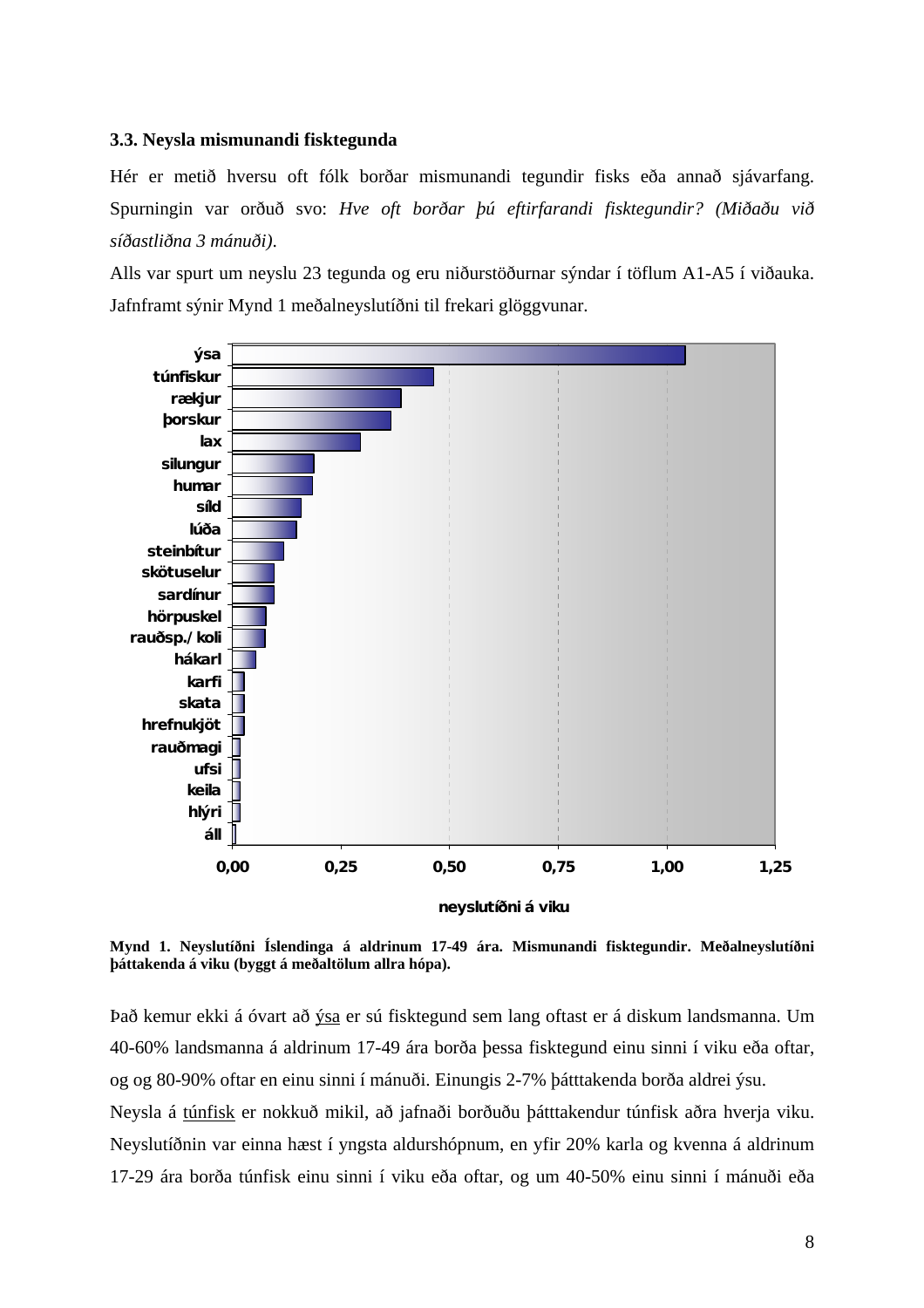oftar. Túnfiskneysla virðist nokkuð almennari meðal kvenna, en 15-30% þeirra borða aldrei túnfisk á móti 25-40% karla.

Fyrir utan ýsu og túnfisk, eru rækjur, þorskur og lax oftast á borðum landsmanna eða einu sinni til tvisvar í mánuði. Að jafnaði borðar fólk silung, humar, síld, lúðu og steinbít um sex til tíu sinnum á ári. Skötusel, sardínur, hörpuskel, rauðsprettu eða kola, hákarl, karfa, skötu og hrefnukjöt borðar fólk sjaldnar, eða einu sinni til fimm sinnum á ári. Aðrar tegundir, s.s. rauðmaga, ufsa, keilu, hlýra og ál borðar fólk sjaldnar en einu sinni á ári.

Neysla á þorski er nokkuð mismunandi eftir aldri, en um 40% fólks í elsta aldurshópnum borðar þorsk einu sinni í mánuði eða oftar, á móti um 35% karla en tæplega 30% kvenna í yngri aldurshópunum. Um 25-45% fólks borðar aldrei þorsk.

Um 30-40% fólks borðar lax einu sinni í mánuði eða oftar, og er dreifingin nokkuð jöfn milli aldurshópa. Um 20-30% svarenda borðar aldrei lax .

Neysla á rækjum virðist nokkuð algengari meðal karla en kvenna, og neyslutíðnin eykst með aldri hjá báðum kynjum. Um 30% fólks í yngsta aldurshópnum borðar aldrei rækjur á móti 5- 10% í elsta hópnum. Alls borða 40-60% karla en 35-55% kvenna rækjur einu sinni í mánuði eða oftar.

Að jafnaði borðar fólk silung um sjö til 12 sinnum á ári, en 15-30% fólks borðar silung einu sinni í mánuði eða oftar. Silungur virðist frekar höfða til karla, og frekar til fólks í elsta aldurshópnum, en 40-50% fólks í yngsta aldurshópnum borðar aldrei silung, á móti 25-30% fólks í elsta aldurshópnum.

Humar höfðar einnig síður til fólks í yngsta aldurshópnum, en 35-40% þeirra borðar aldrei humar, en einungis um 20% annarra. Um 15-25% fólks virðist borða humar einu sinni í mánuði eða oftar, en að jafnaði er neyslutíðnin um 7-12 sinnum á ári.

Síld virðist höfða til karla í elsta aldurhópnum öðrum fremur, en að jafnaði borða þeir síld 17 sinnum á ári, samborðið við 6-9 sinnum í öðrum hópum. Almennt borða karlar meiri síld en konur, en neyslutíðnin hækkar með aldri hjá báðum kynjum. Um 10% fólks í yngsta aldurshópnum borðar síld einu sinni í mánuði eða oftar, en nær þrefalt fleiri í elsta aldurshópnum. Það eru 70-80% í yngsta aldurshópnum sem aldrei borða síld, á móti 30% karla og 50% kvenna í elsta aldurshópnum.

Lúða og steinbítur höfða síður til fólks í yngsta aldurshópnum. Almennt neytir fólk þessara tegunda um 4-8 sinnum á ári, en þó er neysla á lúðu 9-11 sinnum á ári í elsta aldurshópnum. Um 5-10% fólks í yngsta aldurshópnum borðar steinbít einu sinni í mánuði eða oftar, en 10- 20% í öðrum aldurshópum. Þessar tölur eru heldur hærri fyrir lúðu, um 10% yngsta hópsins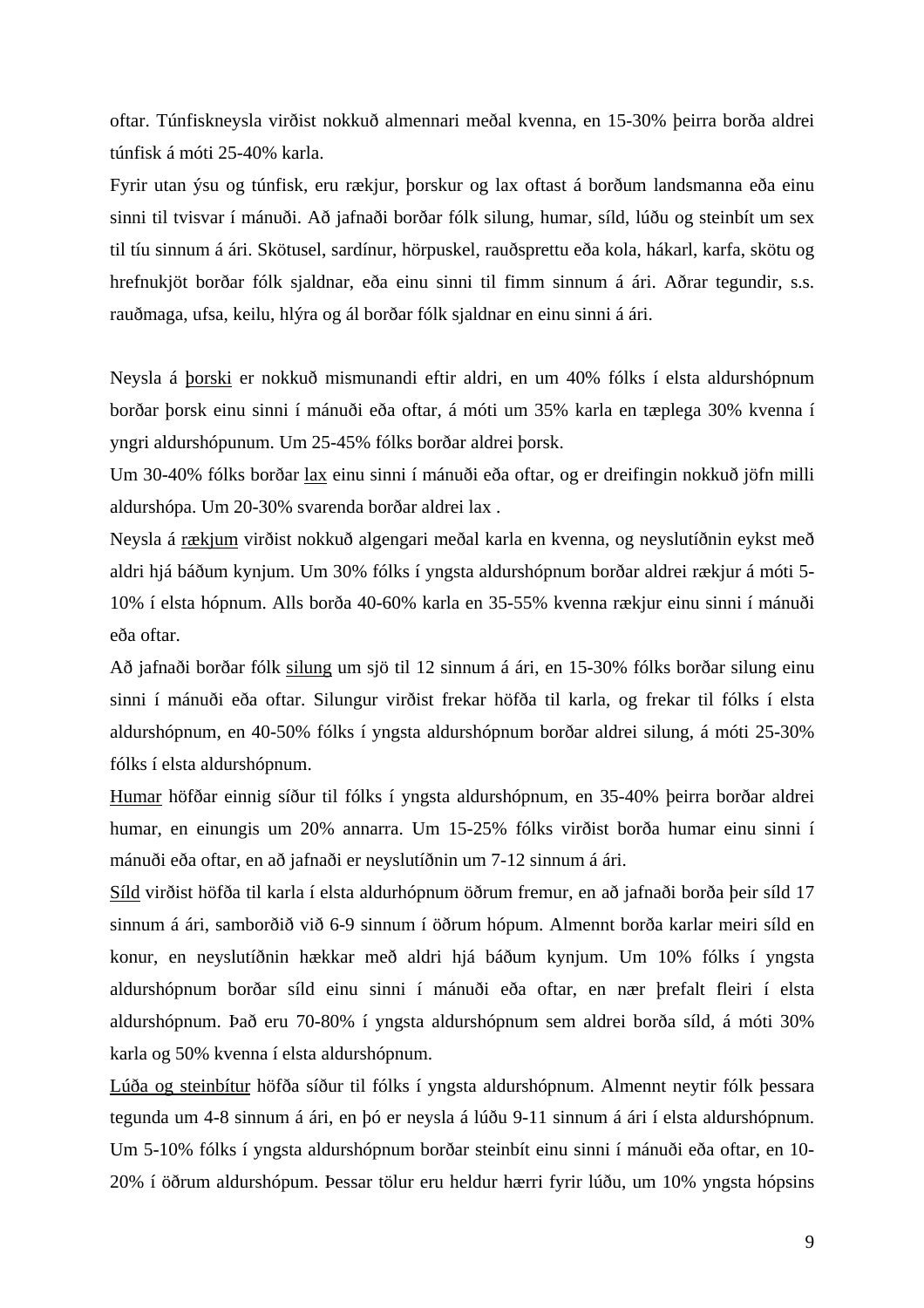en um 20-30% í öðum hópum. Um 60-70% fólks í yngsta aldurshópnum borðar aldrei þessar tegundir, en um 40-50% í öðrum hópum borðar aldrei steinbít, en 25-40% borðar aldrei lúðu.

Að jafnaði er fólk að borða skötusel 3-8 sinnum á ári, en neyslutíðnin er lægst í yngsta aldurshópnum. Um 70% í yngsta aldurshópnum borðar aldrei þessa tegund á móti 35-50% í öðrum aldurshópum. Um 10% fólks borðar skötusel einu sinni í mánuði eða oftar.

Fólk borðar sardínur sjaldan, en þessi tegund er að jafnaði borðuð 3-5 sinnum á ári, en karlar í elsta aldurshópnum borða sardínur nokkuð oftar eða um 12 sinnum á ári. Um 20% þeirra borða sardínur einu sinni í mánuði eða oftar en einungis um 4-8% annarra. Um 60% karla í elsta aldurshópnum borða aldrei sardínur, en 70-90% úr öðrum hópum.

Hörpuskel ratar einungis um 2-3 á ári á disk landsmanna, annarra en kvenna á aldrinum 30-49 ára sem borða hörpuskel 6-7 sinnum á ári. Um 12-13% kvenna á þessum aldri borðar hörpuskel einu sinni í mánuði eða oftar, á móti 4-5% annarra. Nær 80% fólks í yngsta aldurshópnum borar aldrei hörpuskel, 40-50% kvenna í eldri hópum og ríflega 50% karla í eldri hópum.

Neysla á rauðsprettu/kola eykst með aldri og að jafnaði er neyslan 2-6 sinnum á ári. Einungis 4% fólks í yngsta aldurshópnum borðar rauðsprettu/kola einu sinni í mánuði eða oftar, en um 10% fólks í elsta aldurshópnum, 80% fólks í yngsta aldurshópnum og 45-65% í öðrum aldurshópum aldrei.

Skata, hákarl og hrefnukjöt virðist almennt höfða frekar til karla en kvenna og síður til fólks á aldrinum 17-29 ára, samanborið við fólk á aldrinum 30-49 ára. Að jafnaði er þessara tegunda neytt einu sinni til tvisvar á ári, en karlar 30-39 ára borða hákarl heldur oftar, eða þrisvar, og karlar 40-49 ára um sex sinnum að jafnaði. Um 2% kvenna borða hákarl einu sinni í mánuði eða oftar, en 3-6% karla, en 0-2% fólks borðar skötu og hrefnukjöt einu sinni í mánuði eða oftar. Um 70-85% fólks borðar aldrei skötu, 60-80% karla borða aldrei hákarl og 65-90% kvenna, en 70-80% karla borða aldrei hrefnukjöt og 80-90% kvenna.

Að jafnaði er karfi einu sinni til þrisvar á ári á diskum landsmanna. Fólk í yngsta aldurshópnum borðar sjaldnast karfa, eða um einu sinni á ári, en um og yfir 90% þessa hóps borðar tegundina aldrei.

Rauðmaga borðar landinn um einu sinni á ári, en 0-1% borða þessa tegund einu sinni í mánuði eða oftar. Um 90% fólks á aldrinum 17-39 ára borðar aldrei rauðmaga, um 70% karla í elsta aldurshópnum og 80% kvenna í elsta aldurshópnum.

Fólk borðar ufsa afar sjaldan, einungis um einu sinni á ári að jafnaði, en 0-2% borða ufsa einu sinni í mánuði eða oftar. Milli 80-90% þátttakenda kveðst aldrei borða ufsa.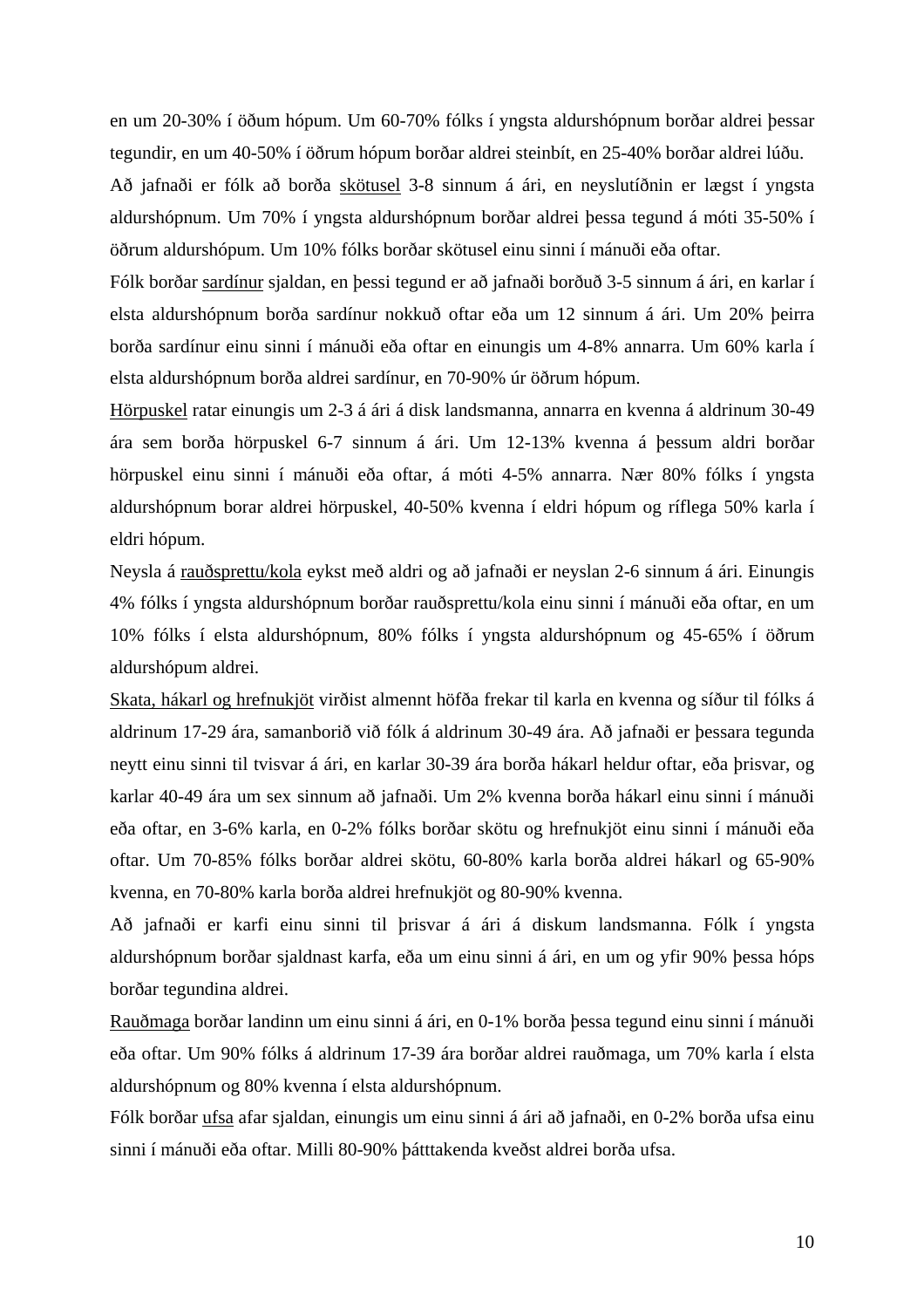Að sama skapi er neysla á keilu og hlýra einungis einu sinni á ári að jafnaði. Einungis 0-3% fólks neytir þessara tegunda einu sinni í mánuði eða oftar. Milli 90-95% fólks borðar aldrei þessar tegundir, að undanteknum konum á aldrinum 40-49 ára, en þar er hlutfallið um 85%. Afar fáir Íslendingar borða ál, en að jafnaði er neyslan 0-1 sinni á ári. Einungis 0-2% borða tegundina einu sinni í mánuði eða oftar, en um 95% þátttakenda borðuðu tegundina aldrei.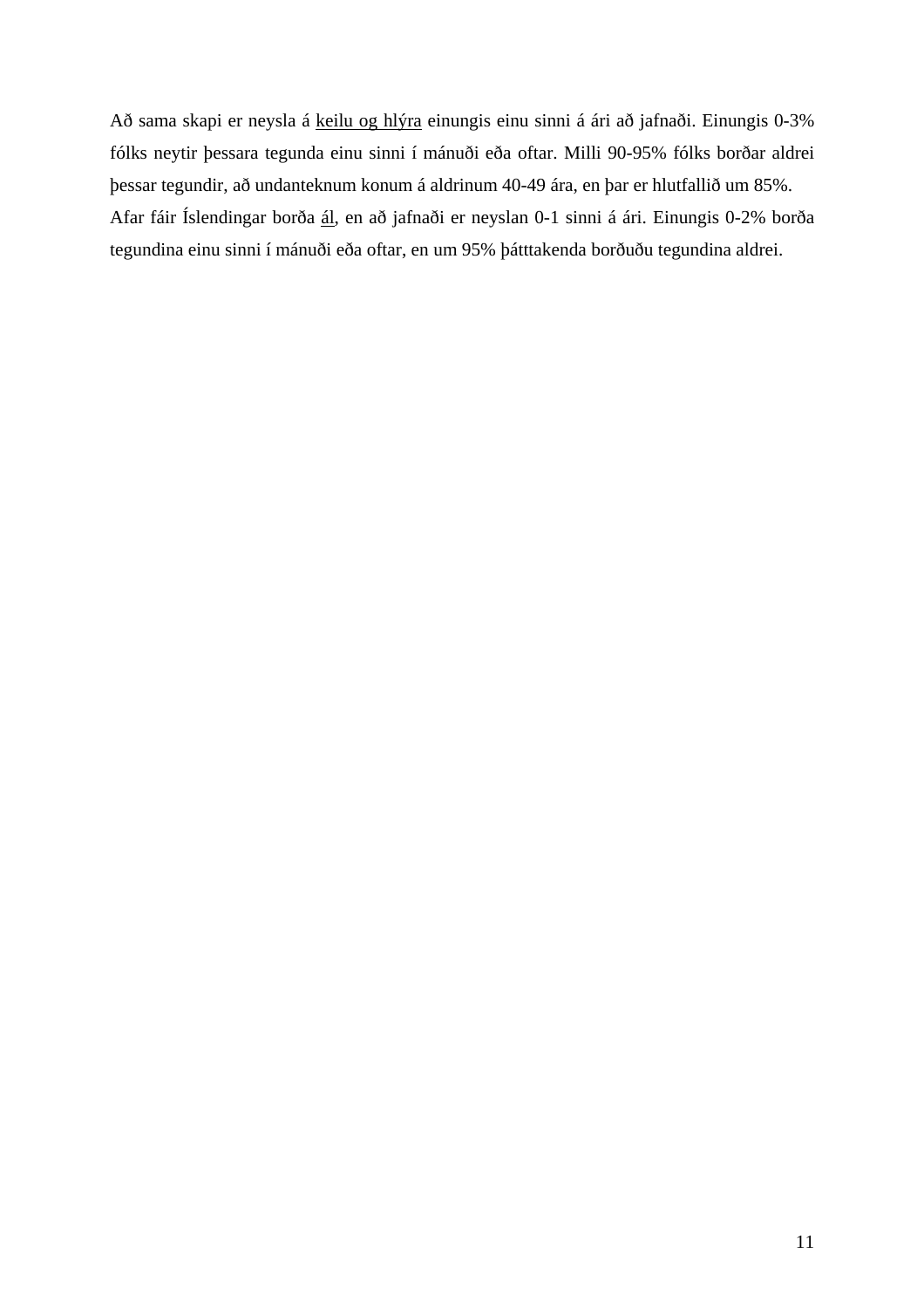#### <span id="page-15-0"></span>**3.4. Neysla mismunandi fiskafurða**

Hér er metið hversu oft fólk borðar mismunandi afurðir sjávarfangs. Spurningin var orðuð svo: *Hve oft borðar þú eftirfarandi?*.

Alls var spurt um neyslu 15 afurða sjávarfangs, auk fimm annarra afurða. Niðurstöðurnar eru sýndar í töflum B1-B4 í viðauka. Jafnframt sýnir Mynd 2 meðalneyslutíðni til frekari glöggvunar.



**Mynd 2. Neyslutíðni Íslendinga á aldrinum 17-49 ára. Mismunandi afurðir úr sjávarfangi og nokkrar aðrar fæðutegundir til viðmiðunnar. Meðalneyslutíðni þáttakenda á viku (byggt á meðaltölum allra hópa).** 

Meðalneyslutíðni grænmetis er ríflega fjórum sinnum í viku. Konur borða frekar grænmeti en karlar, en 40-50% kvenna borða grænmeti á hverjum degi á móti um 20% karla. Nær 12% karla í yngsta aldurshópunum (17-29 ára) borða grænmeti aldrei eða sjaldnar en einu sinni í mánuði, á móti 8-9% karla í öðrum aldurshópum og 1-3% kvenna.

Inntaka lýsis er ríflega tvisvar sinnum í viku að meðaltali. Ef hlutfallsleg neyslutíðni er skoðuð kemur í ljós að stór hópur fólks tekur lýsi aldrei eða sjaldnar en einu sinni í mánuði,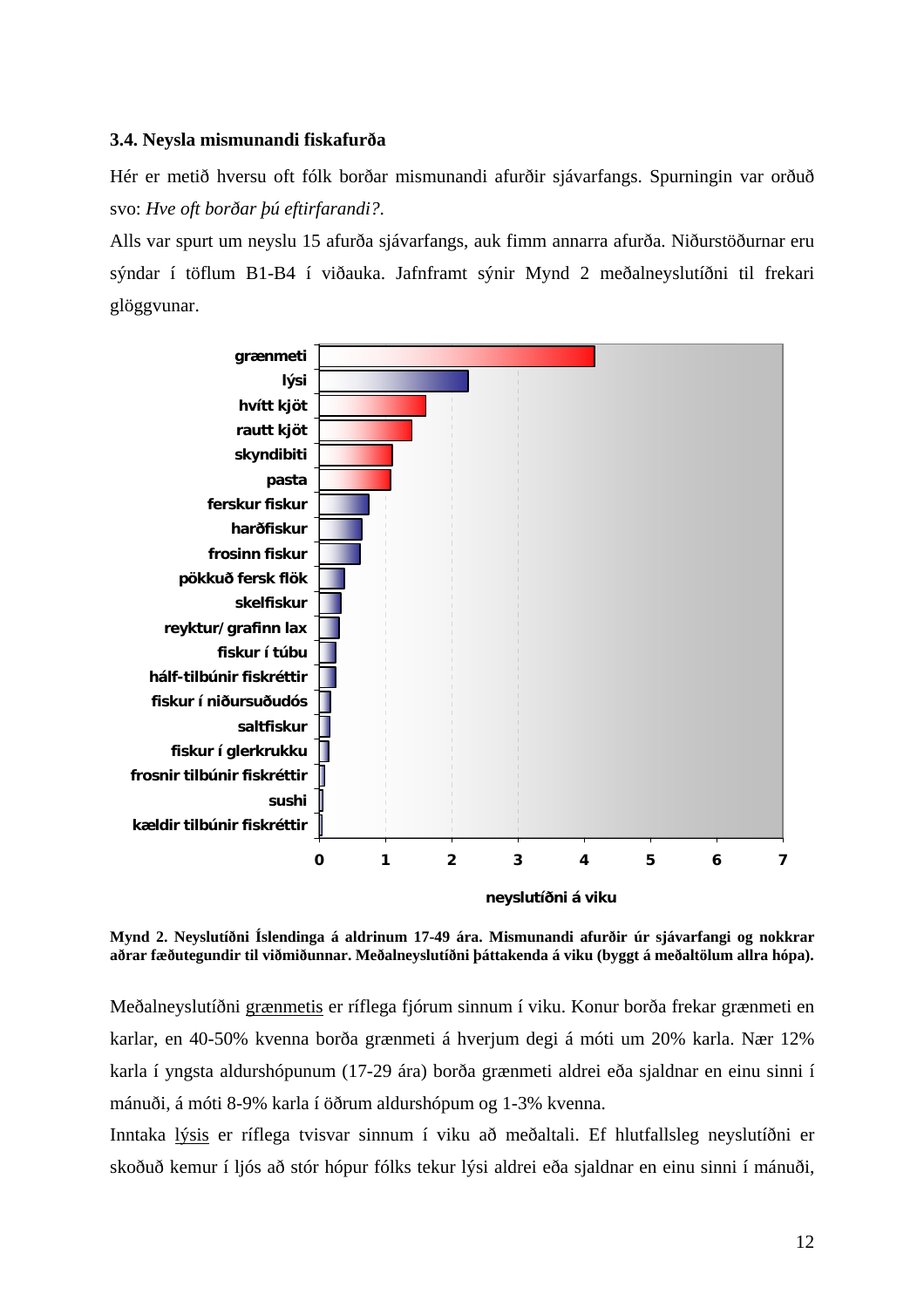55-70% karla og 55-60% kvenna. Þar af leiðandi er neyslutíðni þeirra sem taka lýsi á annað borð nokkuð há, 20-30% karla taka lýsi fjórum sinnum í viku eða oftar og 30-40% kvenna.

Neysla á hvítu eða rauðu kjöti er einu sinni til tvisvar í viku. Karlar borða nokkuð meira af rauðu kjöti, eða næstum tvisvar í viku, en konur ríflega einu sinni í viku. Milli 6-9% karla og 20-30% kvenna borða rautt kjöt aldrei eða sjaldnar en einu sinni í mánuði. Lítill munur er á milli kynjanna í neyslu á hvítu kjöti. Það eru þó síst karlar í elsta aldurshópnum sem borða hvítt kjöt, en 11% þeirra borða það aldrei eða sjaldnar en einu sinni í mánuði, en 1-6% í öðrum hópum.

Neysla skyndibita er nokkuð mikil, eða um einu sinni í viku að jafnaði. Karlar borða mun meira af skyndibitafæði en konur, og yngsti aldurshópur beggja kynja borðar skyndibita oftar en eldri aldurshópar. Karlar í yngsta aldurshópnum borða skyndibita að meðaltali tvisvar sinnum í viku, en karlar í elsta hópnum tæplega einu sinni í viku. Konur í yngsta aldurshópnum borða skyndibita rúmlega einu sinni í viku, en konur í elsta aldurshópnum að meðaltali einungis um tvisvar í mánuði. Innan við 10% í yngsta hópnum borðar skyndibita aldrei eða sjaldnar en einu sinni í mánuði, en um 30% í elsta aldurshópnum. Það er sláandi að sjá að nær helmingur karla í yngsta aldurshópnum borðar skyndibita tvisvar í viku eða oftar, ríflega 25% kvenna á sama aldri, en aðeins 3-6% fólks í elsta aldurshópnum.

Pasta borða þátttakendur að jafnaði einu sinni í viku. Tíðnin er hæst meðal yngsta aldurshópsins, en um 30% þeirra borða pasta tvisvar í viku eða oftar, á móti um 20% karla og 15% kvenna í öðrum aldurshópum. Um 30% fólks í elsta aldurshópnum borðar aldrei pasta.

Almennt borðuðu þátttakendur ferskan fisk heldur oftar en frosinn. Milli 10-20% þátttakenda borða aldrei ferskan fisk, en milli 10-30% frosinn. Alls borða um 30% karla ferskan fisk einu sinni í viku eða oftar, rúmlega 20% kvenna í yngsta hópnum, 35% kvenna 40-49 ára en rúmlega 45% kvenna í elsta aldurshópnum. Hlutfall þeirra sem borða frosinn fisk einu sinni í viku eða oftar er heldur lægra.

Þátttakendur borða pökkuð fersk flök um einu sinni til tvisvar í mánuði. Það er þó nokkuð algengara að fólk í yngsta aldurshópnum noti þessa afurð, 40-50% þeirra einu sinni í mánuði eða oftar og nær 20% einu sinni í viku eða oftar. Milli 30-35% fólks í eldri aldurshópum borðar pökkuð fersk flök einu sinni í mánuði eða oftar, en 6-12% karla og 15-18% kvenna einu sinni í viku eða oftar.

Fólk kaupir hálf-tilbúna fiskrétti úr ferskfiskborði einu sinni í mánuði að jafnaði, en um 30% fólks kaupir slíka rétti einu sinni í mánuði eða oftar og tæplega 10% einu sinni í viku eða oftar. Á milli 25-45% fólks kaupir hins vegar aldrei þessa rétti.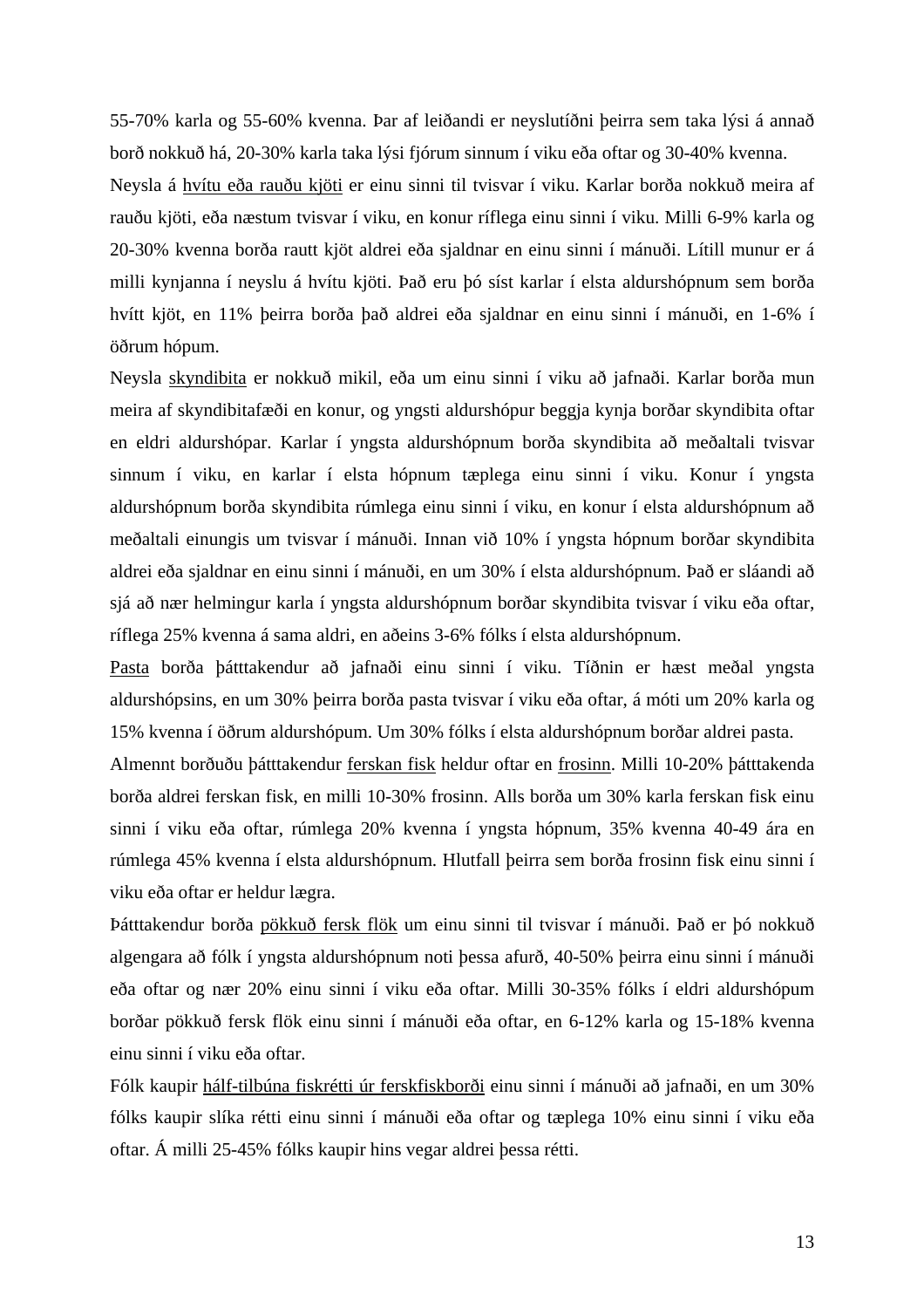Frosna tilbúna fiskrétti kaupir fólk um þrisvar til sex sinnum á ári, en um 10% fólks einu sinni í mánuði eða oftar. Um 60-70% fólks kaupir aldrei frosna tilbúna fiskrétti.

Neyslutíðni á kældum tilbúnum fiskréttum (einsog t.d. 1944) er afar lág, eða einu sinni til fjórum sinnum á ári. Það eru einna helst karlar í yngsta og elsta aldurshópnum sem borða þessa rétti, en 7-8% þeirra borða þessa afurð einu sinni í mánuði eða oftar á móti 1-4% annarra. Á milli 80-90% fólks borðar aldrei kælda tilbúna fiskrétti.

Harðfisk borða þátttakendur hátt í þrisvar í mánuði að jafnaði. Um 50% þátttakenda borða harðfisk einu sinni í mánuði eða oftar, og um 25% einu sinni í viku eða oftar. Ríflega 14% fólks í yngsta aldurshópnum borðar aldrei harðfisk, en einungis 5-7% karla í öðrum aldurshópum og 11-12% kvenna.

Skelfisk borðar fólk einu sinni til tvisvar í mánuði. Fólk í yngsta aldurshópnum borðar síst þessa afurð, en 25-30% þeirra borðar aldrei skelfisk. Næstum því 50% fólks í elsta aldurshópnum borðar skelfisk einu sinni í mánuði eða oftar, og 12-15% einu sinni í viku eða oftar. Um 35% karla 17-39 ára borða skelfiski einu sinni í mánuði eða oftar og um 10% einu sinni í viku eða oftar. Rétt tæplega 26% kvenna í yngsta aldurshópnum borða skelfisk einu sinni i mánuði eða oftar, en 44% kvenna á aldrinum 30-39 ára.

Reyktan eða grafinn lax borðar fólk rúmlega einu sinni í mánuði að jafnaði. Um 30% fólks á aldrinum 17-39 ára borðar þessar afurðir einu sinni í mánuði eða oftar, en ríflega 40% fólks í elsta aldurshópnum. Um þriðjungur fólks í yngsta aldurshópnum borðar aldrei þessar afurðir, en hlutfallið er nokkuð lægra fyrir aðra aldurshópa.

Yngra fólk virðist síður kjósa fisk í túbu (kavíar), og konur síður en karlar. Að meðaltali er neyslan í yngsta hópum um einu sinni annan hvern mánuð, eykst upp í einu sinni í mánuði meðal kvenna með vaxandi aldri, og tæplega tvisvar í mánuði á meðal karla. Einungis um 20% folks í yngsta aldurshópnum borðar þessa afurð en hlutfallið er töluvert hærra í öðrum aldurshópum. Um 10% fólks í yngsta aldurshópnum borðar fisk í túbu einu sinni í mánuði eða oftar, en hlutfallið hækkar með aldri upp í rúmlega 24% karla og 20% kvenna.

Fisk í niðursuðudós (t.d. fiskibollur/túnfiskur úr dós) borðar fólk 6-13 sinnum á ári. Um 20% fólks borðar þessar afurðir einu sinni í mánuði eða oftar.

Fólk borðar saltfisk sjaldnar en einu sinni í mánuði, eða 6-10 sinnum á ári að jafnaði. Um 50% fólks í yngsta aldurshópnum borðar þessa afurð, en hlutfallið er öllu hærra í elsta aldurshópnum, um 80% karla og 70% kvenna. Um 20% fólks borðar saltfisk einu sinni í mánuði eða oftar.

Fisk í glerkrukku (t.d. marineruð síld) borða Íslendingar um 3-16 sinnum á ári. Neyslan er nokkuð meiri á meðal karla, en minnst í yngsta aldurshópnum. Einungis um 30% karla og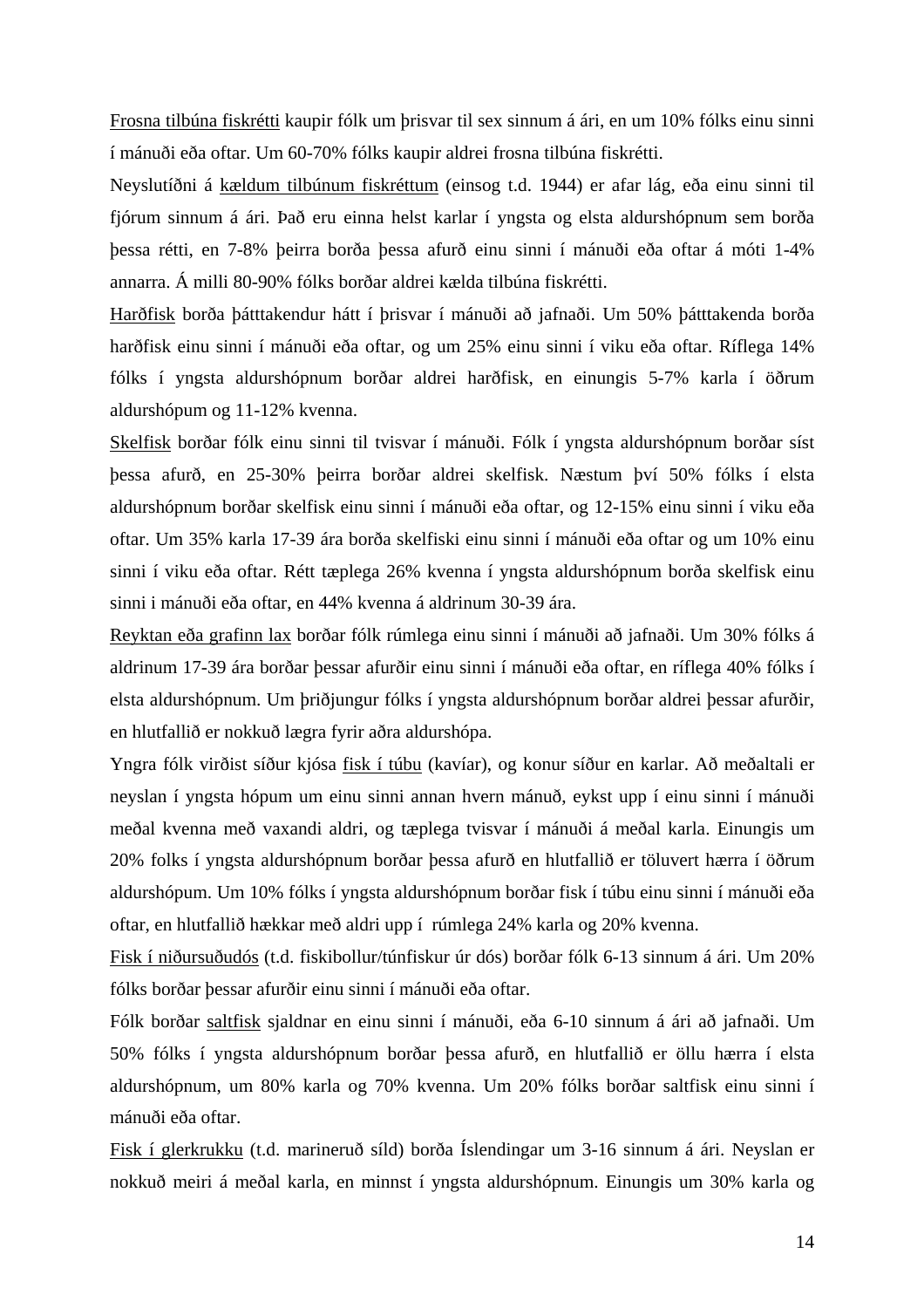20% kvenna í yngsta aldurhópnum borða þessa afurð, en hlutfallið hækkar með aldri, í um 70% karla og 60% kvenna í elsta aldurshópnum. Rúmlega 35% karla í elsta aldurshópnum borða þessa afurð einu sinni í mánuði eða oftar á móti tæplega 20% kvenna í sama aldurshóp. Hlutfallið er undir 10% í yngsta aldurshópnum.

Sushi borða Íslendingar á landsvísu afar sjaldan, einungis tvisvar til fjórum sinnum á ári. Um 70-80% borðar aldrei sushi, nema karlar 30-39 ára þar sem hlutfallið er tæp 60%. Minna en 10% fólks borðar sushi einu sinni í mánuði eða oftar, en hlutfallið er einna lægst meðal fólks í yngsta aldurshópnum, minna en 5%.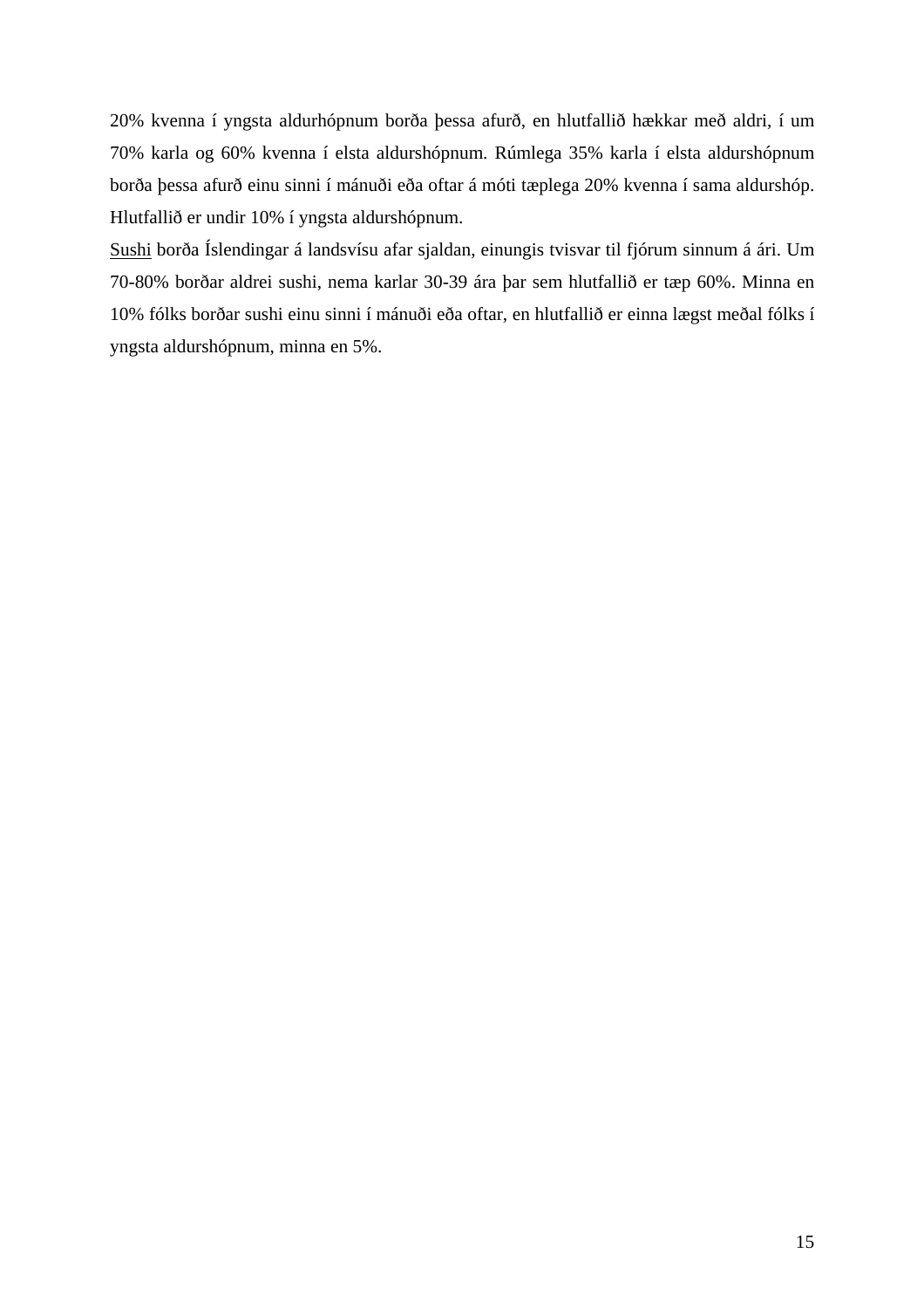#### <span id="page-19-0"></span>**3.5. Neysla sjávarfangs flokkuð eftir fituinnihaldi**

Hér er metið hvert hlutfall magurra, meðalfeitra og feitra fisktegunda er í heildarfiskneyslu Íslendinga. Þá er átt við fisk sem aðalrétt, sem álegg eða forrétt. Fituinnihald (í hrávöru) allra fisktegunda og annars sjávarfangs sem spurt var um í könnuninni var kannað, en upplýsinga um fituinnihald var aflað í ÍSGEM gagnagrunninum (Matís, 2007) og Fødevaredatabanken (Fødevareinstituttet, 2007).

Alls var spurt um neyslu 15 afurða sjávarfangs auk fimm annarra afurða. Niðurstöðurnar eru sýndar í töflu 2.

Lang mest er neytt af mögrum fiski í öllum aldursflokkum karla og kvenna, eða um 54% að jafnaði. Næst á eftir kemur meðalfeitur fiskur með 26%, en minnst er neytt af feitum fiski, eða um 20%. Karlar í elsta aldurshópnum borða einna hæsta hlutfallið af feitum fiski.

|                  |        | Samanlögð neyslutíðni        | Áætluð dreifing neyslu sjávarfangs<br>eftir fituinnihaldi (%) <sup>††</sup> |   |             |                 |  |  |  |
|------------------|--------|------------------------------|-----------------------------------------------------------------------------|---|-------------|-----------------|--|--|--|
| <b>Hópur</b>     | Fjöldi | (meðaltal) á viku $^\dagger$ | magur                                                                       |   | meðalfeitur | feitur          |  |  |  |
|                  |        |                              | $***$                                                                       |   | ns          | ***             |  |  |  |
| Karlar 17-29 ára | 713    | 2.36                         | 55 <sup>b</sup>                                                             |   | 24          | 21 <sup>b</sup> |  |  |  |
| Karlar 30-39 ára | 111    | 2.72                         | 53 $b$                                                                      |   | 28          | 19 <sup>b</sup> |  |  |  |
| Karlar 40-49 ára | 89     | 3,87                         | 54                                                                          | a | 22          | 25 <sup>a</sup> |  |  |  |
| Konur 17-29 ára  | 951    | 2,12                         | 53 <sup>b</sup>                                                             |   | 28          | 19 <sup>b</sup> |  |  |  |
| Konur 30-39 ára  | 139    | 2,88                         | 55                                                                          |   | 25          | 19 <sup>b</sup> |  |  |  |
| Konur 40-49 ára  | 96     | 3.48                         | 56                                                                          | a | 25          | 19              |  |  |  |

**Tafla 2. Fiskneysla Íslendinga á aldrinum 17-49 ára. Neysla sjávarfangs flokkuð eftir fituinnihaldi. Mismunandi bókstafir við dreifingu neyslu sjávarfangs sýnir að hóparnir eru marktækt frábrugðnir** 

**† Fiskur sem aðalréttur, forréttur eða álegg samanlagt**

**†† Samanlögð neyslutíðni tegunda í hverjum flokk (fituinnihald) sem spurt var um í könnuninni notuð sem grundvöllur áætlaðrar dreifingar neyslu sjávarfangs eftir fituinnihaldi.**

**ns = ekki marktækt; \*\*\* p < 0,001**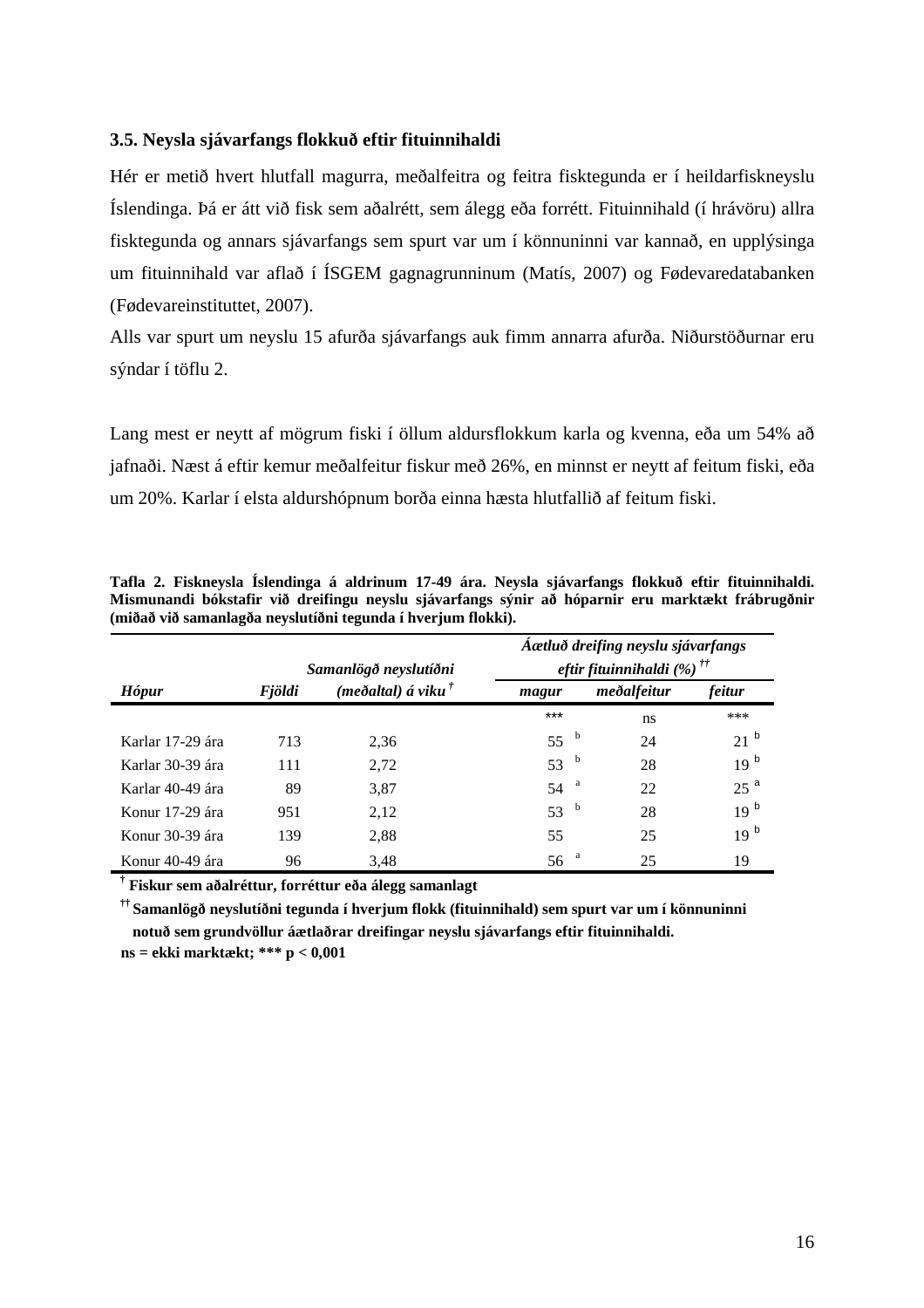#### <span id="page-20-0"></span>**3.6. Viðhorf Íslendinga til hollustu og áhættu sjávarafurða**

Hér er metið hver viðhorf Íslendinga eru til hollustu og hvort það sé óhætt að borða fisk. Spurningin var orðuð svo: *Hér á eftir koma nokkrar fullyrðingar um fiskneyslu. Vinsamlegast gefðu til kynna hversu sammála eða ósammála þú ert þessum fullyrðingum*.

Niðurstöðurnar eru sýndar í töflu 3. Yfirgnæfandi meirihluti er sannfærður um að það sé hollt að borða fisk. Milli 98-100% kvenna eru sammála fullyrðingunni, en hlutfallið er heldur lægra meðal karla, eða 94-96%. Einungis 1-2% karla eru þó ósammála fullyrðingunni.

Svipaða niðurstöðu má sjá fyrir fullyrðinguna um að það sé óhætt að borða fisk. Yngsti aldurshópurinn er þó ekki eins sannfærður og þeir sem eldri eru. Yfir 90% í öllum aldurshópum eru sammála fullyrðingunni en hér er ívið hærra hlutfall fólks óvisst, þ.e. hvorki sammála né ósammála, og 2-4% eru ósammála fullyrðingunni.

|                            |               | Meðal-           |              | Hlutfallsleg dreifing einkunna innan hvers hóps (%) |     |                 |          |      |                             |  |  |  |  |
|----------------------------|---------------|------------------|--------------|-----------------------------------------------------|-----|-----------------|----------|------|-----------------------------|--|--|--|--|
| <b>Hópur</b>               | <b>Fjöldi</b> | einkunn          | Alveg        |                                                     |     | Hvorki sammála  |          |      | Alveg                       |  |  |  |  |
|                            |               | $(1-7)$          | ósammála (1) | 2                                                   | 3   | né ósammála (4) | 5        | 6    | sammála (7)                 |  |  |  |  |
| Það er hollt að borða fisk |               |                  |              |                                                     |     |                 |          |      | (anova ***, Chi-Square ***) |  |  |  |  |
| Karlar 17-29 ára           | 712           | $6,6^{b}$        | 1,1          | 0,3                                                 | 0,3 | 4,2             | 4,2      | 14,2 | 75,7                        |  |  |  |  |
| Karlar 30-39 ára           | 113           | 6,7              | 0,9          | 0,0                                                 | 0.0 | 2,7             | 4,4      | 6,2  | 85,8                        |  |  |  |  |
| Karlar 40-49 ára           | 92            | 6,7              | 2,2          | 0,0                                                 | 0.0 | 2,2             | 1,1      | 8,7  | 85,9                        |  |  |  |  |
| Konur 17-29 ára            | 955           | 6,8 <sup>a</sup> | 0.9          | 0.0                                                 | 0,2 | 0.6             | 1,0      | 6,2  | 91,0                        |  |  |  |  |
| Konur 30-39 ára            | 139           | 6,9 <sup>a</sup> | 0.0          | 0.0                                                 | 0,0 | 0.0             | 0,7      | 6,5  | 92,8                        |  |  |  |  |
| Konur 40-49 ára            | 95            | 6.9 <sup>a</sup> | 0,0          | 0.0                                                 | 0,0 | 1,1             | 1,1      | 1,1  | 96,8                        |  |  |  |  |
| Alls                       | 2106          |                  | 0,9          | 0,1                                                 | 0,2 | 2,0             | 2,3      | 8,8  | 85,7                        |  |  |  |  |
| Það er óhætt að borða fisk |               |                  |              |                                                     |     |                 |          |      | (anova *, Chi-Square ***)   |  |  |  |  |
| Karlar 17-29 ára           | 710           | 6,4              | 1,4          | 0,4                                                 | 1.3 | 4,9             | 4,9      | 16,6 | 70,4                        |  |  |  |  |
| Karlar 30-39 ára           | 113           | 6,7              | 1,8          | 0.0                                                 | 0.0 | 0.9             | 2,7      | 10,6 | 84,1                        |  |  |  |  |
| Karlar 40-49 ára           | 92            | 6,7              | 1,1          | 0,0                                                 | 1,1 | 3,3             | 1,1      | 7,6  | 85,9                        |  |  |  |  |
| Konur 17-29 ára            | 953           | 6,5              | 2,2          | 0,5                                                 | 0,3 | 2,9             | 4,9      | 14,8 | 74,3                        |  |  |  |  |
| Konur 30-39 ára            | 138           | 6,6              | 3,6          | 0,0                                                 | 0.0 | 0,7             | 1,4      | 9,4  | 84,8                        |  |  |  |  |
| Konur 40-49 ára            | 95            | 6,6              | 3,2          | 0,0                                                 | 0.0 | 5,3             | $\Omega$ | 5,3  | 86,3                        |  |  |  |  |
| Alls                       | 2101          |                  | 2,0          | 0,4                                                 | 0,6 | 3,5             | 4,2      | 14,1 | 75,2                        |  |  |  |  |

**Tafla 3. Viðhorf Íslendinga á aldrinum 17-49 ára til fiskneyslu.** 

Íslendingar á aldrinum 17-49 ára eru vel upplýstir um hollustu sjávarfangs og flestir eru sammála um að það sé óhætt að neyta þess. Það má þó bæta um betur, þar sem íslenskar sjávarafurðir hafa nokkra sérstöðu er varðar öryggi og heilnæmi, og hafa á sér gott orðspor víðast hvar og það er mikil áskorun fyrir Íslendinga að viðhalda þessu góða orðspori í framtíðinni (Eva Ingvadóttir og Birna Guðbjörnsdóttir, 2007). Áhyggjur vegna öryggi matvæla fara hins vegar víða vaxandi. Könnun, sem gerð var árið 2005 í fjórum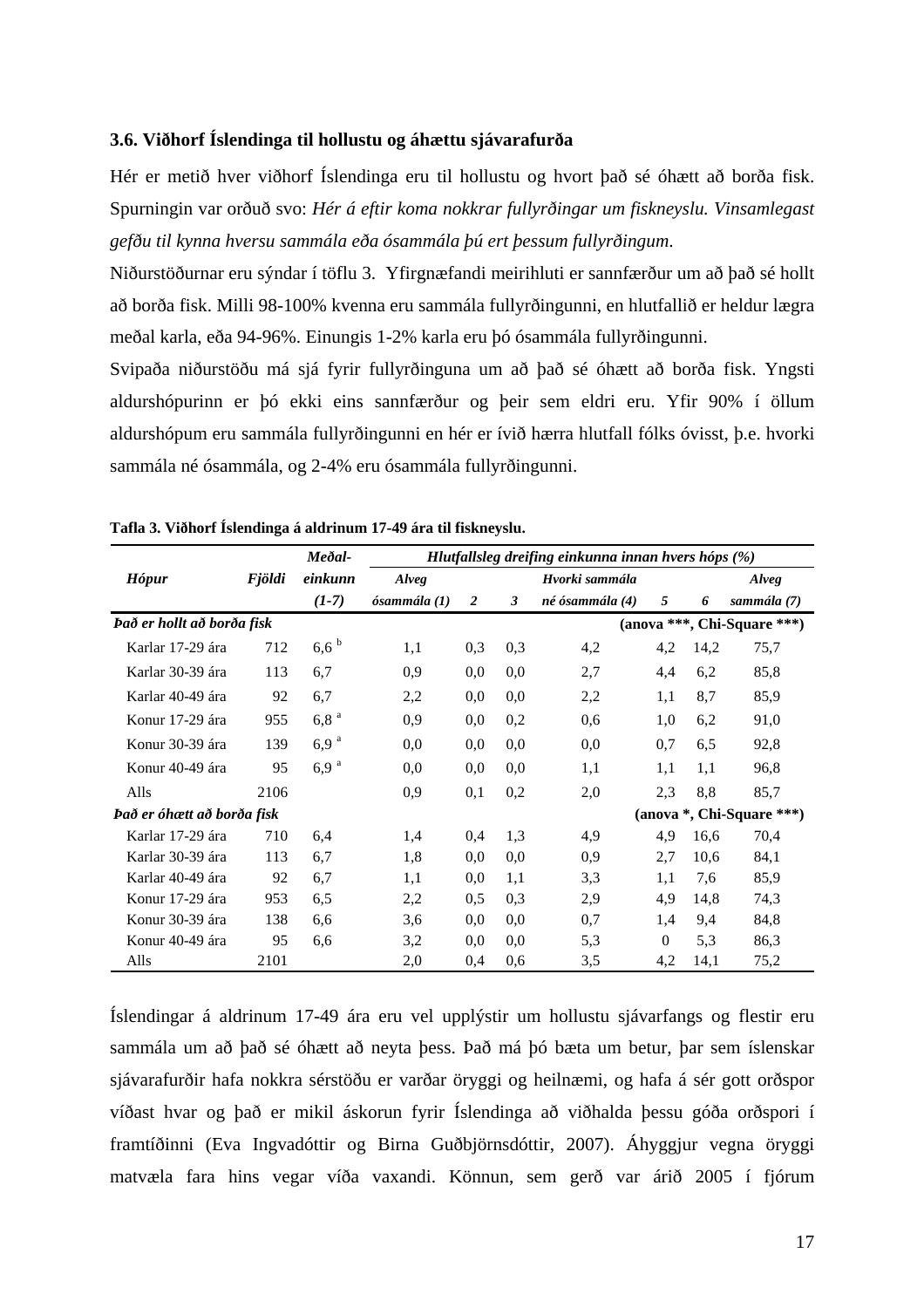Evrópulöndum samtímis, sýndi að áhyggjur neytenda af öryggi sjávarfangs voru nokkuð meiri í nágrannalöndum okkar, sérstaklega í Danmörku (SEAFOODplus, P2.2, óbirtar niðurstöður).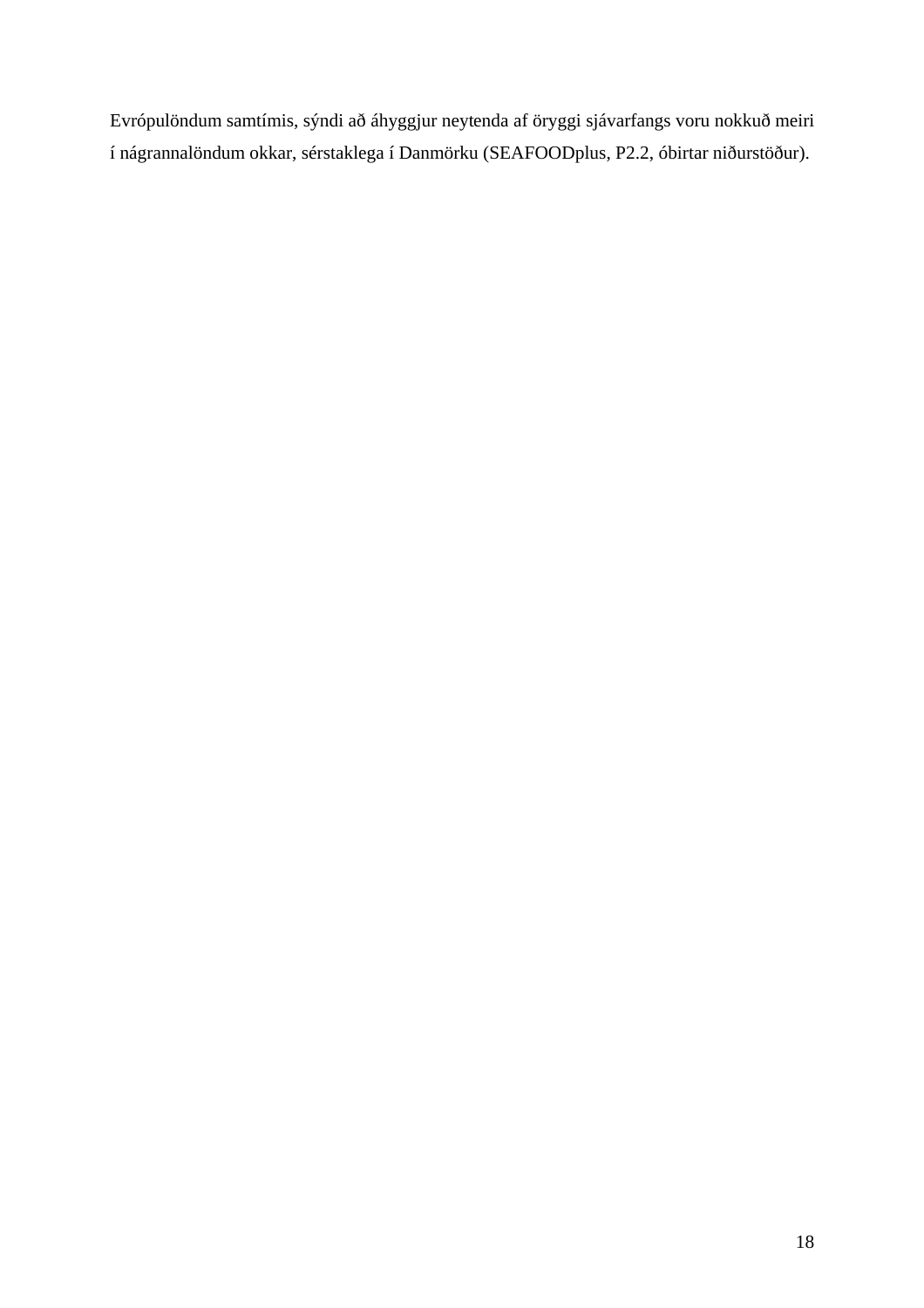#### <span id="page-22-0"></span>**3.7. Skiptir búseta máli fyrir neyslu sjávarfangs?**

Niðurstöður í aldursflokkunum voru skoðaðar með tilliti til búsetu, annars vegar á höfuðborgarsvæðinu og hins vegar á landsbyggðinni (töflur C, D1-D5, E1-E4 og F í viðauka). Til Stór-Reykjavíkursvæðisins töldust eftirfarandi póstnúmer 101-113, 170, 200-203, 210, 212, 220-222, 225 og 270. Til landsbyggðar töldust öll önnur póstnúmer.

Almennt borðar fólk á landsbyggðinni oftar fisk sem aðalrétt, borið saman við íbúa á höfuðborgarsvæðinu. Jafnframt er flestra fiskmáltíða neytt heima við meðal landsbyggðarfólks.

Þegar neysla ýmissa fisktegunda er skoðuð, kemur í ljós að fólk á landsbyggðinni borðar mun frekar hefðbundar fisktegundir einsog ýsu og þorsk, eða um helmingi oftar og hákarl tvisvar til fjórum sinnum oftar heldur en fólk á höfðuðborgarsvæðinu. Fólk á höfuðborgarsvæðinu í aldurshópunum 17-29 ára og 30-39 ára borðar um helmingi oftar steinbít og lúðu en jafnaldrar þeirra á landsbyggðinni, en höfðuðborgarbúar á aldrinum 40-49 ára borða lax og silung tvisvar til þrisvar sinnum oftar heldur en jafnaldrar þeirra á landsbyggðinni. Ennfremur eru höfuðborgarbúar líklegri til að borða hlýra og keilu. Túnfisk borða 17-29 ára höfuðborgarbúar um helmingi oftar en jafnaldrar þeirra á landsbyggðinni. Hörpuskel borðar fólk á höfuðborgarsvæðinu um tvisvar sinnum oftar en landsbyggðarfólk.

Almennt borðar fólk á landsbyggðinni oftar pökkuð fersk flök, um tvisvar í mánuði, en fólk á höfuðborgarsvæðinu sem borðar þess konar afurðir um einu sinni í mánuði. Frosinn fisk borðar fólk á landsbyggðinni einnig töluvert oftar en fólk á höfuðborgarsvæðinu, eða þrisvar til fimm sinnum, samanborið við tvisvar sinnum í mánuði hjá höfuðborgarbúum og frosna tilbúna fiskrétti einsog t.d. nagga, sex til sjö sinnum, samanborið við þrisvar í mánuði. Þessu er öfugt farið með hálf-tilbúna fiskrétti úr ferskfiskborðum þar sem neysla höfuðborgarbúa á aldrinum 30-39 ára og 40 til 49 ára er meira en tvöföld á við fólk af landsbyggðinni.

Landsbyggðarfólk á aldrinum 40-49 ára borðar fisk í túbu (kaviar) tvisvar sinnum oftar en íbúar höfuðborgarsvæðisins á sama aldri. Almennt borðar fólk á landsbyggðinni nokkuð oftar saltfisk og harðfisk og allt að tvöfalt oftar en fólk á höfuðborgarsvæðinu. Hins vegar borðar fólk á höfuðborgarsvæðinu sushi töluvert oftar en landsbyggðarfólk, eða þrisvar til fimm sinnum á ári samanborið við einu sinni á ári hjá fólki úti á landi.

Hvað aðrar matvörur varðar borðar fólk á landsbyggðinni heldur oftar rautt kjöt og sjaldnar hvítt kjöt, pasta og grænmeti en fólk á höfuðborgarsvæðinu.

Hlutfall magurs fisks er nokkuð hærra á meðal fólks á landsbyggðinni, en er hærra af meðalfeitum á höfuðborgarsvæðinu.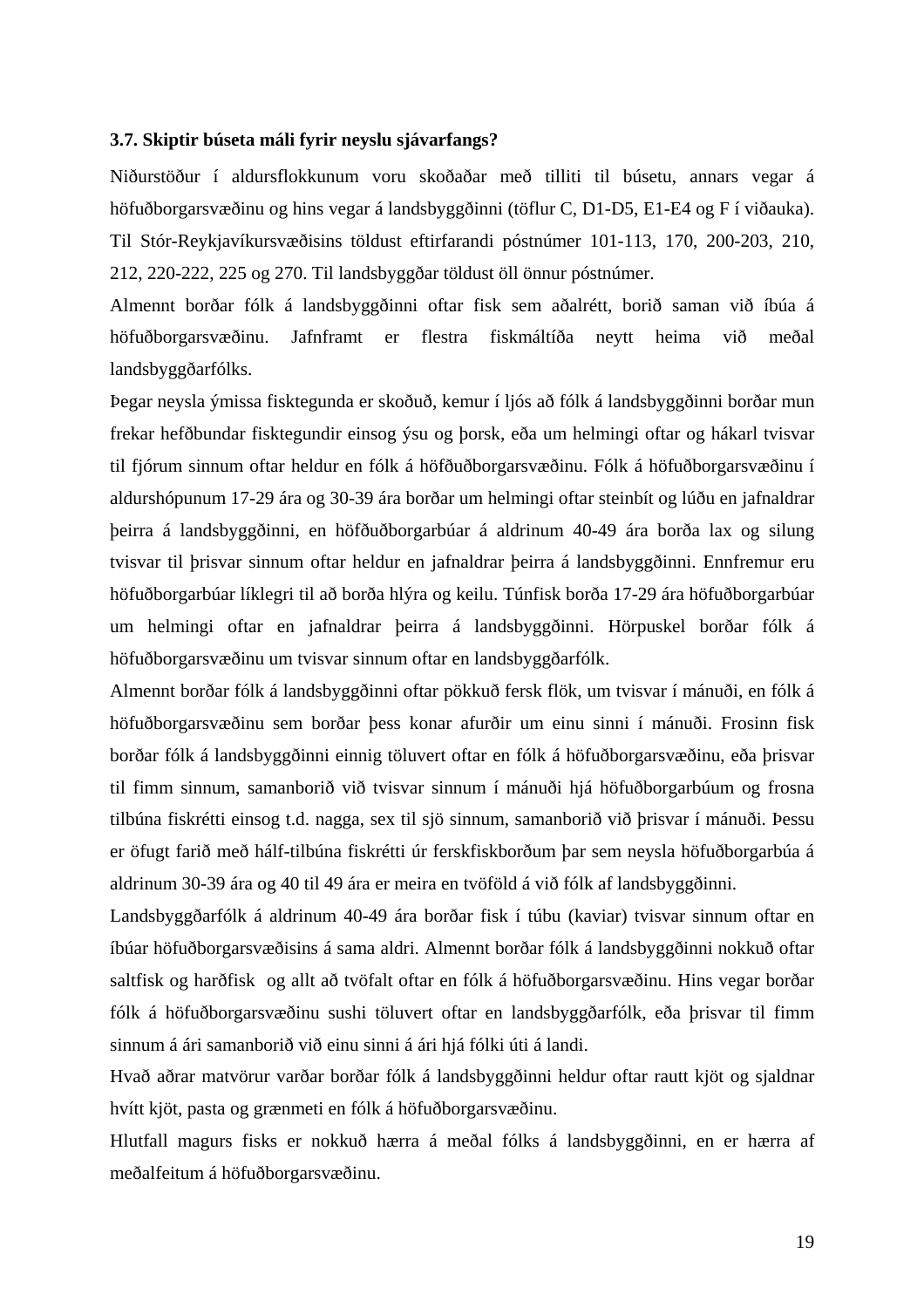#### <span id="page-23-0"></span>**4. UMRÆÐUR**

#### **Fiskneysla**

Neysla á fiski er nokkuð mismunandi eftir aldri, hún er lægri meðal yngsta aldurshópsins. Nær tvöfalt fleira fólk í elsta aldurshópnum borðar fisk tvisvar í viku eða oftar miðað við yngsta aldurshópinn, bæði ef litið er til fisks sem aðalréttar sem og fisks sem áleggs eða forrétts. Fólk í yngsta aldurshópnum er ennfremur mun ólíklegra til að borða fisk að heiman samanborið við eldri hópa. Lítill kynjamunur kom fram varðandi fiskneyslutíðni. Helsti greinilegi munurinn milli kynjana var að karlar á aldrinum 30-39 ára borða fisk að heiman fremur en aðrir, en konur á sama aldri borða fisk heima. Landsbyggðarfólk borðar fisk oftar en höfuðborgarbúar, og eru líklegri til að borða fisk heima hjá sér.

Það er greinilegt að fiskneysla í heild minnkar með aldri, sem er áhyggjuefni. Þessi þróun á sér stað þrátt fyrir að fólk virðist almennt vel upplýst og sannfært um hollustu og öryggi sjávarfangs. Trúlega þarf stöðugt að minna á kosti fiskneyslu.

Athyglisvert er að sjá að fiskneysla er meiri á landsbyggðinni. Ástæðan er ekki með öllu ljós, en það er spurning hvort hefðir séu ríkari eða form máltíða sé hefðbundnara og hafi áhrif á fiskneysluna.

#### **Fisktegundir**

Nákvæmari upplýsingar hafi ekki áður verið birtar um neyslutíðni á fisktegundum hér á landi. Það sem helst kom á óvart var fremur há neyslutíðni á túnfisk og rækjum. Það má leiða líkum að því að brauðsalöt séu þarna nokkuð stór hluti neyslutíðninnar.

Töluverður munur er á neyslu mismunandi fisktegunda eftir aldri. Neysla fólks í eldri aldurshópum er almennt fjölbreytt, á meðan fólk í yngsta aldurshópnum, 17-29 ára, heldur sig helst við hefðbundnar fisktegundir einsog ýsu. Sem dæmi má nefna að mun hærra hlutfall þessa aldurshóps borðar aldrei síld, lúðu, steinbít, skötusel, hörpuskel og rauðsprettu/kola, samanborið við eldri hópana. Kynin eru nokkuð mismunandi m.t.t. neyslu á mismunandi fisktegundum. Konur borða frekar túnfisk og hörpuskel á meðan karlar eru hrifnari af rækjum, silung, síld, sardínum, hákarli og hrefnukjöti. Neysla á mismunandi fisktegundum á höfuðborgarsvæðinu er frábrugðin landsbyggðinni. Fólk sem búsett er á landsbyggðinni neytir mun oftar hefðbundinna tegunda einsog ýsu, þorsks, á meðan neysla eða úrval höfuðborgarbúa er nokkuð fjölbreyttara, þar sem óhefðbundar tegundir einsog hlýri, keila og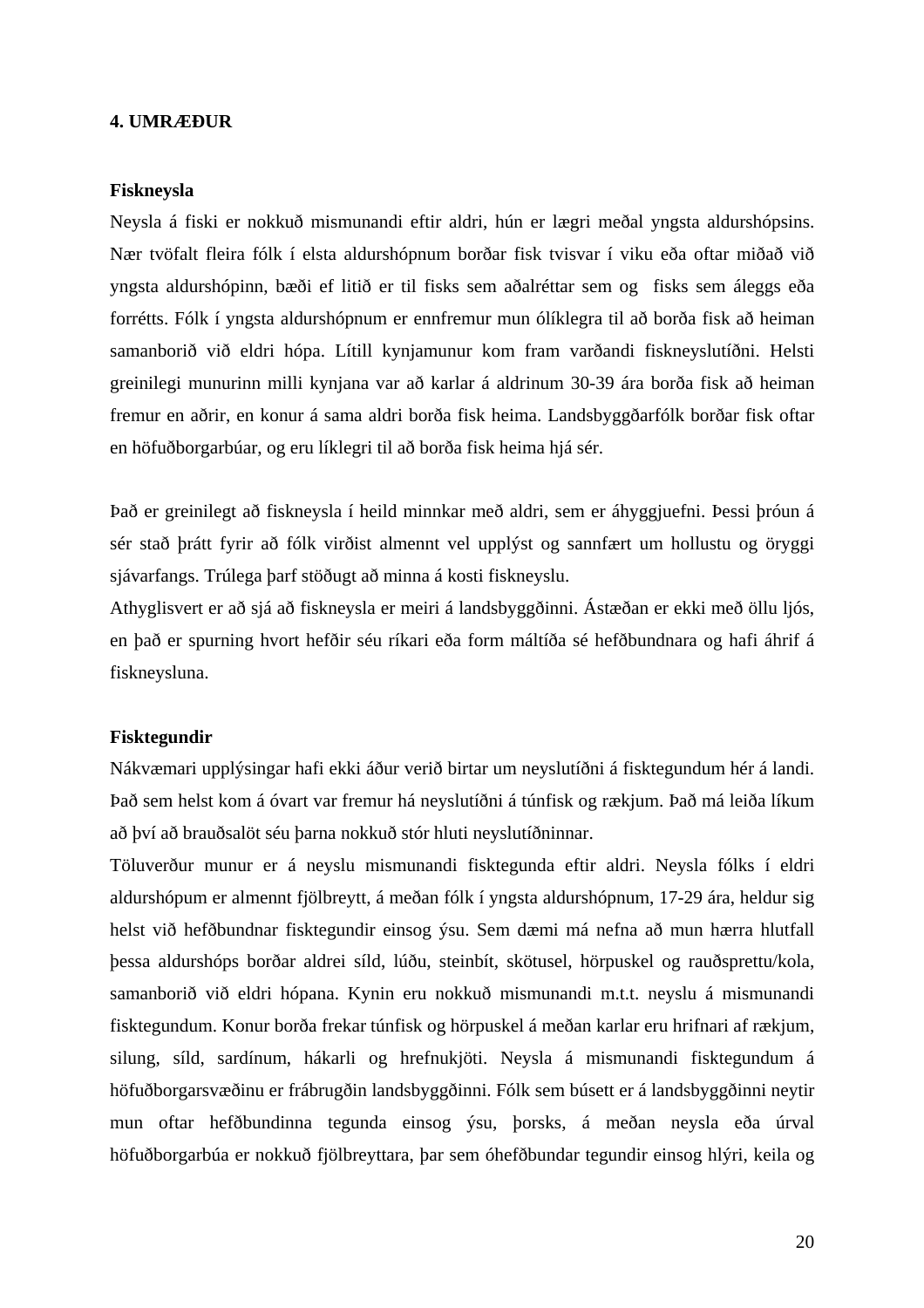hörpuskel eru frekar á meðal þeirra tegunda sem neytt er. Ástæðan er líklega sú að framboð á mismunandi fisktegundum er takmarkaðra á landsbyggðinni.

#### **Mismunandi afurðir**

Neyslumynstur er varðar mismunandi afurðir er afar mismunandi eftir aldri. Ungt fólk virðist leita eftir þægindum við framreiðslu máltíða og þegar litið er til fiskafurða borðar yngra fólk síður ferskan eða frosinn fisk, en meira af pökkuðum ferskum flökum. Yngra fólk borðar oft ekki afurðir sem eldra fólk hefur vanist, einsog t.d. marineraða síld og kavíar. Auk þess eru nokkuð fleiri í yngsta aldurshópnum sem aldrei borða saltfisk eða skelfisk samanborið við aðra aldurshópa. Af öðrum matvælum, t.d. skyndibita, borðar yngra fólk töluvert meira. Ungir karlar borða rautt kjöt oftar en aðrir á meðan ungar konur borða hvað mest af pasta. Konur borða frekar grænmeti en karlar, á meðan þeir eru almennt duglegri við skyndibitann. Hvað fiskafurðir varðar, borða karlar frekar kælda tilbúna fiskrétti (t.d. 1944), fisk úr túbu (kavíar), en sjaldnar harðfisk og sushi heldur en konur gera.

Verulegur munur á neyslu afurða kom fram eftir búsetu. Þessi munur virðist að miklu leyti tengjast aðgengi, en lítið er um sérstakar fiskbúðir og ekki eru allar matvöruverslanir úti á landi með ferskfiskborð. Höfuðborgarbúar borða t.d. mun oftar hálf-tilbúna fiskrétti úr ferskfiskborði og sushi á meðan landsbyggðarfólk borðar langtum oftar frosinn fisk, frosna tilbúna fiskrétti (t.d. fiskinagga), saltfisk, sem og afurðir á borð við harðfisk, fisk í glerkrukku (t.d. marineruð síld) og túbu (kavíar).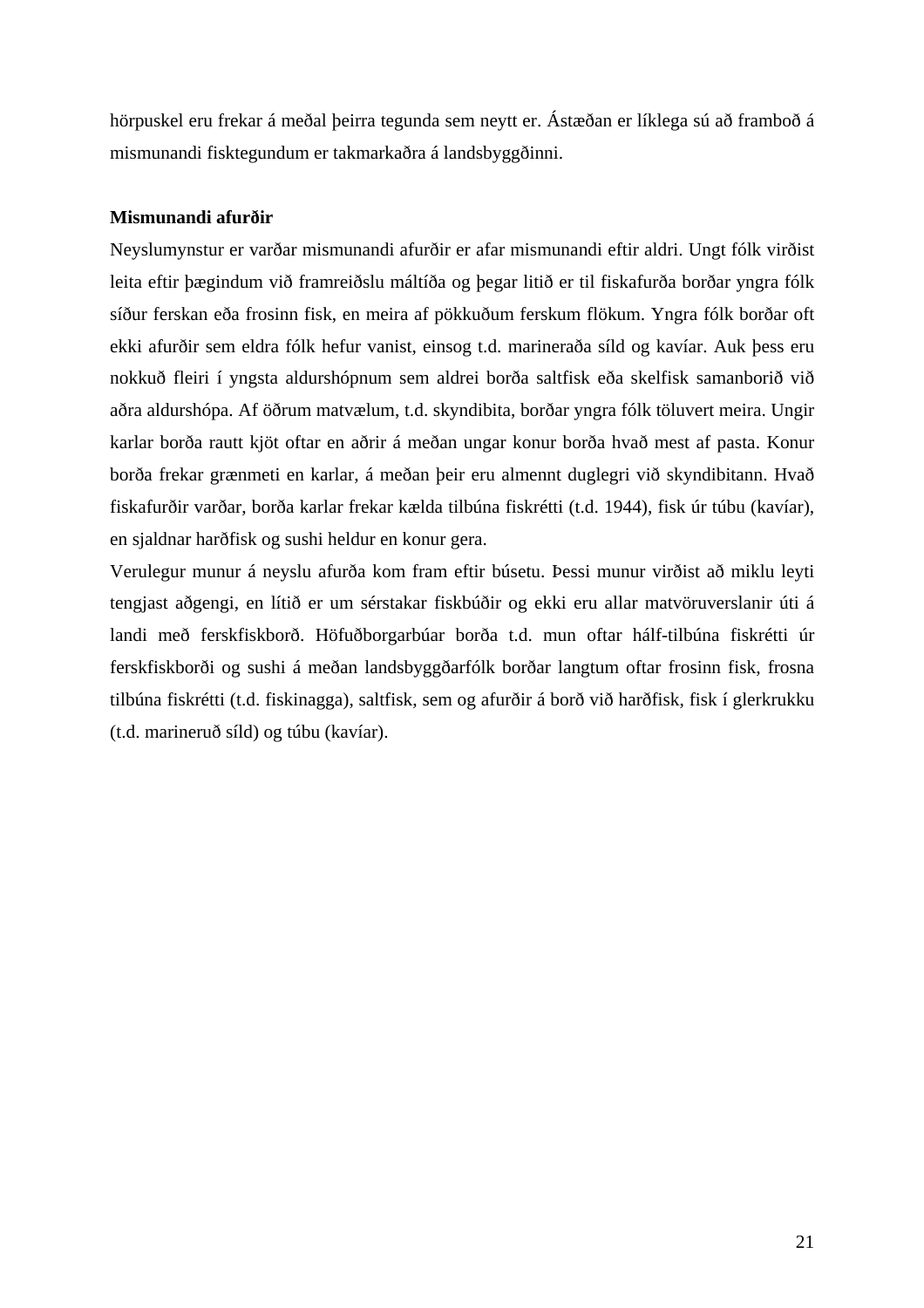### <span id="page-25-0"></span>**5. ÁLYKTANIR**

Neysluvenjur fólks eru stöðugt að breytast og hafa því mikil áhrif á framleiðslu og framboð matvæla. Talsvert hefur verið rætt um aukna eftirspurn eftir tilbúnum og hálf-tilbúnum matvælum víða erlendis. Þessi þróun virðist hinsvegar ekki vera jafn langt á veg komin hérlendis þar sem neysla á hálf-tilbúnum og kældum tilbúnum fiskréttum er enn fremur lítil skv. þessari könnun. Mikill munur er á neyslu fólks eftir búsetu. Þessi munur felst helst í heildarfiskneyslu, þar sem landsbyggðarfólk borðar meiri fisk, þó tegunda- og afurðaval sé öllu takmarkaðra en á höfðuðborgarsvæðinu. Ástæðan er líklega ríkari hefðir sem og takmarkað aðgengi að fjölbreytileika. Einnig reyndist mikill munur á fiskneyslu mismunandi aldurshópa, bæði hvað varðar heildarfiskneyslu, tegundir og afurðir sem neytt er. Val yngra fólks er ekki eins fjölbreytt og þeirra sem eldri eru, og yngra fólk borðar oft ekki tegundir og afurðir sem eldra fólk hefur vanist, einsog t.d. marineraða síld og kavíar. Það er hinsvegar áhyggjuefni að sjá að á meðan fiskneyslan er lægri í yngsta aldurshópnum, borðar stór hluti sama hóps skyndibita tvisvar í viku eða oftar. Það er hins vegar vert að fylgjast með þessari þróun með ítarlegum viðhorfs- og neyslukönnunum á nokkurra ára fresti. Kannanir af þessu tagi þurfa að ná til breiðari aldurshóps þar sem mikill munur kemur fram eftir aldri. Til þess að geta nýtt niðurstöður á borð við þessar við áhættugreiningar er varðar fiskneyslu í ákveðnum áhættuhópum, þarf aldursdreifingin að vera töluvert meiri.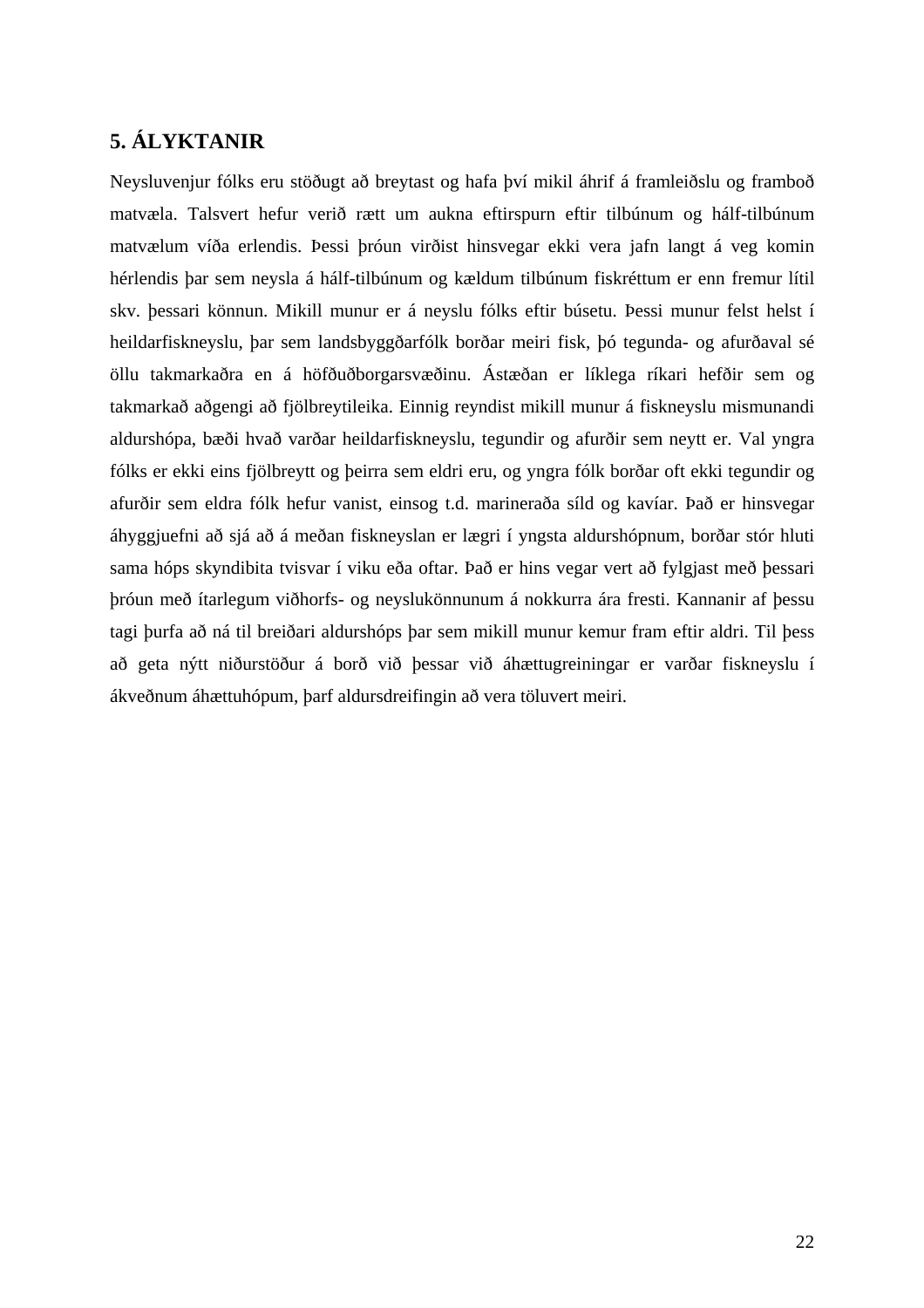#### <span id="page-26-0"></span>**ÞAKKARORÐ**

Höfundur skýrslunnar þakkar AVS rannsóknasjóði fyrir veittan styrk til verkefnisins. Einnig bestu þakkir til þátttakenda í verkefninu Viðhorf og fiskneysla ungs fólks: bætt ímynd sjávarafurða, þeim Emilíu Martinsdóttur, Gunnþórunni Einarsdóttur, Ingu Þórsdóttur, Friðriki H. Jónssyni og Fanneyju Jónsdóttur, sem og nemendum Háskóla Reykjavíkur, þeim Jóni Sigurðssyni og Þorvaldi S. Kristjánssyni, fyrir veitta aðstoð og afnot af gögnum sem safnað var í verkefnum þeirra. Ennfremur bestu þakkir til Evu Yngvadóttur og Birnu Guðbjörnsdóttur sem stóðu að verkefninu "Verðmæti og öryggi íslenskra sjávarafurða - Áhættusamsetning og áhætturöðun".

#### **HEIMILDIR**

De Deckere EAM, Korver O, Verschuren PM & Katan MB, 1998. Health aspects of fish and n-3 polyunsaturated fatty acids from plant and marine origin. European Journal of Clinical Nutrition 52, 749-753.

Eva Yngvadóttir og Birna Guðbjörnsdóttir, 2007. Verðmæti og öryggi íslenskra sjávarafurða. Áhættusamsetning og áhætturöðun. Skýrsla Matís nr. 08-07, maí 2007. Skúlagötu 4, 101 Reykjavík. Aðgengilegt á: [<http://www.matis.is/media/matis/utgafa/Skyrsla\\_08-07.pdf](http://www.matis.is/media/matis/utgafa/Skyrsla_08-07.pdf) > Sótt september, 2007

EC, 2004. Regulation (EC) No 853/2004 of the European Parliament and of the Council of 29 April 2004 laying down specific hygiene rules for food of animal origin. Regulation 853/2004, Section VIII, Chapter III, Part D, L226/67. Aðgengilegt á:

 [<http://eur-lex.europa.eu/LexUriServ/site/en/oj/2004/l\\_226/l\\_22620040625en00220082.pdf](http://eur-lex.europa.eu/LexUriServ/site/en/oj/2004/l_226/l_22620040625en00220082.pdf)> Sótt september, 2007.

Félagsvísindastofnun, 1999. Kannanir gerðar fyrir dagblöð á árunum 1994-1998. Skriflegar upplýsingar.

FM, 1997. Bekendtgørelse om omsætning, tilvirkning m.v. af fisk og fiskevarer i land. Fiskeriministeriets bekendtgørelse nr. 806 af 22. Oktober 1997. Fødevaremin., Veterinær- og Fødevaredir., j.nr. FØ 10-139-0/95. Dronningens Tværgade 21, DK-1014 København K. Denmark. Aðgengilegt á: [<http://147.29.40.90/\\_GETDOC\\_/B19970080605>](http://147.29.40.90/_GETDOC_/B19970080605) Sótt september, 2007.

Gunnþórunn Einardóttir, Kolbrún Sveinsdóttir og Emilía Martinsdóttir, 2006. Upplýsingar frá fiskbúðum og veitingahúsum: Viðhorf og fiskneysla ungs fólks, Bætt ímynd sjávarafurða. AVS áfangaskýrsla.

Gunnþórunn Einarsdóttir, Kolbrún Sveinsdóttir, Emilía Martinsdóttir, Friðrik H. Jónsson, Inga Þórsdóttir, Fanney Þórsdóttir, 2007. Viðhorf og fiskneysla ungs fólks á aldrinum 18 til 25 ára - Lýsandi tölfræðiúrvinnsla. Skýrsla Matís 05-07, 235 bls.

Jón Sigurðsson og Þorvaldur S. Kristjánsson, 2006. Fiskneyslu fólks á aldrinum 30-45 ára. Nemendaverkefni við Háskólann í Reykjavík.

Kristín Erla Harðardóttir og Friðrik H. Jónsson, 2005. Niðurstöður úr rýnihópum: Viðhorf og fiskneysla ungs fólks, Bætt ímynd sjávarafurða. AVS áfangaskýrsla.

Laufey Steingrímsdóttir, Hólmfríður Þorgeirsdóttir, Anna S. Ólafsdóttir, 2003. Hvað borða Íslendingar? Könnun á mataræði Íslendinga 2002, Rannsóknir Manneldisráðs Íslands V, Reykjavík 2003.

Marckmann P & Grønbæk M, 1999. Fish consumption and coronary heart disease mortality. A systematic review of prospective cohort studies. European Journal of Clinical Nutrition 53, 585-590.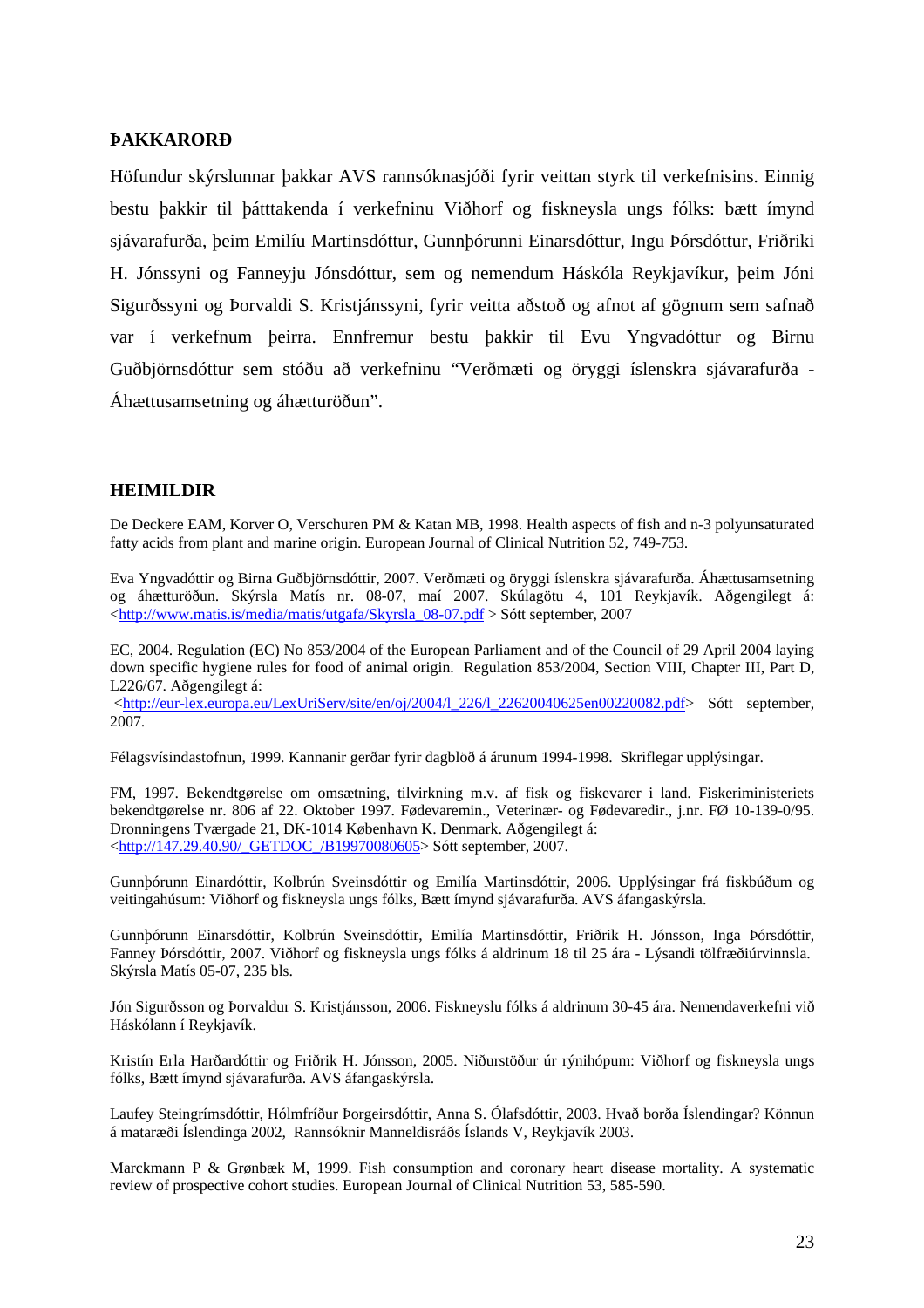Matís, 2007. ÍSGEM gagnagrunnur. Aðgengilegt á < <http://www.matis.is/ISGEM/is/>> sótt september, 2007. Fødevareinstituttet, 2007. Fødevaredatabanken. Afdeling for Ernæring. Aðgengilegt á Fødevaredatabanken. Afdeling for Ernæring. Aðgengilegt á < [http://www.foodcomp.dk/fvdb\\_default.asp](http://www.foodcomp.dk/fvdb_default.asp) > Sótt september, 2007.

Thorsdottir I, Birgisdottir BE, Halldorsdottir S, Geirsson RT, 2004. Association of Fish and Fish Liver Oil Intake in Pregnancy with Infant Size at Birth among Women of Normal Weight before Pregnancy in a Fishing Community. Am J Epidemiol. 160; 460-5.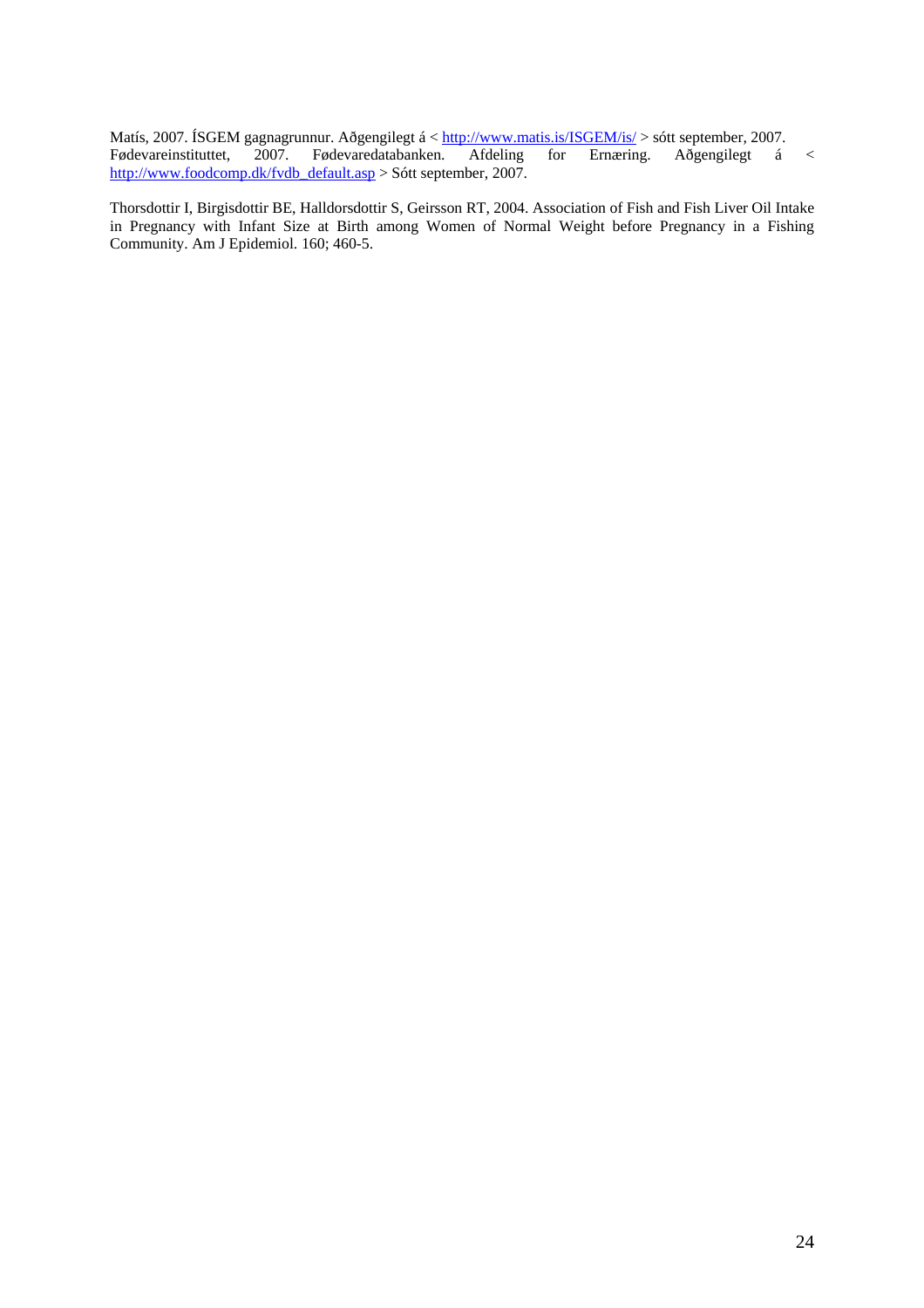#### <span id="page-28-0"></span>**VIÐAUKI**

|                             |          |                                 |      |              |        |              |        |        | Hlutfallsleg neyslutíðni hvers hóps (%) |          |                           |          |
|-----------------------------|----------|---------------------------------|------|--------------|--------|--------------|--------|--------|-----------------------------------------|----------|---------------------------|----------|
| <b>Hópur</b>                |          | Fjöldi Neyslutíðni (meðaltal) á |      |              | aldrei | $\langle$ 1x | $1-3x$ | $4-5x$ | 2x                                      | 3x       | $4-6x$                    | dag-     |
|                             |          | viku                            | mán. | ári          |        | mán.         | mán.   | mán.   | viku                                    | viku     | viku                      | lega     |
| Hve oft borðar þú ýsu?      |          |                                 |      |              |        |              |        |        | (anova ***, Chi-Square                  |          |                           | $***)$   |
| Karlar 17-29 ára            | 708      | $0,92$ cd                       | 3,7  | 48           | 6,5    | 14,3         | 36,4   | 25,8   | 14,0                                    | 1,8      | 0,8                       | 0,3      |
| Karlar 30-39 ára            | 112      | $0,89$ bd                       | 3,5  | 46           | 6,3    | 9,8          | 45,5   | 24,1   | 8,0                                     | 6,3      | 0,0                       | 0,0      |
| Karlar 40-49 ára            | 92       | $1,18$ <sup>ab</sup>            | 4,7  | 62           | 2,2    | 8,7          | 30,4   | 35,9   | 13,0                                    | 8,7      | 1,1                       | 0,0      |
| Konur 17-29 ára             | 948      | $0,91$ <sup>cd</sup>            | 3,7  | 48           | 5,7    | 14,3         | 38,3   | 24,7   | 12,0                                    | 4,3      | 0,6                       | 0,0      |
| Konur 30-39 ára             | 137      | 1,12                            | 4,5  | 58           | 4,4    | 6,6          | 37,2   | 24,8   | 22,6                                    | 2,9      | 1,5                       | 0,0      |
| Konur 40-49 ára             | 96       | $1,24$ <sup>a</sup>             | 5,0  | 65           | 4,2    | 7,3          | 27,1   | 27,1   | 27,1                                    | 7,3      | 0,0                       | 0,0      |
| Alls                        | 2093     |                                 |      |              | 5,7    | 13,0         | 37,1   | 25,7   | 13,9                                    | 3,8      | 0,7                       | 0,1      |
| Hve oft borðar þú þorsk?    |          |                                 |      |              |        |              |        |        | (anova ***, Chi-Square                  |          |                           | ***)     |
| Karlar 17-29 ára            | 691      | 0,30 <sup>b</sup>               | 1,2  | 16           | 39,9   | 27,5         | 20,5   | 9,3    | 2,3                                     | 0,4      | 0,0                       | 0,0      |
| Karlar 30-39 ára            | 110      | $0,32^{b}$                      | 1,3  | 17           | 30,0   | 32,7         | 25,5   | 10,0   | 1,8                                     | 0,0      | 0,0                       | 0,0      |
| Karlar 40-49 ára            | 89       | $0,56$ <sup>a</sup>             | 2,2  | 29           | 24,7   | 31,5         | 19,1   | 21,3   | 0,0                                     | 0,0      | 3,4                       | 0,0      |
| Konur 17-29 ára             | 932      | $0,28$ <sup>b</sup>             | 1,1  | 15           | 43,8   | 28,0         | 17,8   | 7,1    | 2,3                                     | 1,0      | 0,1                       | 0,0      |
| Konur 30-39 ára             | 136      | 0,30 <sup>b</sup>               | 1,2  | 15           | 44,9   | 27,9         | 15,4   | 6,6    | 4,4                                     | 0,7      | 0,0                       | 0,0      |
| Konur 40-49 ára             | 92       | 0,43                            | 1,7  | 22           | 28,3   | 32,6         | 21,7   | 10,9   | 4,3                                     | 2,2      | 0,0                       | 0,0      |
| Alls                        | 2050     |                                 |      |              | 40,3   | 28,4         | 19,2   | 8,7    | 2,4                                     | 0,7      | 0,2                       | 0,0      |
| Hve oft borðar þú ufsa?     |          |                                 |      |              |        |              |        |        |                                         |          | (anova ns, Chi-Square ns) |          |
| Karlar 17-29 ára            | 667      | 0,02                            | 0,1  | 1            | 86,5   | 12,1         | 1,2    | 0,1    | 0,0                                     | 0,0      | 0,0                       | 0,0      |
| Karlar 30-39 ára            | 99       | 0,02                            | 0,1  | 1            | 79,8   | 19,2         | 1,0    | 0,0    | 0,0                                     | 0,0      | 0,0                       | 0,0      |
| Karlar 40-49 ára            | 81       | 0,01                            | 0,0  | 1            | 86,4   | 13,6         | 0,0    | 0,0    | 0,0                                     | 0,0      | 0,0                       | 0,0      |
| Konur 17-29 ára             | 917      | 0,02                            | 0,1  | 1            | 88,1   | 10,7         | 0,8    | 0,4    | 0,0                                     | 0,0      | 0,0                       | 0,0      |
| Konur 30-39 ára             | 130      | 0,02                            | 0,1  | 1            | 88,5   | 10,0         | 1,5    | 0,0    | 0,0                                     | 0,0      | 0,0                       | 0,0      |
| Konur 40-49 ára             | 89       | 0,02                            | 0,1  | $\mathbf{1}$ | 88,8   | 9,0          | 2,2    | 0,0    | 0,0                                     | 0,0      | 0,0                       | 0,0      |
| Alls                        | 1983     |                                 |      |              | 87,1   | 11,6         | 1,0    | 0,3    | 0,0                                     | 0,0      | 0,0                       | 0,0      |
| Hve oft borðar þú steinbít? |          |                                 |      |              |        |              |        |        | (anova ***, Chi-Square                  |          |                           | $***)$   |
| Karlar 17-29 ára            | 683      | 0,09                            | 0,3  | 5            | 66,6   | 24,6         | 6,3    | 2,2    | 0,3                                     | 0,0      | 0,0                       | 0,0      |
| Karlar 30-39 ára            | 108      | 0,16 <sup>a</sup>               | 0,6  | 8            | 47,2   | 33,3         | 15,7   | 3,7    | 0,0                                     | 0,0      | 0,0                       | 0,0      |
| Karlar 40-49 ára            | 87       | $0,14^{a}$                      | 0,6  | 7            | 41,4   | 44,8         | 9,2    | 4,6    | 0,0                                     | 0,0      | 0,0                       | 0,0      |
| Konur 17-29 ára             | 922      | $0,\!07$ $^{\rm b}$             | 0,3  | 4            | 71,0   | 22,5         | 4,8    | 1,3    | 0,4                                     | 0,0      | $_{0,0}$                  | 0,0      |
| Konur 30-39 ára             | 131      | 0,11                            | 0,5  | 6            | 53,4   | 34,4         | 9,2    | 3,1    | 0,0                                     | 0,0      | 0,0                       | 0,0      |
| Konur 40-49 ára             | $\bf 88$ | 0,13                            | 0,5  | 7            | 44,3   | 39,8         | 13,6   | 2,3    | 0,0                                     | 0,0      | 0,0                       | 0,0      |
| Alls                        | 2019     |                                 |      |              | 64,7   | 26,3         | 6,7    | 2,0    | 0,3                                     | 0,0      | 0,0                       | 0,0      |
| Hve oft borðar þú lúðu?     |          |                                 |      |              |        |              |        |        |                                         |          | (anova **, Chi-Square     | ***)     |
| Karlar 17-29 ára            | 681      | 0,12                            | 0,5  | $\sqrt{6}$   | 59,0   | 28,3         | 10,1   | 1,9    | 0,4                                     | 0,0      | 0,0                       | 0,1      |
| Karlar 30-39 ára            | 105      | 0,15                            | 0,6  | 8            | 33,3   | 48,6         | 16,2   | 1,9    | 0,0                                     | 0,0      | 0,0                       | 0,0      |
| Karlar 40-49 ára            | $88\,$   | 0,17                            | 0,7  | 9            | 26,1   | 55,7         | 14,8   | 3,4    | 0,0                                     | 0,0      | 0,0                       | 0,0      |
| Konur 17-29 ára             | 929      | 0,09 <sup>b</sup>               | 0,4  | 5            | 63,5   | 26,6         | 7,8    | 1,6    | 0,4                                     | 0,1      | 0,0                       | 0,0      |
| Konur 30-39 ára             | 134      | 0,16                            | 0,6  | $\,8\,$      | 39,6   | 42,5         | 14,9   | 2,2    | 0,7                                     | 0,0      | 0,0                       | 0,0      |
| Konur 40-49 ára             | 95       | $0,\!21$ $^{\rm a}$             | 0,8  | 11           | 30,5   | 42,1         | 24,2   | 2,1    | 1,1                                     | 0,0      | 0,0                       | 0,0      |
| Alls                        | 2032     |                                 |      |              | 55,7   | 31,3         | 10,5   | 1,9    | 0,4                                     | $_{0,0}$ | $_{0,0}$                  | $_{0,0}$ |

**Tafla A1. Neyslutíðni Íslendinga á aldrinum 17-49 ára. Mismunandi fisktegundir. Mismunandi bókstafir við meðalneyslutíðni hópanna á viku sýnir að þeir eru marktækt frábrugðnir (innan hverrar spurningar).**

**ns = ekki marktækur munur; \*\* p < 0,01; \*\*\* p < 0,001**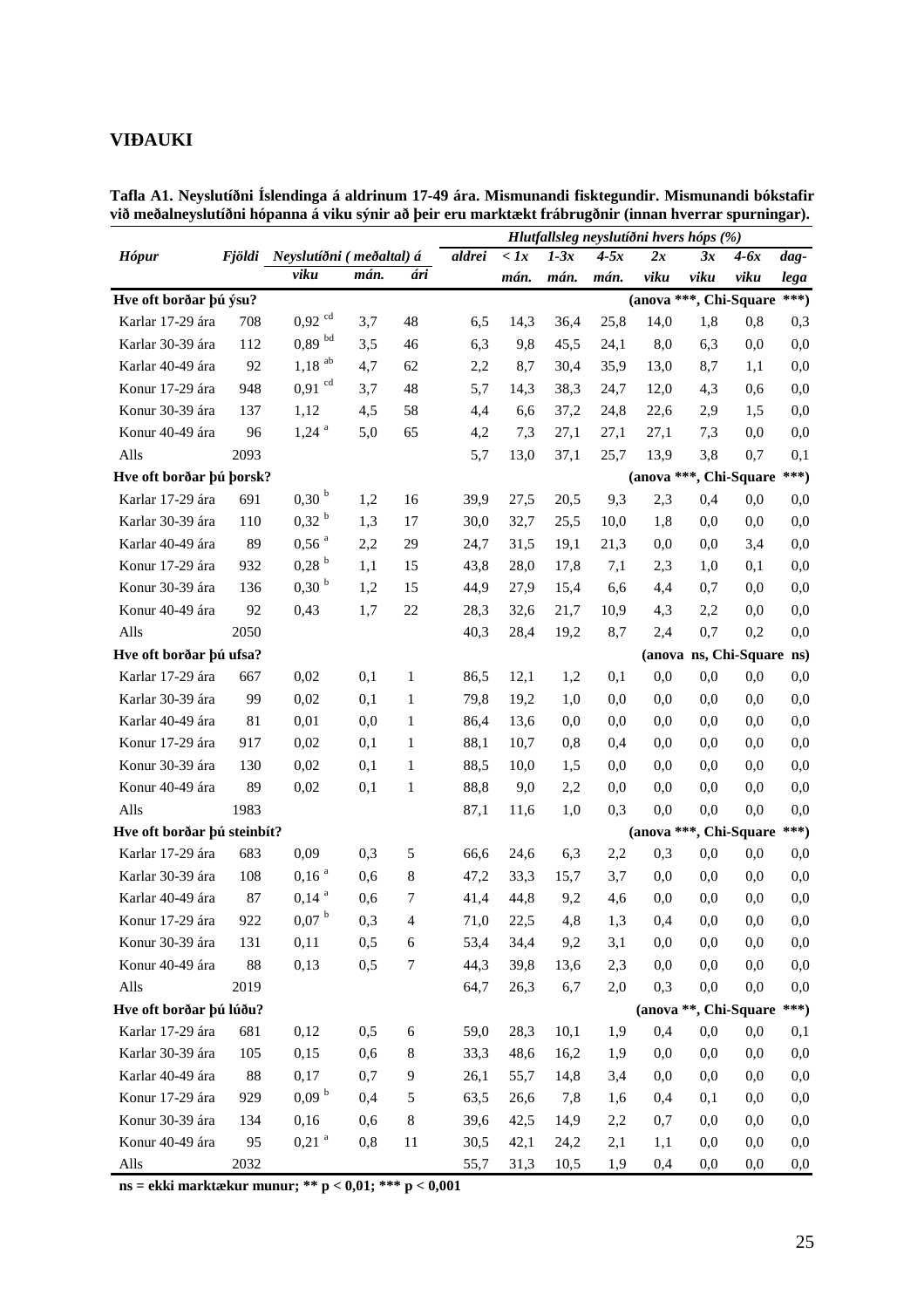|                                     |      |                                 |      |                          |        |              |        | Hlutfallsleg neyslutíðni hvers hóps (%) |                        |          |                           |          |
|-------------------------------------|------|---------------------------------|------|--------------------------|--------|--------------|--------|-----------------------------------------|------------------------|----------|---------------------------|----------|
| <b>Hópur</b>                        |      | Fjöldi Neyslutíðni (meðaltal) á |      |                          | aldrei | $\langle$ 1x | $1-3x$ | $4-5x$                                  | 2x                     | 3x       | $4-6x$                    | $dag-$   |
|                                     |      | viku                            | mán. | ári                      |        | mán.         | mán.   | mán.                                    | viku                   | viku     | viku                      | lega     |
| Hve oft borðar þú rauðsprettu/kola? |      |                                 |      |                          |        |              |        |                                         | (anova ***, Chi-Square |          |                           | $***)$   |
| Karlar 17-29 ára                    | 676  | 0.03 <sup>b</sup>               | 0,1  | $\sqrt{2}$               | 78,3   | 18,0         | 3,7    | 0,0                                     | 0,0                    | 0,0      | 0,0                       | 0,0      |
| Karlar 30-39 ára                    | 103  | 0,07                            | 0,3  | $\overline{\mathcal{L}}$ | 58,3   | 33,0         | 8,7    | 0,0                                     | 0,0                    | 0,0      | 0,0                       | 0,0      |
| Karlar 40-49 ára                    | 87   | $0,12$ <sup>a</sup>             | 0,5  | 6                        | 43,7   | 43,7         | 10,3   | 2,3                                     | 0,0                    | 0,0      | 0,0                       | 0,0      |
| Konur 17-29 ára                     | 921  | $0,04$ <sup>b</sup>             | 0,2  | 2                        | 82,1   | 13,9         | 3,0    | 0,7                                     | 0,1                    | 0,2      | 0,0                       | 0,0      |
| Konur 30-39 ára                     | 133  | 0,07                            | 0,3  | $\overline{\mathcal{L}}$ | 66,9   | 26,3         | 5,3    | 0,8                                     | 0,8                    | 0,0      | 0,0                       | 0,0      |
| Konur 40-49 ára                     | 92   | $0,11^{a}$                      | 0,4  | 6                        | 44,6   | 45,7         | 8,7    | 0,0                                     | 1,1                    | 0,0      | 0,0                       | 0,0      |
| Alls                                | 2012 |                                 |      |                          | 75,2   | 19,8         | 4,3    | 0,4                                     | 0,1                    | 0,1      | 0,0                       | 0,0      |
| Hve oft borðar þú karfa?            |      |                                 |      |                          |        |              |        |                                         |                        |          | (anova **, Chi-Square     | ***)     |
| Karlar 17-29 ára                    | 674  | $0,01$ <sup>b</sup>             | 0,0  | 1                        | 89,2   | 10,2         | 0,6    | 0,0                                     | 0,0                    | 0,0      | 0,0                       | 0,0      |
| Karlar 30-39 ára                    | 103  | 0,03                            | 0,1  | 2                        | 75,7   | 22,3         | 1,9    | 0,0                                     | 0,0                    | 0,0      | 0,0                       | 0,0      |
| Karlar 40-49 ára                    | 83   | 0,04                            | 0,2  | $\boldsymbol{2}$         | 67,5   | 30,1         | 2,4    | 0,0                                     | 0,0                    | 0,0      | 0,0                       | 0,0      |
| Konur 17-29 ára                     | 918  | 0,02 <sup>b</sup>               | 0,1  | 1                        | 91,7   | 7,3          | 0,8    | 0,1                                     | 0,0                    | 0,1      | 0,0                       | 0,0      |
| Konur 30-39 ára                     | 130  | 0,01                            | 0,1  | $\mathbf{1}$             | 86,9   | 12,3         | 0,8    | 0,0                                     | 0,0                    | 0.0      | 0,0                       | 0,0      |
| Konur 40-49 ára                     | 90   | $0,05$ <sup>a</sup>             | 0,2  | 3                        | 83,3   | 12,2         | 2,2    | 2,2                                     | 0,0                    | 0,0      | 0,0                       | 0,0      |
| Alls                                | 1998 |                                 |      |                          | 88,3   | 10,6         | 0,9    | 0,2                                     | 0,0                    | 0,1      | 0,0                       | 0,0      |
| Hve oft borðar þú lax?              |      |                                 |      |                          |        |              |        |                                         |                        |          | (anova ns, Chi-Square ns) |          |
| Karlar 17-29 ára                    | 700  | 0,31                            | 1,2  | 16                       | 26,6   | 36,3         | 28,4   | 7,0                                     | 1,3                    | 0,1      | 0,3                       | 0,0      |
| Karlar 30-39 ára                    | 104  | 0,27                            | 1,1  | 14                       | 22,1   | 42,3         | 28,8   | 6,7                                     | 0,0                    | 0,0      | 0,0                       | 0,0      |
| Karlar 40-49 ára                    | 89   | 0,26                            | 1,1  | 14                       | 18,0   | 48,3         | 28,1   | 4,5                                     | 1,1                    | 0.0      | 0,0                       | 0,0      |
| Konur 17-29 ára                     | 944  | 0,29                            | 1,2  | 15                       | 26,6   | 39,8         | 24,9   | 7,0                                     | 1,3                    | 0,1      | 0,3                       | 0,0      |
| Konur 30-39 ára                     | 135  | 0,27                            | 1,1  | 14                       | 28,9   | 40,7         | 21,5   | 6,7                                     | 2,2                    | 0,0      | 0,0                       | 0,0      |
| Konur 40-49 ára                     | 94   | 0,37                            | 1,5  | 19                       | 21,3   | 38,3         | 27,7   | 9,6                                     | 2,1                    | 1,1      | 0,0                       | 0,0      |
| Alls                                | 2066 |                                 |      |                          | 25,9   | 39,1         | 26,3   | 7,0                                     | 1.3                    | 0,1      | 0,2                       | 0,0      |
| Hve oft borðar þú silung?           |      |                                 |      |                          |        |              |        |                                         |                        |          | (anova ns, Chi-Square     | $***)$   |
| Karlar 17-29 ára                    | 683  | 0,19                            | 0,8  | 10                       | 41,3   | 37,3         | 16,3   | 4,2                                     | 0,6                    | 0,3      | 0,0                       | 0,0      |
| Karlar 30-39 ára                    | 105  | 0,14                            | 0,5  | $\boldsymbol{7}$         | 38,1   | 45,7         | 14,3   | 1,9                                     | 0,0                    | 0,0      | 0,0                       | 0,0      |
| Karlar 40-49 ára                    | 88   | 0,23                            | 0,9  | 12                       | 26,1   | 46,6         | 21,6   | 4,5                                     | 1,1                    | 0,0      | 0,0                       | 0,0      |
| Konur 17-29 ára                     | 929  | 0,17                            | 0,7  | 9                        | 48,2   | 33,9         | 13,2   | 3,8                                     | 0,6                    | $_{0,0}$ | 0,2                       | $_{0,0}$ |
| Konur 30-39 ára                     | 134  | 0,22                            | 0,9  | 11                       | 45,5   | 33,6         | 11,2   | 8,2                                     | 1,5                    | 0,0      | 0,0                       | 0,0      |
| Konur 40-49 ára                     | 94   | 0,19                            | 0,8  | 10                       | 29,8   | 50,0         | 18,1   | 0,0                                     | 1,1                    | 1,1      | 0,0                       | 0,0      |
| Alls                                | 2033 |                                 |      |                          | 43,4   | 36,9         | 14,8   | 4,0                                     | 0,7                    | 0,1      | 0,1                       | 0,0      |
| Hve oft borðar þú skötusel?         |      |                                 |      |                          |        |              |        |                                         |                        |          | (anova **, Chi-Square     | ***)     |
| Karlar 17-29 ára                    | 677  | $0,07$ b                        | 0,3  | 4                        | 69,4   | 23,2         | 5,8    | 1,5                                     | 0,1                    | 0,0      | 0,0                       | $_{0,0}$ |
| Karlar 30-39 ára                    | 105  | $0,15^{a}$                      | 0,6  | 8                        | 49,5   | 38,1         | 7,6    | 3,8                                     | 0,0                    | 1,0      | 0,0                       | $_{0,0}$ |
| Karlar 40-49 ára                    | 90   | 0,09                            | 0,4  | 5                        | 34,4   | 57,8         | 7,8    | 0,0                                     | 0,0                    | 0,0      | 0,0                       | 0,0      |
| Konur 17-29 ára                     | 922  | 0,06 <sup>b</sup>               | 0,3  | 3                        | 73,0   | 21,1         | 4,7    | 0,9                                     | 0,1                    | 0,1      | 0,1                       | 0,0      |
| Konur 30-39 ára                     | 134  | 0,11                            | 0,4  | 6                        | 43,3   | 45,5         | 9,7    | 1,5                                     | 0,0                    | 0,0      | 0,0                       | 0,0      |
| Konur 40-49 ára                     | 91   | 0,10                            | 0,4  | $\mathfrak s$            | 42,9   | 45,1         | 12,1   | 0,0                                     | 0,0                    | 0,0      | 0,0                       | 0,0      |
| Alls                                | 2019 |                                 |      |                          | 65,5   | 27,0         | 6,0    | 1,2                                     | 0,1                    | 0,1      | 0,0                       | $_{0,0}$ |

**Tafla A2. Neyslutíðni Íslendinga á aldrinum 17-49 ára. Mismunandi fisktegundir. Mismunandi bókstafir við meðalneyslutíðni hópanna á viku sýnir að þeir eru marktækt frábrugðnir (innan hverrar spurningar).** 

**ns = ekki marktækur munur; \*\* p < 0,01; \*\*\* p < 0,001**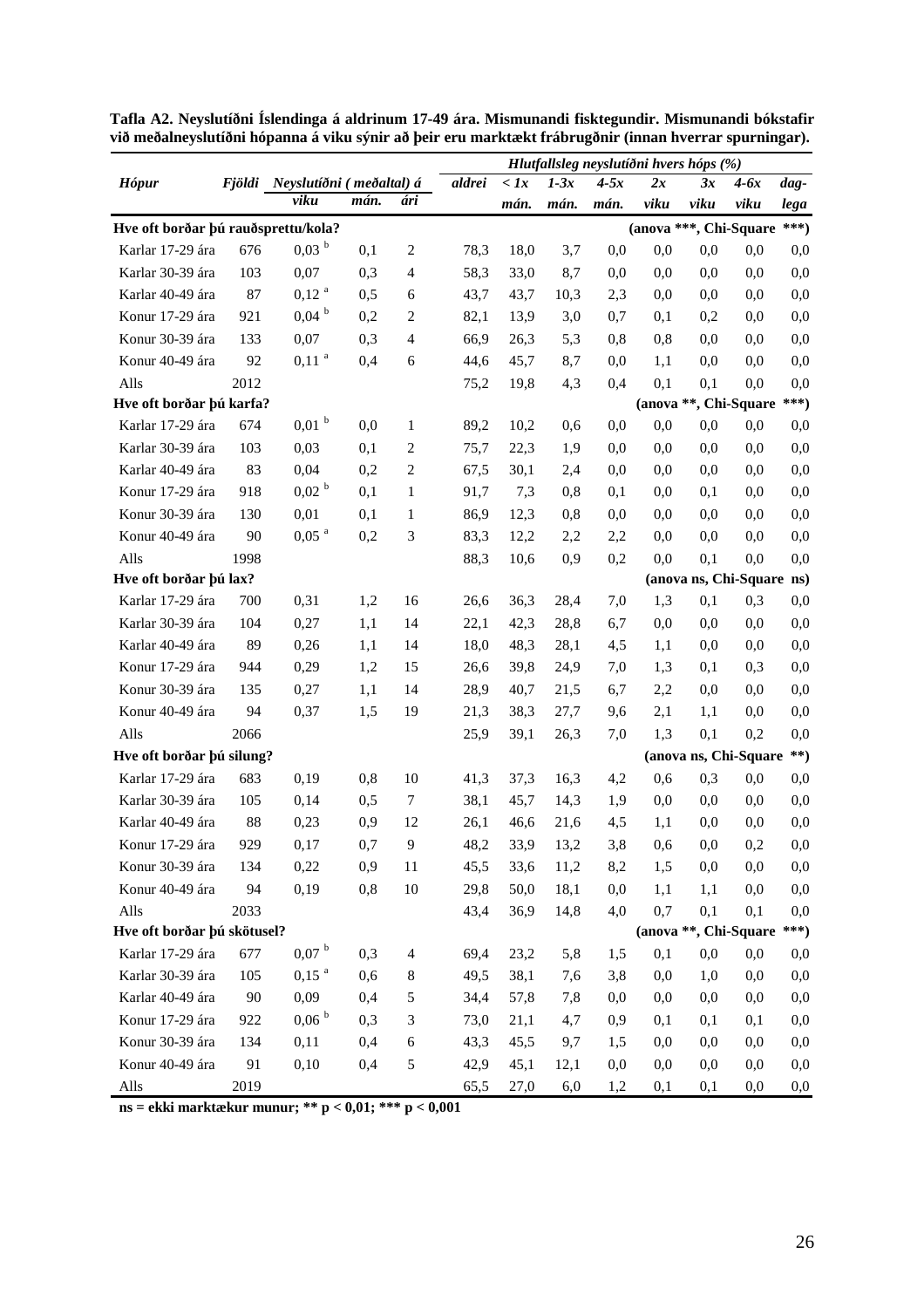|                             |      |                                 |      |                  |        |              |        |        |      | Hlutfallsleg neyslutíðni hvers hóps (%) |        |          |
|-----------------------------|------|---------------------------------|------|------------------|--------|--------------|--------|--------|------|-----------------------------------------|--------|----------|
| <b>Hópur</b>                |      | Fjöldi Neyslutíðni (meðaltal) á |      |                  | aldrei | $\langle$ 1x | $1-3x$ | $4-5x$ | 2x   | 3x                                      | $4-6x$ | dag-     |
|                             |      | viku                            | mán. | ári              |        | mán.         | mán.   | mán.   | viku | viku                                    | viku   | lega     |
| Hve oft borðar þú rauðmaga? |      |                                 |      |                  |        |              |        |        |      | (anova ns, Chi-Square                   |        | $***)$   |
| Karlar 17-29 ára            | 666  | 0,01                            | 0,1  | 1                | 88,9   | 10,1         | 1,1    | 0,0    | 0,0  | 0,0                                     | 0,0    | 0,0      |
| Karlar 30-39 ára            | 104  | 0,02                            | 0,1  | 1                | 82,7   | 16,3         | 1,0    | 0,0    | 0,0  | 0,0                                     | 0,0    | 0,0      |
| Karlar 40-49 ára            | 86   | 0,03                            | 0,1  | 2                | 67,4   | 31,4         | 1,2    | 0,0    | 0,0  | 0.0                                     | 0,0    | 0,0      |
| Konur 17-29 ára             | 917  | 0,02                            | 0,1  | 1                | 91,5   | 7,5          | 0,5    | 0,2    | 0,2  | 0.0                                     | 0,0    | 0,0      |
| Konur 30-39 ára             | 129  | 0,01                            | 0,0  | $\boldsymbol{0}$ | 92,2   | 7,8          | 0,0    | 0,0    | 0,0  | 0.0                                     | 0,0    | 0,0      |
| Konur 40-49 ára             | 90   | 0,02                            | 0,1  | 1                | 81,1   | 18,9         | 0,0    | 0,0    | 0,0  | 0,0                                     | 0,0    | 0,0      |
| Alls                        | 1992 |                                 |      |                  | 88,7   | 10,4         | 0,7    | 0,1    | 0,1  | 0,0                                     | 0,0    | 0,0      |
| Hve oft borðar þú hlýra?    |      |                                 |      |                  |        |              |        |        |      | (anova **, Chi-Square                   |        | ***)     |
| Karlar 17-29 ára            | 642  | 0,01                            | 0,0  | $\boldsymbol{0}$ | 93,8   | 5,8          | 0,3    | 0,2    | 0,0  | 0,0                                     | 0,0    | 0,0      |
| Karlar 30-39 ára            | 103  | 0,02                            | 0,1  | 1                | 84,5   | 14,6         | 1,0    | 0,0    | 0,0  | 0,0                                     | 0,0    | 0,0      |
| Karlar 40-49 ára            | 85   | 0,01                            | 0,1  | 1                | 83,5   | 16,5         | 0,0    | 0,0    | 0,0  | 0.0                                     | 0,0    | 0,0      |
| Konur 17-29 ára             | 860  | $0,01$ <sup>b</sup>             | 0,0  | $\boldsymbol{0}$ | 95,2   | 4,3          | 0,3    | 0,1    | 0,0  | 0.0                                     | 0,0    | 0,0      |
| Konur 30-39 ára             | 125  | $0,03$ <sup>a</sup>             | 0,1  | 1                | 91,2   | 5,6          | 2,4    | 0,8    | 0,0  | 0.0                                     | 0,0    | 0,0      |
| Konur 40-49 ára             | 91   | $0,03$ <sup>a</sup>             | 0,1  | $\boldsymbol{2}$ | 82,4   | 14,3         | 3,3    | 0,0    | 0,0  | 0,0                                     | 0,0    | 0,0      |
| Alls                        | 1906 |                                 |      |                  | 92,8   | 6,5          | 0,6    | 0,2    | 0,0  | 0,0                                     | 0,0    | 0,0      |
| Hve oft borðar þú keilu?    |      |                                 |      |                  |        |              |        |        |      | (anova *, Chi-Square                    |        | $**)$    |
| Karlar 17-29 ára            | 653  | 0,01                            | 0,0  | $\boldsymbol{0}$ | 93,3   | 6,1          | 0,6    | 0,0    | 0,0  | 0,0                                     | 0,0    | 0,0      |
| Karlar 30-39 ára            | 102  | 0,03                            | 0,1  | $\mathbf{2}$     | 84,3   | 13,7         | 1,0    | 1,0    | 0,0  | 0,0                                     | 0,0    | 0,0      |
| Karlar 40-49 ára            | 84   | 0,01                            | 0,0  | 1                | 91,7   | 7,1          | 1,2    | 0,0    | 0,0  | 0.0                                     | 0,0    | 0,0      |
| Konur 17-29 ára             | 863  | 0,01                            | 0,0  | $\boldsymbol{0}$ | 94,0   | 5,6          | 0,2    | 0,2    | 0,0  | 0.0                                     | 0,0    | 0,0      |
| Konur 30-39 ára             | 127  | 0,02                            | 0,1  | 1                | 91,3   | 6,3          | 1,6    | 0,8    | 0,0  | 0.0                                     | 0,0    | 0,0      |
| Konur 40-49 ára             | 90   | 0,02                            | 0,1  | 1                | 87,8   | 8,9          | 3,3    | 0,0    | 0,0  | 0,0                                     | 0,0    | 0,0      |
| Alls                        | 1919 |                                 |      |                  | 92,7   | 6,5          | 0.7    | 0,2    | 0,0  | 0,0                                     | 0,0    | 0,0      |
| Hve oft borðar þú túnfisk?  |      |                                 |      |                  |        |              |        |        |      | (anova **, Chi-Square                   |        | ***)     |
| Karlar 17-29 ára            | 690  | 0,51                            | 2,0  | 26               | 38,8   | 20,1         | 20,6   | 10,4   | 6,5  | 2,5                                     | 1,0    | 0,0      |
| Karlar 30-39 ára            | 111  | 0,38                            | 1,5  | 20               | 30,6   | 29,7         | 25,2   | 11,7   | 1,8  | 0,0                                     | 0,9    | 0,0      |
| Karlar 40-49 ára            | 87   | 0,44                            | 1,8  | 23               | 26,4   | 34,5         | 25,3   | 6,9    | 5,7  | 0,0                                     | 0,0    | 1,1      |
| Konur 17-29 ára             | 942  | 0,61                            | 2,4  | 32               | 27,1   | 20,8         | 27,9   | 14,9   | 5,4  | 2,3                                     | 1,3    | 0,3      |
| Konur 30-39 ára             | 135  | 0,45                            | 1,8  | 23               | 23,7   | 31,1         | 25,2   | 14,8   | 4,4  | 0,7                                     | 0,0    | $_{0,0}$ |
| Konur 40-49 ára             | 95   | 0,40                            | 1,6  | 21               | 15,8   | 40,0         | 32,6   | 6,3    | 3,2  | 2,1                                     | 0,0    | $_{0,0}$ |
| Alls                        | 2060 |                                 |      |                  | 30,4   | 23,2         | 25,2   | 12,5   | 5,4  | 2,0                                     | 1,0    | 0,2      |
| Hve oft borðar þú síld?     |      |                                 |      |                  |        |              |        |        |      | (anova ***, Chi-Square                  |        | ***)     |
| Karlar 17-29 ára            | 684  | $0,12^{bc}$                     | 0,5  | 6                | 68,4   | 19,3         | 9,4    | 1,8    | 0,9  | 0,0                                     | 0,0    | 0,3      |
| Karlar 30-39 ára            | 104  | $0,17$ bd                       | 0,7  | 9                | 44,2   | 38,5         | 13,5   | 2,9    | 0,0  | 1,0                                     | 0,0    | 0,0      |
| Karlar 40-49 ára            | 86   | $0,33$ <sup>a</sup>             | 1,3  | 17               | 32,6   | 32,6         | 23,3   | 8,1    | 2,3  | 1,2                                     | 0,0    | 0,0      |
| Konur 17-29 ára             | 931  | 0,07 <sup>d</sup>               | 0,3  | $\overline{4}$   | 76,8   | 16,0         | 5,2    | 1,6    | 0,4  | 0,0                                     | 0,0    | 0,0      |
| Konur 30-39 ára             | 134  | $0,10^{bd}$                     | 0,4  | 5                | 61,2   | 26,9         | 9,7    | 2,2    | 0,0  | 0,0                                     | 0,0    | $_{0,0}$ |
| Konur 40-49 ára             | 92   | $0,15$ bd                       | 0,6  | 8                | 48,9   | 32,6         | 15,2   | 2,2    | 1,1  | 0,0                                     | 0,0    | $_{0,0}$ |
| Alls                        | 2031 |                                 |      |                  | 68,1   | 20,4         | 8,5    | 2,1    | 0,6  | 0,1                                     | 0,0    | 0,1      |

**Tafla A3. Neyslutíðni Íslendinga á aldrinum 17-49 ára. Mismunandi fisktegundir. Mismunandi bókstafir við meðalneyslutíðni hópanna á viku sýnir að þeir eru marktækt frábrugðnir (innan hverrar spurningar).** 

**ns = ekki marktækur munur; \* p < 0,05; \*\* p < 0,01; \*\*\* p < 0,001**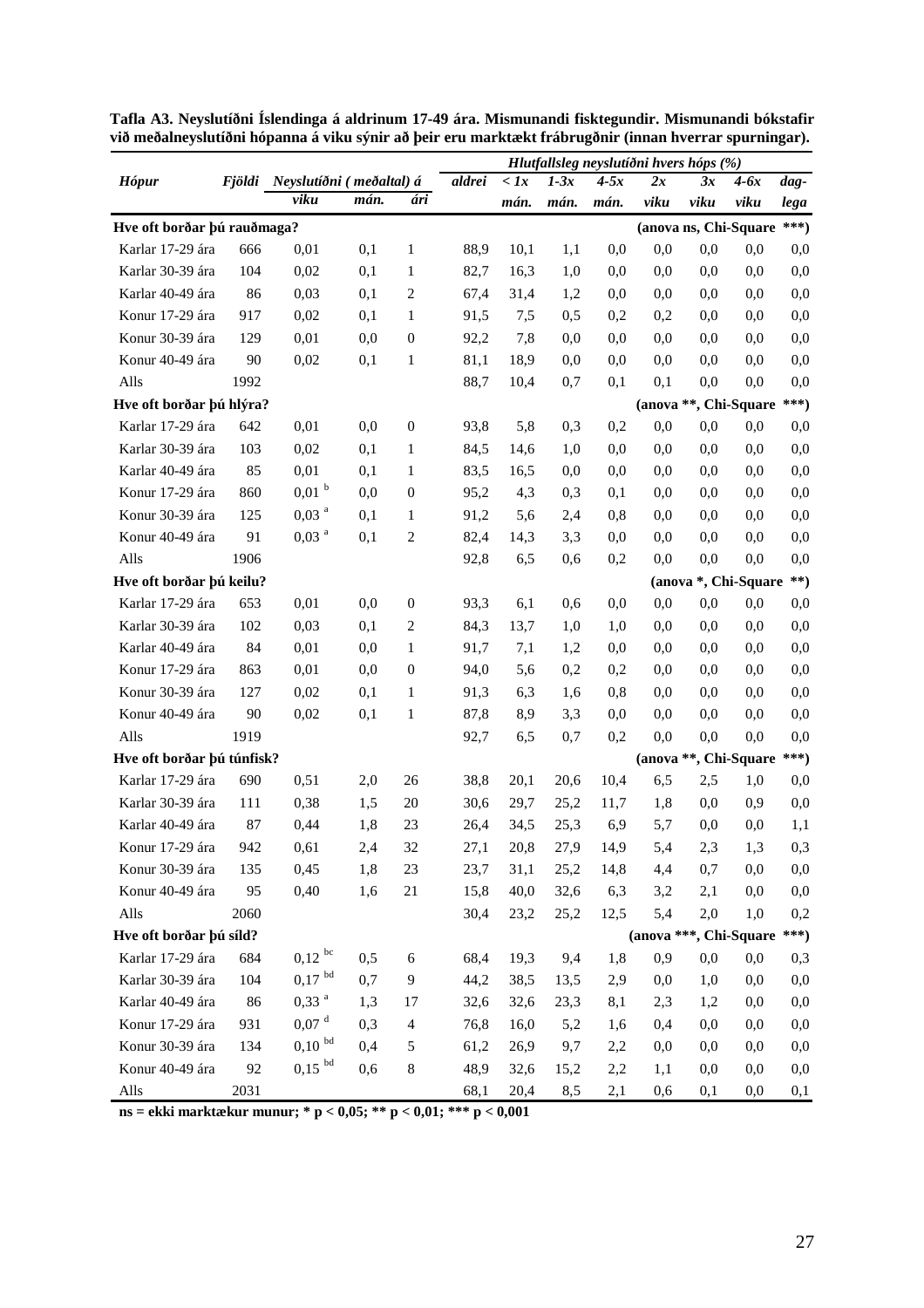|                              |      |                                 |      |                  |        | Hlutfallsleg neyslutíðni hvers hóps (%) |        |        |                        |      |                            |        |  |  |
|------------------------------|------|---------------------------------|------|------------------|--------|-----------------------------------------|--------|--------|------------------------|------|----------------------------|--------|--|--|
| <b>Hópur</b>                 |      | Fjöldi Neyslutíðni (meðaltal) á |      |                  | aldrei | $\langle \, Ix \,$                      | $1-3x$ | $4-5x$ | 2x                     | 3x   | $4-6x$                     | dag-   |  |  |
|                              |      | viku                            | mán. | ári              |        | mán.                                    | mán.   | mán.   | viku                   | viku | viku                       | lega   |  |  |
| Hve oft borðar þú sardínur?  |      |                                 |      |                  |        |                                         |        |        | (anova ***, Chi-Square |      |                            | ***)   |  |  |
| Karlar 17-29 ára             | 678  | $0,07$ b                        | 0,3  | $\overline{4}$   | 80,7   | 13,7                                    | 3,2    | 1,6    | 0,6                    | 0,0  | 0,1                        | 0,0    |  |  |
| Karlar 30-39 ára             | 102  | $0,06^{b}$                      | 0,2  | 3                | 73,5   | 19,6                                    | 5,9    | 1,0    | 0,0                    | 0,0  | 0,0                        | 0,0    |  |  |
| Karlar 40-49 ára             | 86   | $0,23$ <sup>a</sup>             | 0,9  | 12               | 58,1   | 22,1                                    | 10,5   | 3,5    | 5,8                    | 0,0  | 0,0                        | 0,0    |  |  |
| Konur 17-29 ára              | 932  | 0,05 <sup>b</sup>               | 0,2  | $\mathfrak 3$    | 86,8   | 9,1                                     | 2,1    | 1,4    | 0,3                    | 0,2  | 0,0                        | 0,0    |  |  |
| Konur 30-39 ára              | 130  | $0,10^{b}$                      | 0,4  | 5                | 77,7   | 14,6                                    | 3,1    | 3,8    | 0,0                    | 0,8  | 0,0                        | 0,0    |  |  |
| Konur 40-49 ára              | 91   | $0,07$ b                        | 0,3  | $\overline{4}$   | 70,3   | 22,0                                    | 6,6    | 0,0    | 1,1                    | 0,0  | 0,0                        | 0,0    |  |  |
| Alls                         | 2019 |                                 |      |                  | 81,5   | 12,7                                    | 3,3    | 1,6    | 0,6                    | 0,1  | 0,0                        | 0,0    |  |  |
| Hve oft borðar þú ál?        |      |                                 |      |                  |        |                                         |        |        |                        |      | (anova ms, Chi-Square ms)  |        |  |  |
| Karlar 17-29 ára             | 675  | 0,01                            | 0,0  | $\boldsymbol{0}$ | 95,6   | 4,1                                     | 0,1    | 0,1    | 0,0                    | 0,0  | 0,0                        | 0,0    |  |  |
| Karlar 30-39 ára             | 102  | 0,01                            | 0,0  | $\mathbf{0}$     | 91,2   | 8,8                                     | 0,0    | 0,0    | 0,0                    | 0.0  | 0,0                        | 0,0    |  |  |
| Karlar 40-49 ára             | 85   | 0,00                            | 0,0  | $\boldsymbol{0}$ | 97,6   | 2,4                                     | 0,0    | 0,0    | 0,0                    | 0.0  | 0,0                        | 0,0    |  |  |
| Konur 17-29 ára              | 926  | $0,00^{b}$                      | 0,0  | $\mathbf{0}$     | 97,1   | 2,8                                     | 0,1    | 0,0    | 0,0                    | 0.0  | 0,0                        | 0,0    |  |  |
| Konur 30-39 ára              | 128  | 0,02 <sup>a</sup>               | 0,1  | 1                | 95,3   | 3,1                                     | 0,8    | 0,8    | 0,0                    | 0,0  | 0,0                        | 0,0    |  |  |
| Konur 40-49 ára              | 88   | 0,01                            | 0,0  | $\boldsymbol{0}$ | 94,3   | 5,7                                     | 0,0    | 0,0    | 0,0                    | 0.0  | 0,0                        | 0,0    |  |  |
| Alls                         | 2004 |                                 |      |                  | 96,1   | 3,7                                     | 0,1    | 0,1    | 0,0                    | 0,0  | 0,0                        | 0,0    |  |  |
| Hve oft borðar þú rækjur?    |      |                                 |      |                  |        |                                         |        |        | (anova ***, Chi-Square |      |                            | $***)$ |  |  |
| Karlar 17-29 ára             | 695  | $0,43$ <sup>a</sup>             | 1,7  | 22               | 26,6   | 28,6                                    | 28,9   | 11,1   | 3,2                    | 1,2  | 0,3                        | 0,1    |  |  |
| Karlar 30-39 ára             | 108  | 0,34                            | 1,4  | 18               | 18,5   | 38,9                                    | 31,5   | 10,2   | 0,9                    | 0,0  | 0,0                        | 0,0    |  |  |
| Karlar 40-49 ára             | 89   | $0,52$ <sup>a</sup>             | 2,1  | $27\,$           | 4,5    | 34,8                                    | 40,4   | 15,7   | 4,5                    | 0,0  | 0,0                        | 0,0    |  |  |
| Konur 17-29 ára              | 943  | $0,31$ <sup>b</sup>             | 1,2  | 16               | 31,5   | 34,0                                    | 24,0   | 8,1    | 1,7                    | 0,6  | 0,1                        | 0,0    |  |  |
| Konur 30-39 ára              | 132  | 0,31                            | 1,2  | 16               | 12,9   | 47,7                                    | 31,8   | 6,8    | 0,0                    | 0,8  | 0,0                        | 0,0    |  |  |
| Konur 40-49 ára              | 94   | 0,42                            | 1,7  | 22               | 10,6   | 35,1                                    | 39,4   | 13,8   | 1,1                    | 0,0  | 0,0                        | 0,0    |  |  |
| Alls                         | 2061 |                                 |      |                  | 25,9   | 33,4                                    | 27,9   | 9,7    | 2,1                    | 0,7  | 0,1                        | 0,0    |  |  |
| Hve oft borðar þú hörpuskel? |      |                                 |      |                  |        |                                         |        |        | (anova                 |      | ***, Chi-Square            | $***)$ |  |  |
| Karlar 17-29 ára             | 676  | $0.06$ $^{\rm bc}$              | 0,2  | 3                | 77,5   | 17,2                                    | 3,4    | 1,5    | 0,4                    | 0,0  | 0,0                        | 0,0    |  |  |
| Karlar 30-39 ára             | 104  | 0,06                            | 0,2  | 3                | 53,8   | 41,3                                    | 4,8    | 0,0    | 0,0                    | 0,0  | 0,0                        | 0,0    |  |  |
| Karlar 40-49 ára             | 86   | 0,06                            | 0,2  | 3                | 51,2   | 45,3                                    | 3,5    | 0,0    | 0,0                    | 0,0  | 0,0                        | 0,0    |  |  |
| Konur 17-29 ára              | 930  | 0,05 <sup>d</sup>               | 0,2  | $\sqrt{2}$       | 76,7   | 19,5                                    | 3,0    | 0,6    | 0,0                    | 0,2  | 0,0                        | 0,0    |  |  |
| Konur 30-39 ára              | 131  | $0,13$ <sup>a</sup>             | 0,5  | $\boldsymbol{7}$ | 48,9   | 39,7                                    | 8,4    | 2,3    | 0,0                    | 0,8  | 0,0                        | 0,0    |  |  |
| Konur 40-49 ára              | 92   | $0,\!11$ $^{\rm ab}$            | 0,5  | $\sqrt{6}$       | 42,4   | 44,6                                    | 12,0   | 1,1    | 0,0                    | 0,0  | 0,0                        | 0,0    |  |  |
| Alls                         | 2019 |                                 |      |                  | 71,3   | 23,4                                    | 4,0    | 1,0    | 0,1                    | 0,1  | 0,0                        | 0,0    |  |  |
| Hve oft borðar þú humar?     |      |                                 |      |                  |        |                                         |        |        |                        |      | (anova **, Chi-Square ***) |        |  |  |
| Karlar 17-29 ára             | 692  | 0,16                            | 0,7  | $\,8\,$          | 35,3   | 48,8                                    | 12     | 2,9    | 0,7                    | 0,3  | 0,0                        | 0,0    |  |  |
| Karlar 30-39 ára             | 107  | 0,18                            | 0,7  | $\overline{9}$   | 25,2   | 57,9                                    | 12,1   | 3,7    | 0,9                    | 0,0  | 0,0                        | 0,0    |  |  |
| Karlar 40-49 ára             | 88   | 0,19                            | 0,7  | 10               | 19,3   | 61,4                                    | 15,9   | 2,3    | 1,1                    | 0,0  | 0,0                        | 0,0    |  |  |
| Konur 17-29 ára              | 940  | $0,14^{b}$                      | 0,5  | $\tau$           | 39,9   | 47,6                                    | 9,9    | 2,0    | 0,3                    | 0,2  | 0,1                        | 0,0    |  |  |
| Konur 30-39 ára              | 134  | $0,24$ <sup>a</sup>             | 1,0  | 12               | 20,9   | 55,2                                    | 17,9   | 4,5    | 0,0                    | 1,5  | 0,0                        | 0,0    |  |  |
| Konur 40-49 ára              | 92   | 0,21                            | 0,8  | 11               | 19,6   | 57,6                                    | 17,4   | 5,4    | 0,0                    | 0,0  | 0,0                        | 0,0    |  |  |
| Alls                         | 2053 |                                 |      |                  | 34,5   | 50,1                                    | 11,8   | 2,7    | 0,5                    | 0,3  | 0,0                        | 0,0    |  |  |

**Tafla A4. Neyslutíðni Íslendinga á aldrinum 17-49 ára. Mismunandi fisktegundir. Mismunandi bókstafir við meðalneyslutíðni hópanna á viku sýnir að þeir eru marktækt frábrugðnir (innan hverrar spurningar).** 

**ms = munur á mörkum marktækis (p = 0,05-0,10); \*\* p < 0,01; \*\*\* p < 0,001**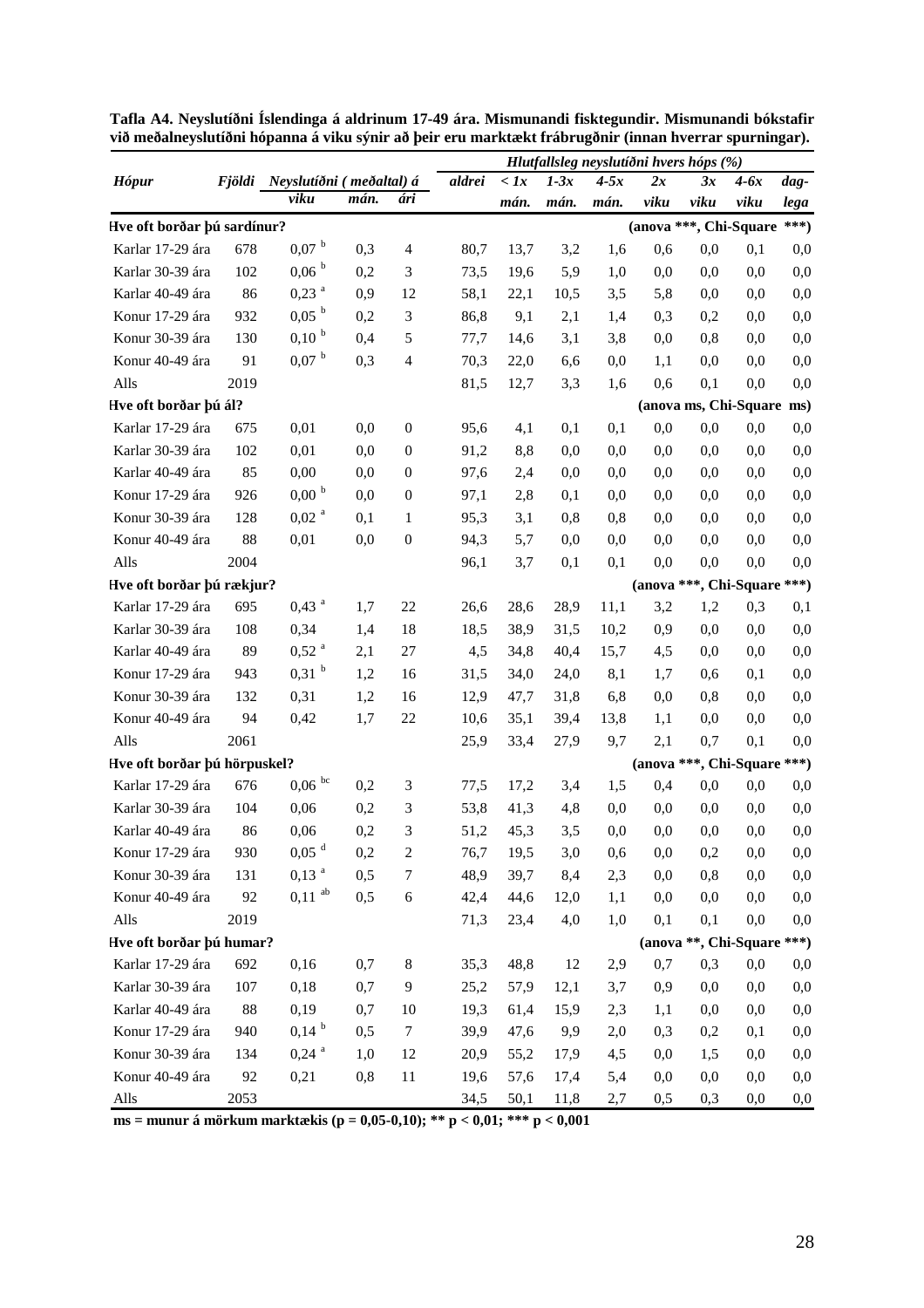|                               |        |                          |      |                | Hlutfallsleg neyslutíðni hvers hóps (%) |               |        |        |      |                       |        |        |
|-------------------------------|--------|--------------------------|------|----------------|-----------------------------------------|---------------|--------|--------|------|-----------------------|--------|--------|
| Hópur                         | Fiöldi | Neyslutíðni (meðaltal) á |      |                | aldrei                                  | $\langle l x$ | $1-3x$ | $4-5x$ | 2x   | 3x                    | $4-6x$ | $dag-$ |
|                               |        | viku                     | mán. | ári            |                                         | mán.          | mán.   | mán.   | viku | viku                  | viku   | lega   |
| Hve oft borðar þú skötu?      |        |                          |      |                |                                         |               |        |        |      | (anova **, Chi-Square |        | ***)   |
| Karlar 17-29 ára              | 684    | 0,02 <sup>b</sup>        | 0,1  | $\mathbf{1}$   | 84,2                                    | 14,6          | 1,2    | 0,0    | 0.0  | 0.0                   | 0.0    | 0.0    |
| Karlar 30-39 ára              | 105    | 0,03                     | 0,1  | $\mathbf{1}$   | 74,3                                    | 24,8          | 1,0    | 0,0    | 0.0  | 0.0                   | 0.0    | 0,0    |
| Karlar 40-49 ára              | 85     | $0,04$ <sup>a</sup>      | 0,2  | $\overline{2}$ | 70,6                                    | 27,1          | 1,2    | 1,2    | 0.0  | 0.0                   | 0.0    | 0,0    |
| Konur 17-29 ára               | 930    | 0,02 <sup>b</sup>        | 0,1  | 1              | 85,4                                    | 14,0          | 0.5    | 0,1    | 0.0  | 0.0                   | 0.0    | 0,0    |
| Konur 30-39 ára               | 132    | $0,02^{b}$               | 0,1  | 1              | 79.5                                    | 20,5          | 0,0    | 0,0    | 0.0  | 0.0                   | 0.0    | 0,0    |
| Konur 40-49 ára               | 91     | 0,03                     | 0,1  | $\overline{c}$ | 67,0                                    | 31,9          | 1.1    | 0,0    | 0.0  | 0.0                   | 0.0    | 0,0    |
| Alls                          | 2027   |                          |      |                | 82,6                                    | 16.5          | 0,8    | 0,1    | 0,0  | 0,0                   | 0.0    | 0,0    |
| Hve oft borðar þú hákarl?     |        |                          |      |                |                                         |               |        |        |      | (anova **, Chi-Square |        | ***)   |
| Karlar 17-29 ára              | 680    | $0,04$ <sup>b</sup>      | 0,2  | 2              | 77,8                                    | 19.3          | 2,1    | 0,7    | 0.0  | 0,0                   | 0,1    | 0,0    |
| Karlar 30-39 ára              | 102    | 0,06                     | 0,2  | 3              | 65,7                                    | 28,4          | 5,9    | 0.0    | 0.0  | 0.0                   | 0,0    | 0,0    |
| Karlar 40-49 ára              | 88     | $0,12^{a}$               | 0,5  | 6              | 60,2                                    | 36,4          | 2,3    | 0,0    | 0,0  | 0.0                   | 0.0    | 1,1    |
| Konur 17-29 ára               | 936    | 0,02 <sup>b</sup>        | 0,1  | 1              | 87,4                                    | 11,0          | 1.3    | 0,2    | 0,1  | 0.0                   | 0.0    | 0,0    |
| Konur 30-39 ára               | 129    | $0.03~^{\rm b}$          | 0,1  | 2              | 79.8                                    | 18,6          | 0,8    | 0.8    | 0,0  | 0.0                   | 0.0    | 0,0    |
| Konur 40-49 ára               | 91     | 0,04                     | 0,2  | $\overline{2}$ | 64,8                                    | 33,0          | 2,2    | 0,0    | 0,0  | 0.0                   | 0,0    | 0,0    |
| Alls                          | 2026   |                          |      |                | 80,4                                    | 17,2          | 1,8    | 0.4    | 0,0  | 0,0                   | 0,0    | 0,0    |
| Hve oft borðar þú hrefnukjöt? |        |                          |      |                |                                         |               |        |        |      | (anova ns, Chi-Square |        | ***)   |
| Karlar 17-29 ára              | 681    | 0,03                     | 0,1  | 2              | 82,2                                    | 16.4          | 1,2    | 0,0    | 0,0  | 0,0                   | 0.0    | 0,1    |
| Karlar 30-39 ára              | 101    | 0,04                     | 0,2  | 2              | 71,3                                    | 26,7          | 1,0    | 1,0    | 0,0  | 0.0                   | 0.0    | 0,0    |
| Karlar 40-49 ára              | 89     | 0,04                     | 0,1  | $\overline{c}$ | 70,8                                    | 27,0          | 2,2    | 0,0    | 0.0  | 0.0                   | 0.0    | 0,0    |
| Konur 17-29 ára               | 924    | 0,01                     | 0,0  | $\mathbf{1}$   | 91,7                                    | 7,8           | 0.4    | 0,1    | 0,0  | 0.0                   | 0,0    | 0,0    |
| Konur 30-39 ára               | 131    | 0,02                     | 0,1  | 1              | 85,5                                    | 13,0          | 1.5    | 0.0    | 0.0  | 0.0                   | 0.0    | 0,0    |
| Konur 40-49 ára               | 92     | 0,02                     | 0,1  | $\mathbf{1}$   | 82,6                                    | 16,3          | 1,1    | 0.0    | 0,0  | 0,0                   | 0,0    | 0,0    |
| Alls                          | 2018   |                          |      |                | 85,7                                    | 13,2          | 0.9    | 0,1    | 0.0  | 0.0                   | 0.0    | 0,0    |

**Tafla A5. Neyslutíðni Íslendinga á aldrinum 17-49 ára. Mismunandi fisktegundir. Mismunandi bókstafir við meðalneyslutíðni hópanna á viku sýnir að þeir eru marktækt frábrugðnir (innan hverrar spurningar).** 

**ns = ekki marktækur munur; \*\* p < 0,01; \*\*\* p < 0,001**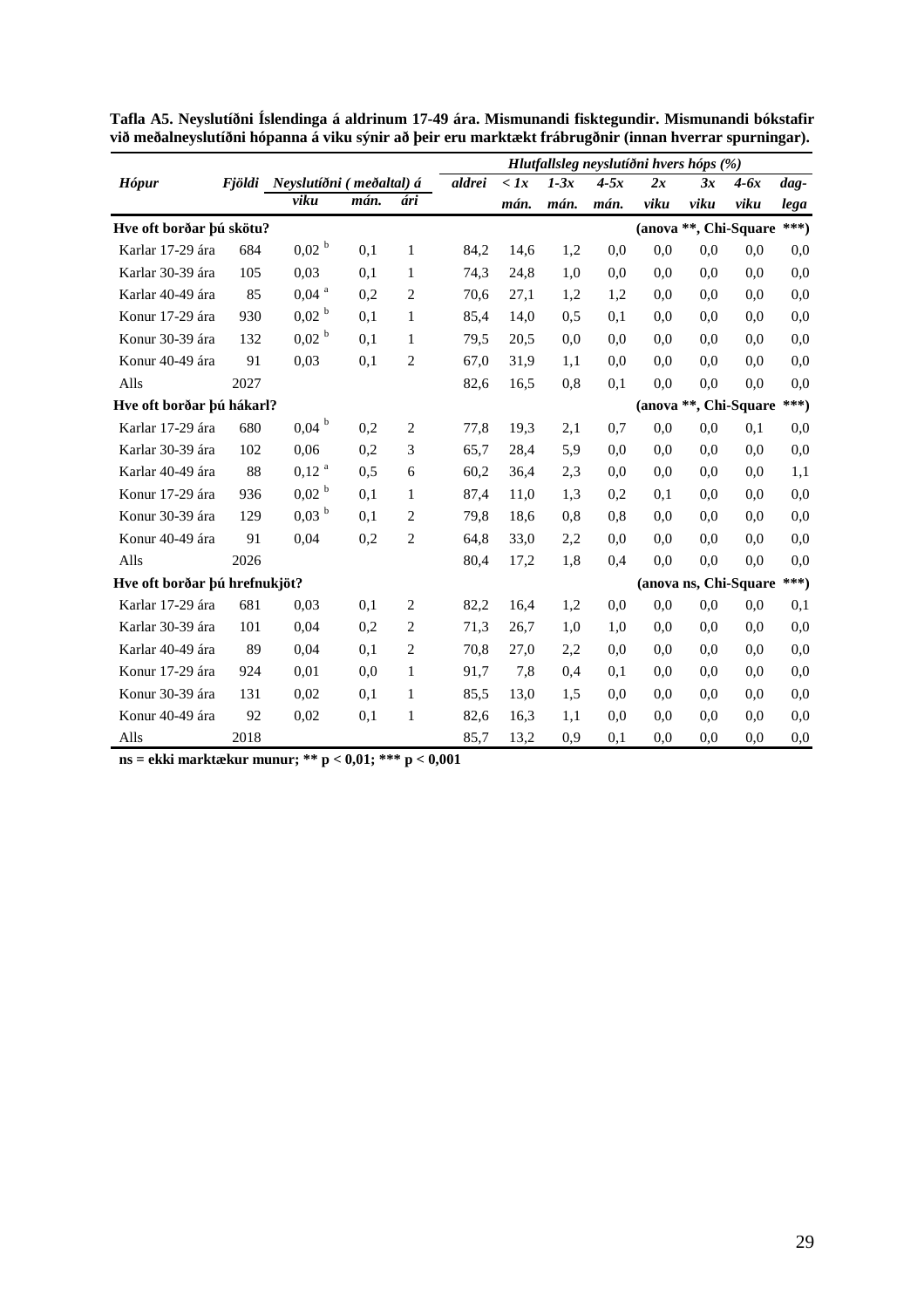|                                                             |      |                                 |      |                |        |               |        |        |          | Hlutfallsleg neyslutíðni hvers hóps (%) |          |          |
|-------------------------------------------------------------|------|---------------------------------|------|----------------|--------|---------------|--------|--------|----------|-----------------------------------------|----------|----------|
| <b>Hópur</b>                                                |      | Fjöldi Neyslutíðni (meðaltal) á |      |                | aldrei | $\langle l x$ | $1-3x$ | $4-5x$ | 2x       | 3x                                      | $4-6x$   | dag-     |
|                                                             |      | viku                            | mán. | ári            |        | mán.          | mán.   | mán.   | viku     | viku                                    | viku     | lega     |
| Hve oft borðar þú ferskan fisk?                             |      |                                 |      |                |        |               |        |        |          | (anova ***, Chi-Square ***)             |          |          |
| Karlar 17-29 ára                                            | 682  | $0,66$ $^{\rm b}$               | 2,6  | 34             | 17,6   | 23,3          | 30,2   | 17,6   | 8,7      | 2,2                                     | 0,3      | 0,1      |
| Karlar 30-39 ára                                            | 109  | 0,77                            | 3,1  | 40             | 8,3    | 28,4          | 34,9   | 11,0   | 12,8     | 2,8                                     | 1,8      | 0,0      |
| Karlar 40-49 ára                                            | 91   | 0,78                            | 3,1  | 41             | 8,8    | 20,9          | 38,5   | 16,5   | 12,1     | 2,2                                     | 1,1      | 0,0      |
| Konur 17-29 ára                                             | 913  | 0,58 <sup>b</sup>               | 2,3  | 30             | 19,1   | 28,1          | 29,5   | 13,3   | 7,7      | 1,8                                     | 0,7      | 0,0      |
| Konur 30-39 ára                                             | 135  | 0,75                            | 3,0  | 39             | 12,6   | 21,5          | 31,1   | 21,5   | 11,1     | 1,5                                     | 0,7      | 0,0      |
| Konur 40-49 ára                                             | 93   | $0,96$ $^{\rm a}$               | 3,8  | 50             | 10,8   | 23,7          | 19,4   | 19,4   | 20,4     | 6,5                                     | 0,0      | 0,0      |
| Alls                                                        | 2023 |                                 |      |                | 16,7   | 25,6          | 30,1   | 15,6   | 9,3      | 2,2                                     | 0,6      | 0,0      |
| Hve oft borðar þú pökkuð fersk flök?                        |      |                                 |      |                |        |               |        |        |          | (anova **, Chi-Square *)                |          |          |
| Karlar 17-29 ára                                            | 661  | 0,48 <sup>a</sup>               | 1,9  | 25             | 28,1   | 25,0          | 27,2   | 14,2   | 3,9      | 1,1                                     | 0,2      | 0,3      |
| Karlar 30-39 ára                                            | 106  | $0,23$ <sup>b</sup>             | 0,9  | 12             | 38,7   | 33,0          | 22,6   | 3,8    | 1,9      | 0,0                                     | 0,0      | 0,0      |
| Karlar 40-49 ára                                            | 89   | 0,37                            | 1,5  | 19             | 34,8   | 33,7          | 19,1   | 7,9    | 1,1      | 2,2                                     | 1,1      | 0,0      |
| Konur 17-29 ára                                             | 886  | $0,46$ <sup>a</sup>             | 1,8  | 24             | 31,7   | 24,8          | 24,8   | 11,9   | 4,6      | 1,9                                     | 0,2      | 0,0      |
| Konur 30-39 ára                                             | 133  | 0,37                            | 1,5  | 19             | 36,8   | 32,3          | 16,5   | 6,8    | 5,3      | 2,3                                     | 0,0      | 0,0      |
| Konur 40-49 ára                                             | 90   | 0,39                            | 1,6  | 20             | 40,0   | 25,6          | 16,7   | 11,1   | 5,6      | 1,1                                     | 0,0      | 0,0      |
| Alls                                                        | 1965 |                                 |      |                | 31,8   | 26,3          | 24,3   | 11,7   | 4,2      | 1,5                                     | 0,2      | 0,1      |
| Hve oft borðar þú hálf-tilbúna fiskrétti úr ferskfiskborði? |      |                                 |      |                |        |               |        |        |          | (anova ns, Chi-Square ms)               |          |          |
| Karlar 17-29 ára                                            | 666  | 0,23                            | 0,9  | 12             | 45,6   | 28,2          | 18,6   | 6,0    | 1,4      | 0,2                                     | 0,0      | 0,0      |
| Karlar 30-39 ára                                            | 111  | 0,25                            | 1,0  | 13             | 38,7   | 27,0          | 28,8   | 3,6    | 1,8      | 0,0                                     | 0,0      | 0,0      |
| Karlar 40-49 ára                                            | 86   | 0,24                            | 1,0  | 13             | 36,0   | 36,0          | 19,8   | 7,0    | 1,2      | 0,0                                     | 0,0      | 0,0      |
| Konur 17-29 ára                                             | 931  | 0,23                            | 0,9  | 12             | 46,6   | 27,6          | 18,6   | 5,2    | 1,7      | 0,3                                     | 0,0      | 0,0      |
| Konur 30-39 ára                                             | 136  | 0,29                            | 1,1  | 15             | 25,7   | 39,7          | 25,0   | 8,8    | 0,7      | 0,0                                     | 0,0      | 0,0      |
| Konur 40-49 ára                                             | 93   | 0,25                            | 1,0  | 13             | 45,2   | 24,7          | 21,5   | 7,5    | 1,1      | 0,0                                     | 0,0      | 0,0      |
| Alls                                                        | 2023 |                                 |      |                | 43,9   | 28,8          | 19,8   | 5,8    | 1,5      | 0,2                                     | 0,0      | 0,0      |
| Hve oft borðar þú kælda tilbúna fiskrétti (t.d. 1944)?      |      |                                 |      |                |        |               |        |        |          | (anova **, Chi-Square **)               |          |          |
| Karlar 17-29 ára                                            | 686  | $0,08$ <sup>a</sup>             | 0,3  | 4              | 76,7   | 15,9          | 5,4    | 1,3    | 0,6      | 0,0                                     | 0,1      | 0,0      |
| Karlar 30-39 ára                                            | 106  | 0,03                            | 0,1  | $\overline{2}$ | 84,0   | 13,2          | 1,9    | 0,9    | 0,0      | 0,0                                     | 0,0      | 0,0      |
| Karlar 40-49 ára                                            | 85   | 0,08                            | 0,3  | $\overline{4}$ | 88,2   | 3,5           | 5,9    | 1,2    | 0,0      | 1,2                                     | 0,0      | 0,0      |
| Konur 17-29 ára                                             | 935  | $0,\!04$ $^{\rm b}$             | 0,2  | $\overline{2}$ | 83,3   | 12,5          | 3,2    | 0,9    | $_{0,0}$ | 0,1                                     | $_{0,0}$ | $_{0,0}$ |
| Konur 30-39 ára                                             | 135  | 0,02                            | 0,1  | 1              | 88,9   | 8,1           | 3,0    | 0,0    | $_{0,0}$ | 0,0                                     | 0,0      | 0,0      |
| Konur 40-49 ára                                             | 91   | 0,03                            | 0,1  | $\sqrt{2}$     | 91,2   | 7,7           | 0,0    | 0,0    | 1,1      | 0,0                                     | 0,0      | 0,0      |
| Alls                                                        | 2038 |                                 |      |                | 82,0   | 12,8          | 3,8    | 0,9    | 0,2      | 0,1                                     | 0,0      | 0,0      |
| Hve oft borðar þú frosinn fisk?                             |      |                                 |      |                |        |               |        |        |          | (anova ***, Chi-Square ***)             |          |          |
| Karlar 17-29 ára                                            | 678  | $0,43$ <sup>cd</sup>            | 1,7  | 22             | 33,5   | 22,4          | 26,4   | 11,8   | 5,2      | 0,6                                     | 0,1      | $_{0,0}$ |
| Karlar 30-39 ára                                            | 110  | $0,41$ <sup>cd</sup>            | 1,6  | 21             | 27,3   | 24,5          | 33,6   | 10,0   | 4,5      | 0,0                                     | 0,0      | 0,0      |
| Karlar 40-49 ára                                            | 90   | $0,82$ <sup>a</sup>             | 3,3  | 43             | 13,3   | 25,6          | 30,0   | 17,8   | 4,4      | 5,6                                     | 3,3      | 0,0      |
| Konur 17-29 ára                                             | 920  | $0,53$ bc                       | 2,1  | 27             | 28,8   | 23,4          | 26,3   | 12,6   | 6,1      | 2,3                                     | 0,5      | 0,0      |
| Konur 30-39 ára                                             | 134  | $0,68$ <sup>ab</sup>            | 2,7  | 35             | 23,9   | 20,1          | 27,6   | 11,9   | 11,9     | 4,5                                     | 0,0      | 0,0      |
| Konur 40-49 ára                                             | 92   | $0.87$ $^{\rm a}$               | 3,5  | 45             | 18,5   | 19,6          | 22,8   | 20,7   | 12,0     | 4,3                                     | 2,2      | $_{0,0}$ |
| Alls                                                        | 2024 |                                 |      |                | 28,8   | 22,8          | 26,8   | 12,7   | 6,3      | 2,0                                     | 0,5      | $_{0,0}$ |

**Tafla B1. Neyslutíðni Íslendinga á aldrinum 17-49 ára. Mismunandi afurðir úr sjávarfangi. Mismunandi bókstafir við meðalneyslutíðni hópanna á viku sýnir að þeir eru marktækt frábrugðnir (innan hverrar spurningar).** 

**ns = ekki marktækur munur; ms = á mörkum marktækis (p = 0,05-0,10); \* p<0,05; \*\* p < 0,01; \*\*\* p < 0,001**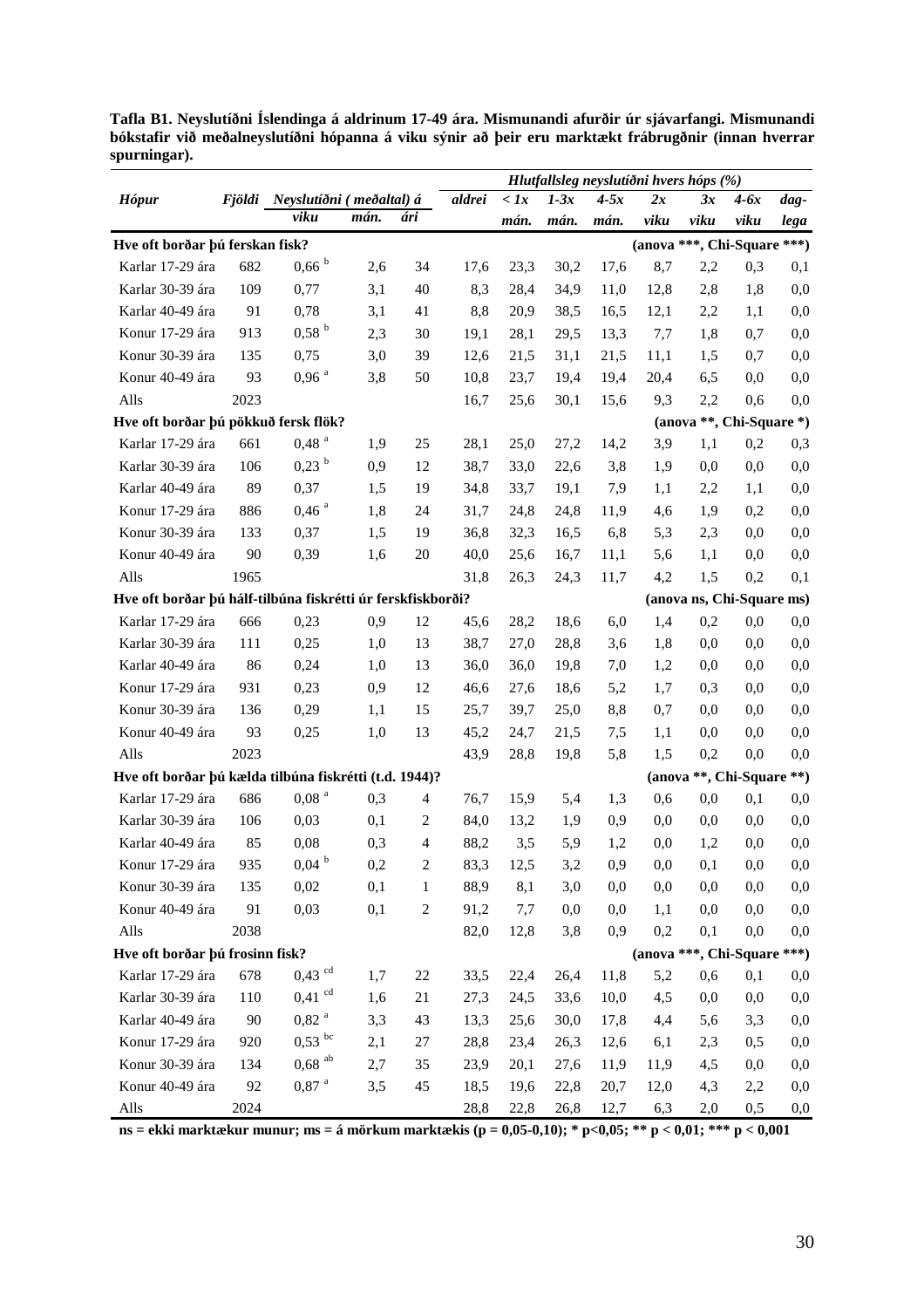**Tafla B2. Neyslutíðni Íslendinga á aldrinum 17-49 ára. Mismunandi afurðir úr sjávarfangi. Mismunandi bókstafir við meðalneyslutíðni hópanna á viku sýnir að þeir eru marktækt frábrugðnir (innan hverrar spurningar).** 

|                                                                             |      |                                 |      |                |        |              |        | Hlutfallsleg neyslutíðni hvers hóps (%) |      |                             |          |         |
|-----------------------------------------------------------------------------|------|---------------------------------|------|----------------|--------|--------------|--------|-----------------------------------------|------|-----------------------------|----------|---------|
| <b>Hópur</b>                                                                |      | Fjöldi Neyslutíðni (meðaltal) á |      |                | aldrei | $\langle$ 1x | $1-3x$ | $4-5x$                                  | 2x   | 3x                          | $4-6x$   | dag-    |
|                                                                             |      | viku                            | mán. | ári            |        | mán.         | mán.   | mán.                                    | viku | viku                        | viku     | lega    |
| Hve oft borðar þú frosna tilbúna fiskrétti (t.d. Fiskinaggar)?              |      |                                 |      |                |        |              |        |                                         |      | (anova ns, Chi-Square ns)   |          |         |
| Karlar 17-29 ára                                                            | 686  | 0,10                            | 0,4  | 5              | 64,7   | 24,1         | 9,3    | 1,3                                     | 0,4  | 0,0                         | 0,1      | 0,0     |
| Karlar 30-39 ára                                                            | 109  | 0,07                            | 0,3  | $\overline{4}$ | 67,0   | 24,8         | 7,3    | 0,9                                     | 0,0  | 0,0                         | 0,0      | 0,0     |
| Karlar 40-49 ára                                                            | 87   | 0,11                            | 0,4  | 6              | 58,6   | 28,7         | 11,5   | 0,0                                     | 1,1  | 0.0                         | 0,0      | 0,0     |
| Konur 17-29 ára                                                             | 929  | 0,08                            | 0,3  | $\overline{4}$ | 70,3   | 21,5         | 6,4    | 1,4                                     | 0,3  | 0,1                         | 0,0      | 0,0     |
| Konur 30-39 ára                                                             | 134  | 0,09                            | 0,3  | 5              | 66,4   | 23,9         | 7,5    | 2,2                                     | 0,0  | 0,0                         | 0,0      | 0,0     |
| Konur 40-49 ára                                                             | 90   | 0,06                            | 0,3  | 3              | 72,2   | 24,4         | 1,1    | 1,1                                     | 1,1  | 0,0                         | 0,0      | 0,0     |
| Alls                                                                        | 2035 |                                 |      |                | 67,6   | 23,1         | 7,5    | 1,3                                     | 0,4  | 0,0                         | 0,0      | 0,0     |
| Hve oft borðar þú fisk úr niðursuðudós (t.d. Fiskibollur/túnfiskur úr dós)? |      |                                 |      |                |        |              |        |                                         |      | (anova **, Chi-Square **)   |          |         |
| Karlar 17-29 ára                                                            | 692  | 0,19                            | 0,7  | 10             | 54,3   | 26,9         | 12,1   | 5,1                                     | 1,0  | 0,6                         | 0,0      | $0,\!0$ |
| Karlar 30-39 ára                                                            | 110  | 0,13                            | 0,5  | $\overline{7}$ | 49,1   | 32,7         | 16,4   | 1,8                                     | 0,0  | 0,0                         | 0,0      | 0,0     |
| Karlar 40-49 ára                                                            | 89   | 0,16                            | 0,7  | 9              | 32,6   | 48,3         | 15,7   | 3,4                                     | 0,0  | 0,0                         | 0,0      | 0,0     |
| Konur 17-29 ára                                                             | 943  | 0,25                            | 1,0  | 13             | 45,6   | 28,5         | 18,3   | 5,0                                     | 1,5  | 0,6                         | 0,4      | 0,0     |
| Konur 30-39 ára                                                             | 136  | 0,16                            | 0,6  | 8              | 46,3   | 35,3         | 14,7   | 2,2                                     | 1,5  | 0,0                         | 0,0      | 0,0     |
| Konur 40-49 ára                                                             | 93   | 0,12                            | 0,5  | 6              | 57,0   | 28,0         | 14,0   | 0,0                                     | 1,1  | 0,0                         | 0,0      | 0,0     |
| Alls                                                                        | 2063 |                                 |      |                | 48,7   | 29,5         | 15,6   | 4,4                                     | 1,2  | 0,5                         | 0,2      | 0,0     |
| Hve oft borðar þú fisk í glerkrukku (t.d. Marineruð síld)?                  |      |                                 |      |                |        |              |        |                                         |      | (anova ***, Chi-Square ***) |          |         |
| Karlar 17-29 ára                                                            | 692  | $0,08$ <sup>cd</sup>            | 0,3  | $\overline{4}$ | 73,8   | 17,6         | 6,1    | 2,0                                     | 0,4  | 0,0                         | 0,0      | 0,0     |
| Karlar 30-39 ára                                                            | 109  | 0,19 <sup>b</sup>               | 0,8  | 10             | 38,5   | 38,5         | 19,3   | 2,8                                     | 0,0  | 0,9                         | 0,0      | 0,0     |
| Karlar 40-49 ára                                                            | 87   | $0,31$ <sup>a</sup>             | 1,2  | 16             | 33,3   | 31,0         | 25,3   | 8,0                                     | 1,1  | 1,1                         | 0,0      | 0,0     |
| Konur 17-29 ára                                                             | 942  | $0,05$ <sup>de</sup>            | 0,2  | 3              | 80,7   | 13,6         | 4,6    | 0,7                                     | 0,4  | 0,0                         | 0,0      | 0,0     |
| Konur 30-39 ára                                                             | 135  | $0,09$ <sup>cd</sup>            | 0,3  | $\overline{4}$ | 64,4   | 26,7         | 7,4    | 0,7                                     | 0.7  | 0,0                         | 0,0      | 0,0     |
| Konur 40-49 ára                                                             | 93   | $0,15$ bc                       | 0,6  | 8              | 40,9   | 40,9         | 16,1   | 1,1                                     | 1,1  | 0,0                         | 0,0      | 0,0     |
| Alls                                                                        | 2058 |                                 |      |                | 71,3   | 19,1         | 7,4    | 1,6                                     | 0,5  | 0,1                         | 0,0      | 0,0     |
| Hve oft borðar þú fisk úr túbu (kaviar)?                                    |      |                                 |      |                |        |              |        |                                         |      | (anova ***, Chi-Square ***) |          |         |
| Karlar 17-29 ára                                                            | 694  | $0,13$ <sup>b</sup>             | 0,5  | 7              | 74,5   | 15,0         | 5,8    | 3,3                                     | 1,0  | 0,1                         | 0,0      | 0,3     |
| Karlar 30-39 ára                                                            | 110  | $0,41$ <sup>a</sup>             | 1,7  | 21             | 50,0   | 27,3         | 11,8   | 4,5                                     | 0,9  | 1,8                         | 2,7      | 0,9     |
| Karlar 40-49 ára                                                            | 87   | $0,45$ <sup>a</sup>             | 1,8  | 24             | 42,5   | 33,3         | 9,2    | 8,0                                     | 2,3  | 2,3                         | 0,0      | 2,3     |
| Konur 17-29 ára                                                             | 943  | $0,10~^{\rm b}$                 | 0,4  | 5              | 79,0   | 11,7         | 5,7    | 2,4                                     | 0,8  | 0,2                         | $_{0,0}$ | 0,1     |
| Konur 30-39 ára                                                             | 135  | 0,16 <sup>b</sup>               | 0,7  | 9              | 62,2   | 21,5         | 11,1   | 3,0                                     | 1,5  | 0,7                         | $_{0,0}$ | 0,0     |
| Konur 40-49 ára                                                             | 93   | 0,24                            | 1,0  | 13             | 55,9   | 23,7         | 16,1   | 1,1                                     | 1,1  | 0,0                         | 2,2      | 0,0     |
| Alls                                                                        | 2062 |                                 |      |                | 72,3   | 15,7         | 7,0    | 3,1                                     | 1,0  | 0,4                         | 0,2      | 0,3     |
| Hve oft borðar þú saltfisk?                                                 |      |                                 |      |                |        |              |        |                                         |      | (anova ns, Chi-Square ***)  |          |         |
| Karlar 17-29 ára                                                            | 693  | 0,19                            | 0,8  | 10             | 47,8   | 31,0         | 15,2   | 4,9                                     | 0,9  | 0,1                         | 0,1      | 0,0     |
| Karlar 30-39 ára                                                            | 108  | 0,17                            | 0,7  | $\overline{9}$ | 34,3   | 46,3         | 16,7   | 1,9                                     | 0,9  | 0,0                         | 0,0      | 0,0     |
| Karlar 40-49 ára                                                            | 90   | 0,19                            | 0,8  | 10             | 20,0   | 56,7         | 20,0   | 3,3                                     | 0,0  | 0,0                         | 0,0      | 0,0     |
| Konur 17-29 ára                                                             | 937  | 0,18                            | 0,7  | 9              | 50,3   | 30,9         | 14,1   | 3,1                                     | 1,0  | 0,5                         | 0,1      | 0,0     |
| Konur 30-39 ára                                                             | 133  | 0,12                            | 0,5  | $\sqrt{6}$     | 42,1   | 48,1         | 6,8    | 2,3                                     | 0,8  | 0,0                         | 0,0      | 0,0     |
| Konur 40-49 ára                                                             | 94   | 0,14                            | 0,6  | $\tau$         | 30,9   | 52,1         | 16,0   | 1,1                                     | 0,0  | 0,0                         | 0,0      | 0,0     |
| Alls                                                                        | 2055 |                                 |      |                | 45,8   | 35,0         | 14,5   | 3,5                                     | 0,8  | 0,3                         | 0,1      | 0,0     |

**ns = ekki marktækur munur; \*\* p < 0,01; \*\*\* p < 0,001**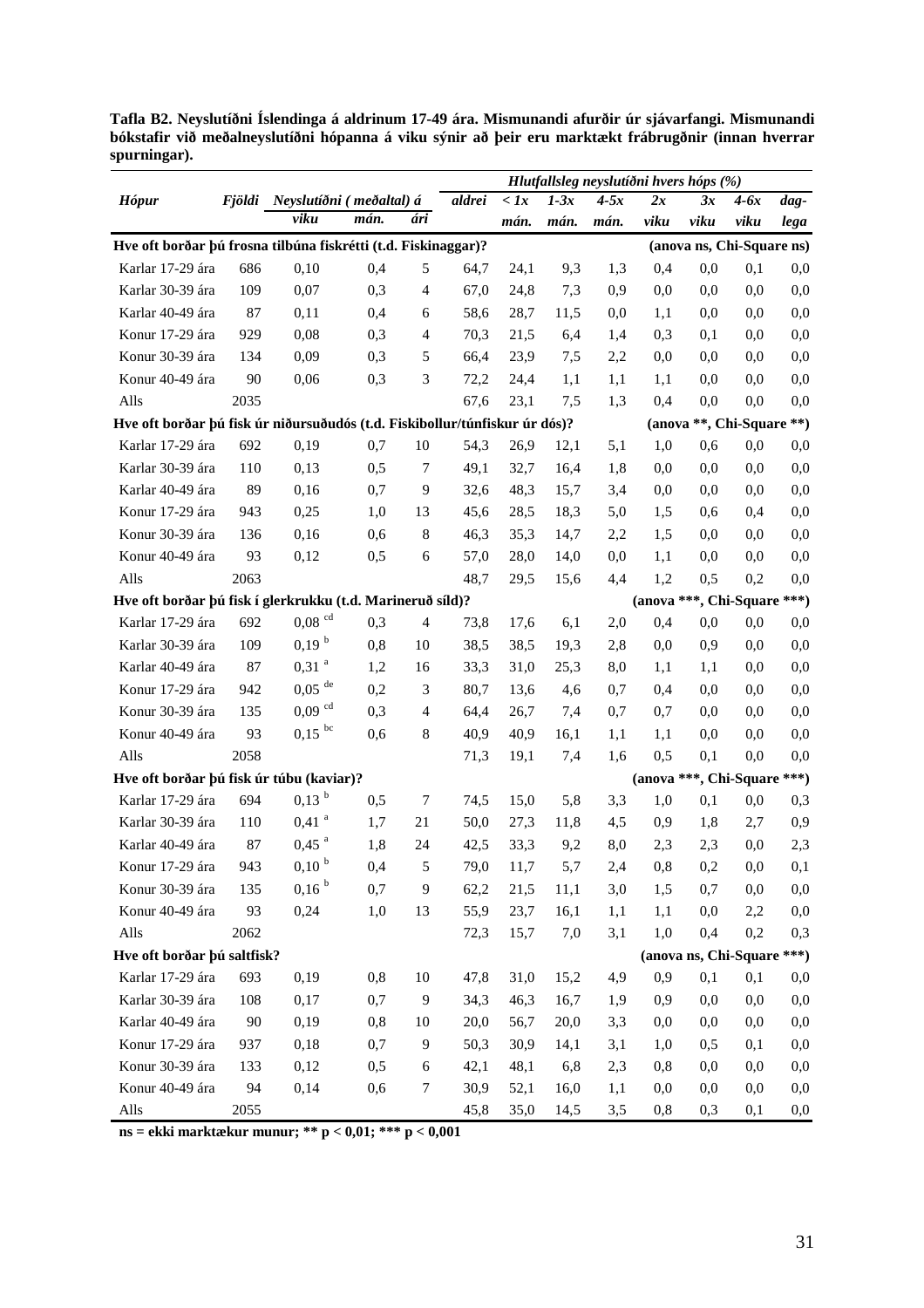|                                            |      |                                 |      |                |        |              |        | Hlutfallsleg neyslutíðni hvers hóps (%) |      |                             |        |          |
|--------------------------------------------|------|---------------------------------|------|----------------|--------|--------------|--------|-----------------------------------------|------|-----------------------------|--------|----------|
| <b>Hópur</b>                               |      | Fjöldi Neyslutíðni (meðaltal) á |      |                | aldrei | $\langle$ 1x | $1-3x$ | $4-5x$                                  | 2x   | 3x                          | $4-6x$ | dag-     |
|                                            |      | viku                            | mán. | ári            |        | mán.         | mán.   | mán.                                    | viku | viku                        | viku   | lega     |
| Hve oft borðar þú harðfisk?                |      |                                 |      |                |        |              |        |                                         |      | (anova *, Chi-Square **)    |        |          |
| Karlar 17-29 ára                           | 701  | 0,52                            | 2,1  | 27             | 14,3   | 33,5         | 26,8   | 16,8                                    | 4,7  | 1,9                         | 1,1    | 0,9      |
| Karlar 30-39 ára                           | 112  | 0,54                            | 2,2  | 28             | 7,1    | 42,9         | 27,7   | 16,1                                    | 3,6  | 0,9                         | 0,0    | 1,8      |
| Karlar 40-49 ára                           | 91   | 0,60                            | 2,4  | 31             | 5,5    | 39,6         | 27,5   | 16,5                                    | 4,4  | 3,3                         | 1,1    | 2,2      |
| Konur 17-29 ára                            | 946  | 0,64                            | 2,6  | 33             | 14,3   | 36,5         | 27,7   | 14,7                                    | 4,4  | 1,3                         | 1,1    | 0,1      |
| Konur 30-39 ára                            | 137  | 0,77                            | 3,1  | 40             | 11,7   | 37,2         | 35,0   | 10,9                                    | 2,2  | 0,7                         | 2,2    | 0,0      |
| Konur 40-49 ára                            | 94   | 0,78                            | 3,1  | 41             | 10,6   | 41,5         | 25,5   | 12,8                                    | 2,1  | 0,0                         | 5,3    | 2,1      |
| Alls                                       | 2081 |                                 |      |                | 13,2   | 36,2         | 27,8   | 15,2                                    | 4,2  | 1,4                         | 1,3    | 0,6      |
| Hve oft borðar þú reyktan/grafinn lax?     |      |                                 |      |                |        |              |        |                                         |      | (anova ns, Chi-Square **)   |        |          |
| Karlar 17-29 ára                           | 701  | 0,31                            | 1,2  | 16             | 31,2   | 36,4         | 22,5   | 7,6                                     | 1,4  | 0,3                         | 0,4    | 0,1      |
| Karlar 30-39 ára                           | 110  | 0,27                            | 1,1  | 14             | 12,7   | 52,7         | 27,3   | 7,3                                     | 0,0  | 0,0                         | 0,0    | 0,0      |
| Karlar 40-49 ára                           | 89   | 0,38                            | 1,5  | 20             | 12,4   | 42,7         | 30,3   | 13,5                                    | 1,1  | 0,0                         | 0,0    | 0,0      |
| Konur 17-29 ára                            | 943  | 0,27                            | 1,1  | 14             | 31,3   | 39,0         | 21,7   | 6,3                                     | 1,2  | 0,3                         | 0,1    | 0,1      |
| Konur 30-39 ára                            | 136  | 0,24                            | 1,0  | 13             | 24,3   | 47,8         | 21,3   | 5,1                                     | 1,5  | 0.0                         | 0,0    | 0,0      |
| Konur 40-49 ára                            | 94   | 0,35                            | 1,4  | 18             | 12,8   | 45,7         | 31,9   | 7,4                                     | 1,1  | 1,1                         | 0,0    | 0,0      |
| Alls                                       | 2073 |                                 |      |                | 28,2   | 39,9         | 23,1   | 7,0                                     | 1,2  | 0,3                         | 0,2    | 0,1      |
| Hve oft borðar þú sushi?                   |      |                                 |      |                |        |              |        |                                         |      | (anova ms, Chi-Square ***)  |        |          |
| Karlar 17-29 ára                           | 695  | 0,04                            | 0,1  | 2              | 81,2   | 15,8         | 2,3    | 0,4                                     | 0,3  | 0,0                         | 0,0    | 0,0      |
| Karlar 30-39 ára                           | 107  | 0,07                            | 0,3  | $\overline{4}$ | 57,0   | 37,4         | 4,7    | 0,9                                     | 0,0  | 0.0                         | 0,0    | 0,0      |
| Karlar 40-49 ára                           | 85   | 0,04                            | 0,2  | $\overline{2}$ | 77,6   | 16,5         | 5,9    | 0,0                                     | 0,0  | 0.0                         | 0,0    | 0,0      |
| Konur 17-29 ára                            | 940  | 0,05                            | 0,2  | 3              | 82,2   | 13,1         | 3,1    | 1,4                                     | 0,2  | 0.0                         | 0,0    | 0,0      |
| Konur 30-39 ára                            | 134  | 0,08                            | 0,3  | $\overline{4}$ | 76,1   | 14,2         | 7,5    | 2,2                                     | 0,0  | 0.0                         | 0,0    | 0,0      |
| Konur 40-49 ára                            | 91   | 0,08                            | 0,3  | $\overline{4}$ | 71,4   | 19,8         | 6,6    | 2,2                                     | 0,0  | 0,0                         | 0,0    | 0,0      |
| Alls                                       | 2052 |                                 |      |                | 79,5   | 15,8         | 3,5    | 1,1                                     | 0,2  | 0,0                         | 0,0    | 0,0      |
| Hve oft borðar þú skelfisk, rækjur, humar? |      |                                 |      |                |        |              |        |                                         |      | (anova ***, Chi-Square ***) |        |          |
| Karlar 17-29 ára                           | 692  | $0,31$ <sup>a</sup>             | 1,2  | 16             | 25,3   | 40,8         | 24,4   | 7,2                                     | 1,6  | 0,6                         | 0,1    | 0,0      |
| Karlar 30-39 ára                           | 111  | 0,29                            | 1,2  | 15             | 16,2   | 48,6         | 25,2   | 9,9                                     | 0,0  | 0,0                         | 0,0    | 0,0      |
| Karlar 40-49 ára                           | 89   | 0,38 <sup>a</sup>               | 1,5  | 20             | 7,9    | 44,9         | 34,8   | 11,2                                    | 1,1  | 0,0                         | 0,0    | 0,0      |
| Konur 17-29 ára                            | 941  | $0,24$ <sup>b</sup>             | 1,0  | 12             | 28,1   | 46,0         | 18,9   | 5,6                                     | 1,1  | 0,2                         | 0,1    | 0,0      |
| Konur 30-39 ára                            | 134  | 0,34                            | 1,4  | 18             | 9,0    | 47,0         | 35,1   | 7,5                                     | 1,5  | 0,0                         | 0,0    | $_{0,0}$ |
| Konur 40-49 ára                            | 96   | 0,40 <sup>a</sup>               | 1,6  | 21             | 11,5   | 38,5         | 35,4   | 13,5                                    | 1,0  | 0,0                         | 0,0    | 0,0      |
| Alls                                       | 2063 |                                 |      |                | 23,6   | 44,1         | 23,6   | 7,1                                     | 1,2  | 0,3                         | 0,1    | 0,0      |
| Hve oft tekur þú lýsi?                     |      |                                 |      |                |        |              |        |                                         |      | (anova ns, Chi-Square ***)  |        |          |
| Karlar 17-29 ára                           | 701  | 2,20                            | 8,8  | 114            | 45,5   | 10,4         | 5,4    | 3,7                                     | 1,7  | 3,3                         | 5,6    | 24,4     |
| Karlar 30-39 ára                           | 112  | 1,68                            | 6,7  | 87             | 50,9   | 17,9         | 1,8    | 1,8                                     | 1,8  | 3,6                         | 3,6    | 18,8     |
| Karlar 40-49 ára                           | 88   | 2,23                            | 8,9  | 116            | 42,0   | 13,6         | 5,7    | 3,4                                     | 0,0  | 4,5                         | 6,8    | 23,9     |
| Konur 17-29 ára                            | 938  | 2,11                            | 8,4  | 110            | 53,4   | 7,9          | 3,5    | 1,8                                     | 1,5  | 2,5                         | 4,9    | 24,5     |
| Konur 30-39 ára                            | 137  | 2,68                            | 10,7 | 139            | 46,0   | 8,0          | 2,9    | 1,5                                     | 2,2  | 1,5                         | 5,1    | 32,8     |
| Konur 40-49 ára                            | 92   | 2,59                            | 10,4 | 135            | 48,9   | 4,3          | 4,3    | 0,0                                     | 3,3  | 3,3                         | 5,4    | 30,4     |
| Alls                                       | 2068 |                                 |      |                | 49,4   | 9,4          | 4,2    | 2,4                                     | 1,6  | 2,9                         | 5,2    | 25,0     |

**Tafla B3. Neyslutíðni Íslendinga á aldrinum 17-49 ára. Mismunandi afurðir úr sjávarfangi. Mismunandi bókstafir við meðalneyslutíðni hópanna á viku sýnir að þeir eru marktækt frábrugðnir (innan hverrar spurningar).** 

**ns = ekki marktækur munur; ms = á mörkum marktækis (p = 0,05-0,10); \* p<0,05; \*\* p < 0,01; \*\*\* p < 0,001**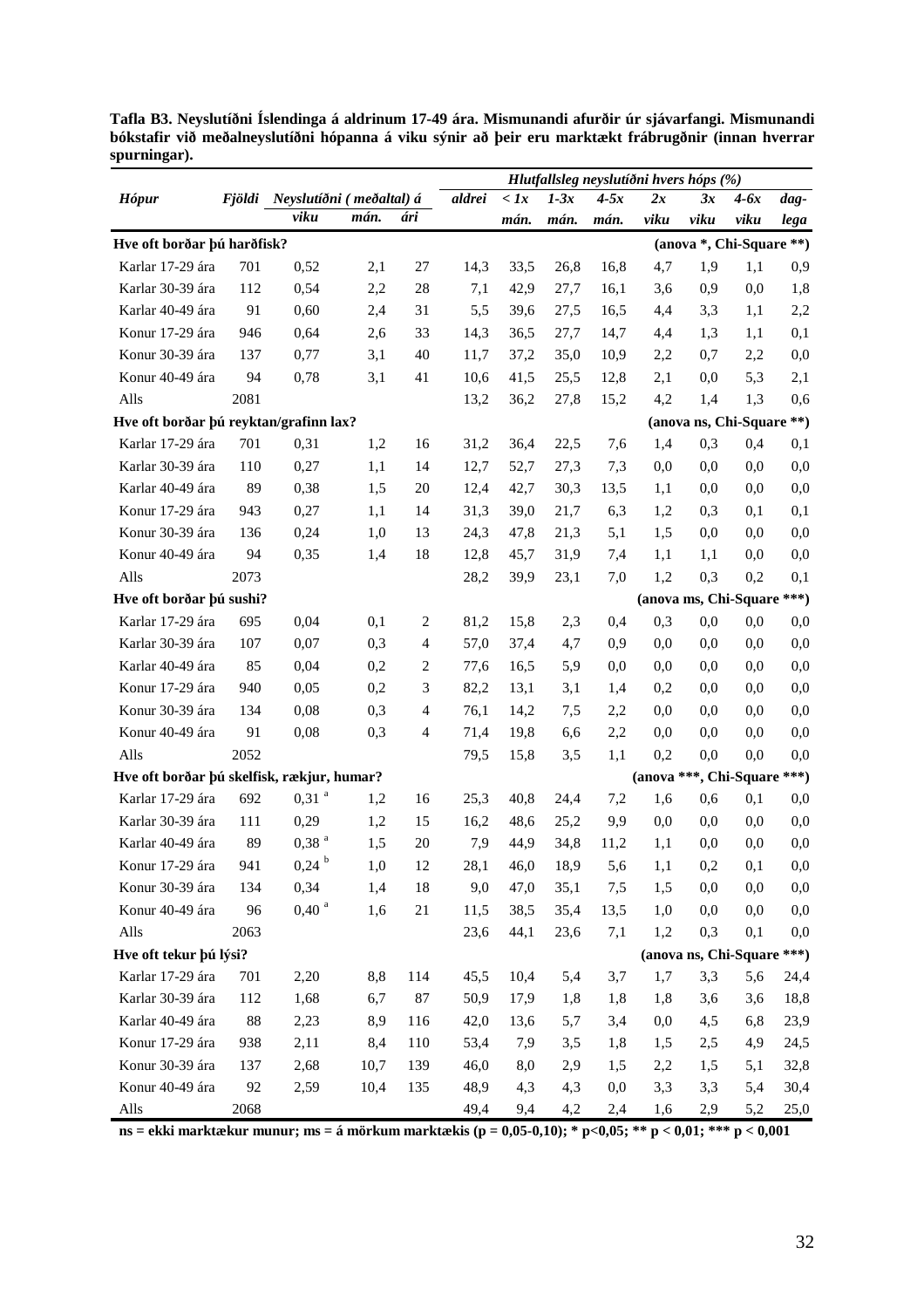|                                                           |      |                                 |      |     |          |                    |        | Hlutfallsleg neyslutíðni hvers hóps (%) |                             |                            |        |          |
|-----------------------------------------------------------|------|---------------------------------|------|-----|----------|--------------------|--------|-----------------------------------------|-----------------------------|----------------------------|--------|----------|
| <b>Hópur</b>                                              |      | Fjöldi Neyslutíðni (meðaltal) á |      |     | aldrei   | $\langle \, Ix \,$ | $1-3x$ | $4-5x$                                  | 2x                          | 3x                         | $4-6x$ | dag-     |
|                                                           |      | viku                            | mán. | ári |          | mán.               | mán.   | mán.                                    | viku                        | viku                       | viku   | lega     |
| Hve oft borðar þú rautt kjöt?                             |      |                                 |      |     |          |                    |        |                                         | (anova ***, Chi-Square ***) |                            |        |          |
| Karlar 17-29 ára                                          | 700  | $1,89$ <sup>a</sup>             | 7,5  | 98  | 3,1      | 3,7                | 12,3   | 29,9                                    | 27,4                        | 14,3                       | 9,0    | 0,3      |
| Karlar 30-39 ára                                          | 112  | $1,72$ <sup>ab</sup>            | 6,9  | 89  | 0,0      | 6,3                | 19,6   | 30,4                                    | 24,1                        | 11,6                       | 8,0    | 0,0      |
| Karlar 40-49 ára                                          | 89   | bc<br>1,41                      | 5,7  | 74  | 1,1      | 7,9                | 21,3   | 34,8                                    | 22,5                        | 10,1                       | 2,2    | 0,0      |
| Konur 17-29 ára                                           | 947  | $1,23$ <sup>cd</sup>            | 4,9  | 64  | 7,1      | 11,0               | 24,5   | 29,1                                    | 17,5                        | 8,0                        | 2,7    | 0,0      |
| Konur 30-39 ára                                           | 136  | $1,12$ <sup>cd</sup>            | 4,5  | 58  | 8,1      | 17,6               | 17,6   | 30,1                                    | 19,9                        | 4,4                        | 2,2    | 0,0      |
| Konur 40-49 ára                                           | 94   | $1,05$ <sup>cd</sup>            | 4,2  | 55  | 7,4      | 21,3               | 23,4   | 24,5                                    | 16,0                        | 4,3                        | 3,2    | 0,0      |
| Alls                                                      | 2078 |                                 |      |     | 5,2      | 9,0                | 19,5   | 29,5                                    | 21,5                        | 10,0                       | 5,1    | 0,1      |
| Hve oft borðar þú hvítt kjöt?                             |      |                                 |      |     |          |                    |        |                                         |                             | (anova ms, Chi-Square ***) |        |          |
| Karlar 17-29 ára                                          | 703  | 1,65                            | 6,6  | 86  | 3,6      | 2,4                | 13,9   | 34,4                                    | 29,6                        | 12,4                       | 3,6    | 0,1      |
| Karlar 30-39 ára                                          | 112  | $1,82$ <sup>a</sup>             | 7,3  | 95  | 0,0      | 3,6                | 6,3    | 42,0                                    | 29,5                        | 14,3                       | 3,6    | 0,9      |
| Karlar 40-49 ára                                          | 91   | 1,38 <sup>b</sup>               | 5,5  | 72  | 1,1      | 9,9                | 15,4   | 30,8                                    | 37,4                        | 5,5                        | 0,0    | 0,0      |
| Konur 17-29 ára                                           | 948  | 1,68                            | 6,7  | 88  | 3,2      | 3,5                | 14,2   | 32,8                                    | 28,8                        | 12,9                       | 4,3    | 0,3      |
| Konur 30-39 ára                                           | 138  | 1,58                            | 6,3  | 82  | 0,7      | 0,7                | 12,3   | 49,3                                    | 26,8                        | 7,2                        | 2,9    | 0,0      |
| Konur 40-49 ára                                           | 96   | 1,55                            | 6,2  | 81  | 5,2      | 1,0                | 13,5   | 43,8                                    | 19,8                        | 14,6                       | 2,1    | 0,0      |
| Alls                                                      | 2088 |                                 |      |     | 3,0      | 3,1                | 13,6   | 35,3                                    | 28,9                        | 12,2                       | 3,6    | 0,2      |
| Hve oft borðar þú pasta?                                  |      |                                 |      |     |          |                    |        |                                         | (anova ***, Chi-Square      |                            |        | $***)$   |
| Karlar 17-29 ára                                          | 704  | $1,25$ <sup>ab</sup>            | 5,0  | 65  | 6,0      | 10,4               | 21,7   | 33,0                                    | 20,6                        | 6,0                        | 2,1    | 0,3      |
| Karlar 30-39 ára                                          | 112  | $1,05$ <sup>bc</sup>            | 4,2  | 54  | 7,1      | 17,9               | 20,5   | 34,8                                    | 15,2                        | 1,8                        | 2,7    | 0,0      |
| Karlar 40-49 ára                                          | 89   | $0,96$ bc                       | 3,9  | 50  | 13,5     | 14,6               | 20,2   | 29,2                                    | 19,1                        | 3,4                        | 0,0    | 0,0      |
| Konur 17-29 ára                                           | 949  | $1,37$ <sup>a</sup>             | 5,5  | 71  | 3,9      | 9,4                | 21,5   | 30,8                                    | 24,0                        | 6,8                        | 3,3    | 0,3      |
| Konur 30-39 ára                                           | 137  | $0,95$ <sup>cd</sup>            | 3,8  | 50  | 1,5      | 14,6               | 35,8   | 30,7                                    | 14,6                        | 2,9                        | 0,0    | 0,0      |
| Konur 40-49 ára                                           | 96   | $0,88$ <sup>cd</sup>            | 3,5  | 46  | 5,2      | 24,0               | 27,1   | 29,2                                    | 10,4                        | 3,1                        | 1,0    | 0,0      |
| Alls                                                      | 2087 |                                 |      |     | 5,1      | 11,4               | 22,7   | 31,6                                    | 20,9                        | 5,7                        | 2,4    | 0,2      |
| Hve oft borðar þú grænmeti?                               |      |                                 |      |     |          |                    |        |                                         | (anova ***, Chi-Square      |                            |        | $***)$   |
| Karlar 17-29 ára                                          | 695  | $3,23^{b}$                      | 12,9 | 168 | 4,6      | 7,3                | 9,2    | 15,5                                    | 12,1                        | 10,9                       | 20,3   | 20,0     |
| Karlar 30-39 ára                                          | 112  | 3,50 <sup>b</sup>               | 14,0 | 182 | 3,6      | 5,4                | 4,5    | 14,3                                    | 14,3                        | 17,9                       | 17,0   | 23,2     |
| Karlar 40-49 ára                                          | 89   | $3,17^{b}$                      | 12,7 | 165 | 1,1      | 6,7                | 16,9   | 14,6                                    | 11,2                        | 9,0                        | 21,3   | 19,1     |
| Konur 17-29 ára                                           | 937  | $4,65$ <sup>a</sup>             | 18,6 | 242 | 1,1      | 2,0                | 5,4    | 7,3                                     | 9,4                         | 10,1                       | 24,3   | 40,3     |
| Konur 30-39 ára                                           | 136  | 5,06 <sup>a</sup>               | 20,2 | 263 | 0,0      | 0,7                | 4,4    | 6,6                                     | 7,4                         | 11,0                       | 20,6   | 49,3     |
| Konur 40-49 ára                                           | 94   | 5,33 <sup>a</sup>               | 21,3 | 277 | 1,1      | 0,0                | 3,2    | 3,2                                     | 5,3                         | 10,6                       | 25,5   | 51,1     |
| Alls                                                      | 2063 |                                 |      |     | 2,3      | 4,0                | 7,0    | 10,5                                    | 10,3                        | 10,9                       | 22,2   | 32,7     |
| Hve oft borðar þú skyndibitamat (t.d. Pizzu, hamborgara)? |      |                                 |      |     |          |                    |        |                                         | (anova ***, Chi-Square ***) |                            |        |          |
| Karlar 17-29 ára                                          | 705  | 1,96 <sup>a</sup>               | 7,8  | 102 | 1,3      | 4,1                | 13,2   | 31,8                                    | 25,5                        | 13,9                       | 7,7    | 2,6      |
| Karlar 30-39 ára                                          | 112  | 1,26 <sup>b</sup>               | 5,1  | 66  | 0,0      | 10,7               | 30,4   | 33,9                                    | 12,5                        | 9,8                        | 2,7    | 0,0      |
| Karlar 40-49 ára                                          | 91   | $0,72$ $\degree$                | 2,9  | 37  | 5,5      | 20,9               | 44,0   | 24,2                                    | 3,3                         | 0,0                        | 2,2    | 0,0      |
| Konur 17-29 ára                                           | 947  | $1,33^{b}$                      | 5,3  | 69  | 0,8      | 8,9                | 25,3   | 38,2                                    | 16,6                        | 6,5                        | 3,0    | 0,6      |
| Konur 30-39 ára                                           | 136  | $0,83$ $\degree$                | 3,3  | 43  | $_{0,0}$ | 19,1               | 44,1   | 25,7                                    | 8,8                         | 1,5                        | 0,0    | 0,7      |
| Konur 40-49 ára                                           | 95   | $0,54$ °                        | 2,2  | 28  | 2,1      | 30,5               | 51,6   | 12,6                                    | 2,1                         | 0,0                        | 1,1    | $_{0,0}$ |
| Alls                                                      | 2086 |                                 |      |     | 1,2      | 9,5                | 24,7   | 33,2                                    | 17,6                        | 8,3                        | 4,2    | 1,2      |

**Tafla B4. Neyslutíðni Íslendinga á aldrinum 17-49 ára. Nokkrar algengar fæðutegundir til viðmiðunnar afurða úr fiski. Mismunandi bókstafir við meðalneyslutíðni hópanna á viku sýnir að þeir eru marktækt frábrugðnir (innan hverrar spurningar).** 

**ms = á mörkum marktækis (p = 0,05-0,10); \*\*\* p < 0,001**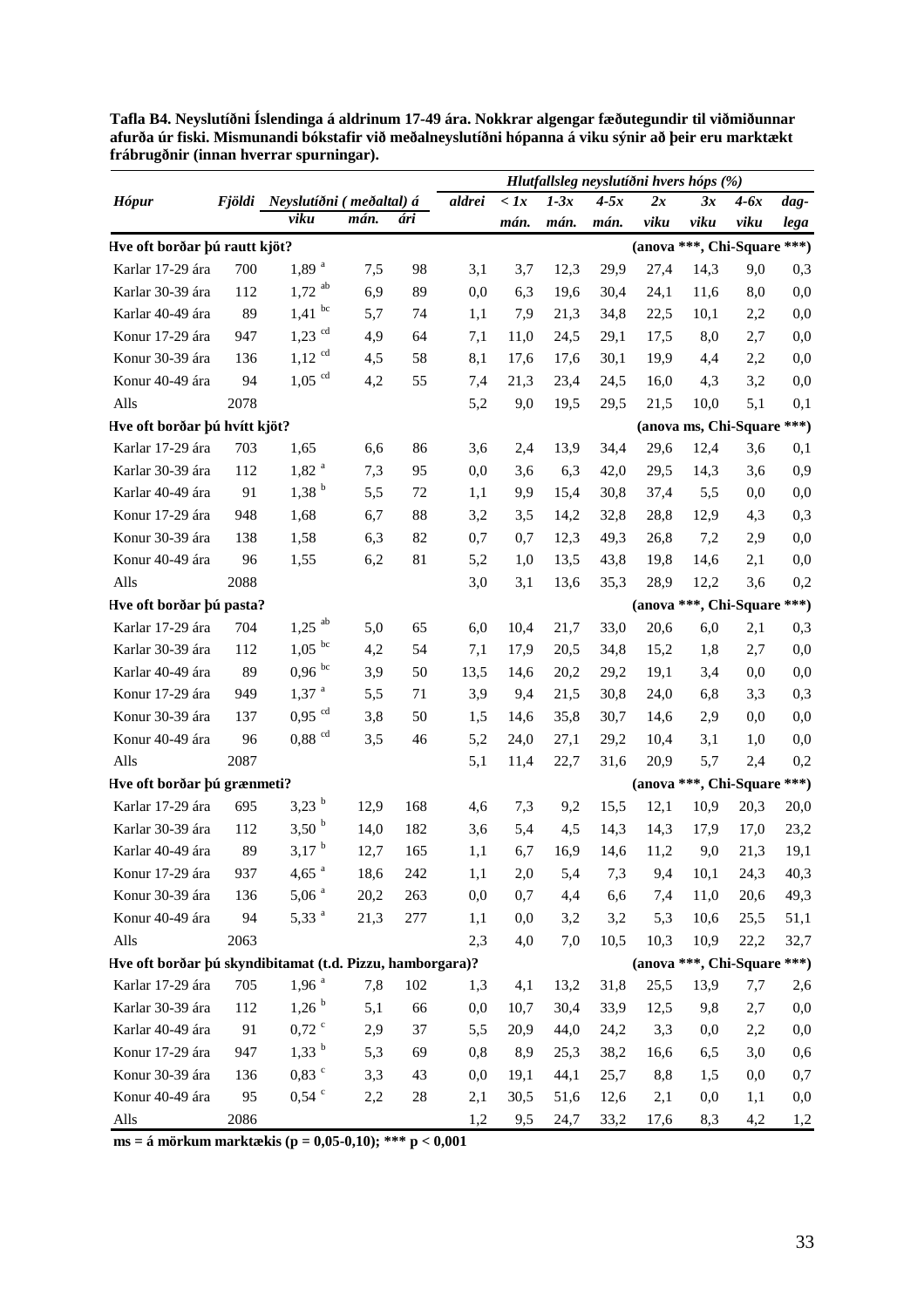| <b>Hópur</b>                         | <b>Fjöldi</b>                                      | Neyslutíðni (meðaltal) á |                |               |  |
|--------------------------------------|----------------------------------------------------|--------------------------|----------------|---------------|--|
|                                      |                                                    | viku                     | mán.           | ári           |  |
| Hve oft borðar þú fisk sem aðalrétt? |                                                    |                          |                | $(anova ***)$ |  |
| Landsbyggðin, 17-29 ára              | 567                                                | $1,43$ <sup>cd</sup>     | 6              | 74            |  |
| Landsbyggðin, 30-39 ára              | 80                                                 | $1,83$ <sup>a</sup>      | 7              | 95            |  |
| Landsbyggðin, 40-49 ára              | 77                                                 | $2,04$ <sup>a</sup>      | 8              | 106           |  |
| Höfuðborgarsvæðið, 17-29 ára         | 1080                                               | $1,22$ <sup>de</sup>     | 5              | 63            |  |
| Höfuðborgarsvæðið, 30-39 ára         | 168                                                | bd<br>1,42               | 6              | 74            |  |
| Höfuðborgarsvæðið, 40-49 ára         | 110                                                | $1,75$ <sup>ab</sup>     | $\overline{7}$ | 91            |  |
|                                      | Hve oft borðar þú fisk sem brauðálegg eða forrétt? |                          |                |               |  |
| Landsbyggðin, 17-29 ára              | 564                                                | $0,83$ <sup>de</sup>     | 3              | 43            |  |
| Landsbyggðin, 30-39 ára              | 80                                                 | cd<br>1,11               | $\overline{4}$ | 58            |  |
| Landsbyggðin, 40-49 ára              | 76                                                 | $1,93$ <sup>a</sup>      | 8              | 101           |  |
| Höfuðborgarsvæðið, 17-29 ára         | 1076                                               | $0,99$ <sup>de</sup>     | 4              | 52            |  |
| Höfuðborgarsvæðið, 30-39 ára         | 167                                                | bc<br>1,31               | 5              | 68            |  |
| Höfuðborgarsvæðið, 40-49 ára         | 109                                                | ab<br>1,71               | 7              | 89            |  |
| Hve oft borðar þú fisk heima?        |                                                    |                          |                | $(anova ***)$ |  |
| Landsbyggðin, 17-29 ára              | 565                                                | $1,35$ <sup>dc</sup>     | 5              | 70            |  |
| Landsbyggðin, 30-39 ára              | 80                                                 | ec<br>1,44               | 6              | 75            |  |
| Landsbyggðin, 40-49 ára              | 77                                                 | $1,86$ <sup>ca</sup>     | 7              | 97            |  |
| Höfuðborgarsvæðið, 17-29 ára         | 1079                                               | $1,13$ <sup>fe</sup>     | 5              | 59            |  |
| Höfuðborgarsvæðið, 30-39 ára         | 167                                                | $1,06$ <sup>f</sup>      | $\overline{4}$ | 55            |  |
| Höfuðborgarsvæðið, 40-49 ára         | 108                                                | $1,45$ <sup>cb</sup>     | 6              | 76            |  |
| Hve oft borðar þú fisk að heiman?    |                                                    |                          |                | $(anova ***)$ |  |
| Landsbyggðin, 17-29 ára              | 566                                                | $0,40$ <sup>cd</sup>     | $\overline{2}$ | 21            |  |
| Landsbyggðin, 30-39 ára              | 81                                                 | $0,77$ <sup>a</sup>      | 3              | 40            |  |
| Landsbyggðin, 40-49 ára              | 77                                                 | $0,46$ bc                | $\mathfrak{2}$ | 24            |  |
| Höfuðborgarsvæðið, 17-29 ára         | 1076                                               | $0,36$ <sup>cd</sup>     | 1              | 19            |  |
| Höfuðborgarsvæðið, 30-39 ára         | 166                                                | $0,67$ <sup>ab</sup>     | 3              | 35            |  |
| Höfuðborgarsvæðið, 40-49 ára         | 109                                                | ab<br>0,60               | $\overline{c}$ | 31            |  |

**Tafla C. Heildarfiskneyslutíðni Íslendinga á aldrinum 17-49 ára eftir búsetu. Mismunandi bókstafir við meðalneyslutíðni hópanna á viku sýnir að þeir eru marktækt frábrugðnir (innan hverrar spurningar).** 

 **\*\*\* p < 0,001**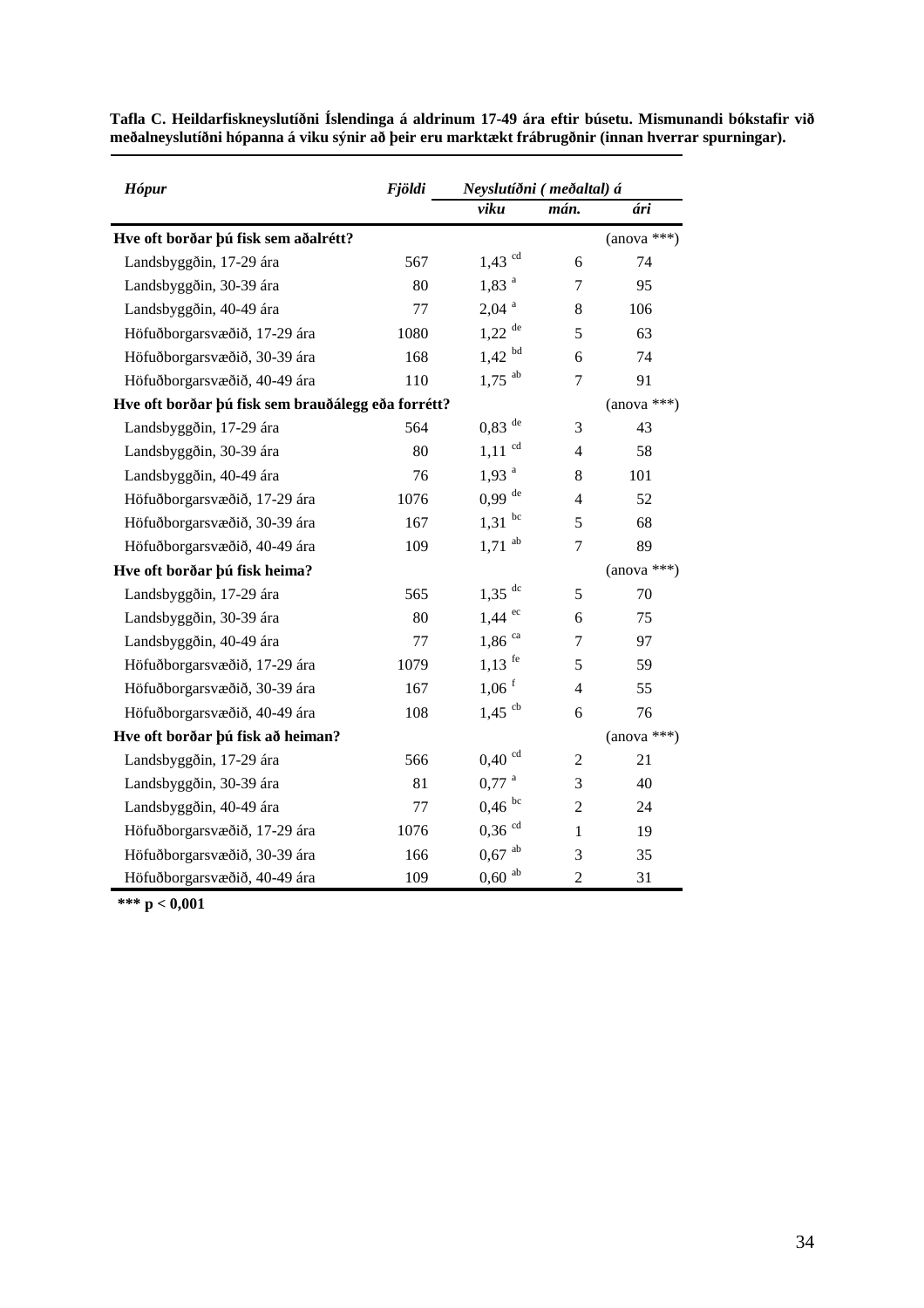| <b>Hópur</b>                 | <b>Fjöldi</b> | Neyslutíðni (meðaltal) á |                  |                  |  |
|------------------------------|---------------|--------------------------|------------------|------------------|--|
|                              |               | viku                     | mán.             | ári              |  |
| Hve oft borðar þú ýsu?       |               |                          |                  | $(anova ***)$    |  |
| Landsbyggðin, 17-29 ára      | 567           | $1,08$ bc                | 4                | 56               |  |
| Landsbyggðin, 30-39 ára      | 79            | $1,36$ <sup>ab</sup>     | 5                | 71               |  |
| Landsbyggðin, 40-49 ára      | 78            | 1,40 <sup>a</sup>        | 6                | 73               |  |
| Höfuðborgarsvæðið, 17-29 ára | 1066          | $0,82$ ef                | 3                | 43               |  |
| Höfuðborgarsvæðið, 30-39 ára | 167           | $0.84$ $^{\rm{de}}$      | 3                | 44               |  |
| Höfuðborgarsvæðið, 40-49 ára | 110           | $1,08$ <sup>ad</sup>     | $\overline{4}$   | 56               |  |
| Hve oft borðar þú þorsk?     |               |                          |                  | $(anova ***)$    |  |
| Landsbyggðin, 17-29 ára      | 557           | $0.37$ $^{\rm bd}$       | 1                | 19               |  |
| Landsbyggðin, 30-39 ára      | 79            | $0,50$ <sup>ab</sup>     | 2                | 26               |  |
| Landsbyggðin, 40-49 ára      | 75            | $0,62$ <sup>a</sup>      | 2                | 32               |  |
| Höfuðborgarsvæðið, 17-29 ára | 1044          | $0,25$ <sup>ce</sup>     | $\mathbf{1}$     | 13               |  |
| Höfuðborgarsvæðið, 30-39 ára | 165           | $0,20$ ef                | $\mathbf{1}$     | 10               |  |
| Höfuðborgarsvæðið, 40-49 ára | 106           | $0,40$ <sup>ac</sup>     | $\mathfrak{2}$   | 21               |  |
| Hve oft borðar þú ufsa?      |               |                          |                  | (anova ns)       |  |
| Landsbyggðin, 17-29 ára      | 542           | 0,02                     | $\mathbf{0}$     | $\mathbf{1}$     |  |
| Landsbyggðin, 30-39 ára      | 72            | 0,02                     | 0                | $\mathbf{1}$     |  |
| Landsbyggðin, 40-49 ára      | 71            | 0,01                     | 0                | $\boldsymbol{0}$ |  |
| Höfuðborgarsvæðið, 17-29 ára | 1021          | 0,02                     | 0                | $\mathbf{1}$     |  |
| Höfuðborgarsvæðið, 30-39 ára | 156           | 0,02                     | $\boldsymbol{0}$ | 1                |  |
| Höfuðborgarsvæðið, 40-49 ára | 99            | 0,02                     | $\mathbf{0}$     | $\mathbf{1}$     |  |
| Hve oft borðar þú steinbít?  |               |                          |                  | $(anova ***)$    |  |
| Landsbyggðin, 17-29 ára      | 546           | $0,06$ <sup>d</sup>      | $\mathbf{0}$     | 3                |  |
| Landsbyggðin, 30-39 ára      | 75            | 0,10                     | 0                | 5                |  |
| Landsbyggðin, 40-49 ára      | 72            | 0,14                     | 1                | 7                |  |
| Höfuðborgarsvæðið, 17-29 ára | 1037          | $0,09$ bc                | $\boldsymbol{0}$ | 4                |  |
| Höfuðborgarsvæðið, 30-39 ára | 163           | $0,15$ $^{\rm a}$        | 1                | 8                |  |
| Höfuðborgarsvæðið, 40-49 ára | 103           | $0,14$ <sup>ab</sup>     | $\mathbf{1}$     | 7                |  |
| Hve oft borðar þú lúðu?      |               |                          |                  | $(anova ***)$    |  |
| Landsbyggðin, 17-29 ára      | 552           | 0.08 <sup>b</sup>        | 0                | 4                |  |
| Landsbyggðin, 30-39 ára      | 76            | 0,11                     | 0                | 6                |  |
| Landsbyggðin, 40-49 ára      | 76            | $0,20$ <sup>a</sup>      | 1                | 10               |  |
| Höfuðborgarsvæðið, 17-29 ára | 1036          | 0,12                     | 0                | 6                |  |
| Höfuðborgarsvæðið, 30-39 ára | 161           | $0,17$ <sup>a</sup>      | 1                | 9                |  |
| Höfuðborgarsvæðið, 40-49 ára | 107           | 0,18 <sup>a</sup>        | 1                | 9                |  |

**Tafla D1. Neyslutíðni Íslendinga á aldrinum 17-49 ára. Mismunandi fisktegundir. Mismunandi bókstafir við meðalneyslutíðni hópanna á viku sýnir að þeir eru marktækt frábrugðnir (innan hverrar spurningar).** 

**ns = ekki marktækur munur; \*\*\* p < 0,001**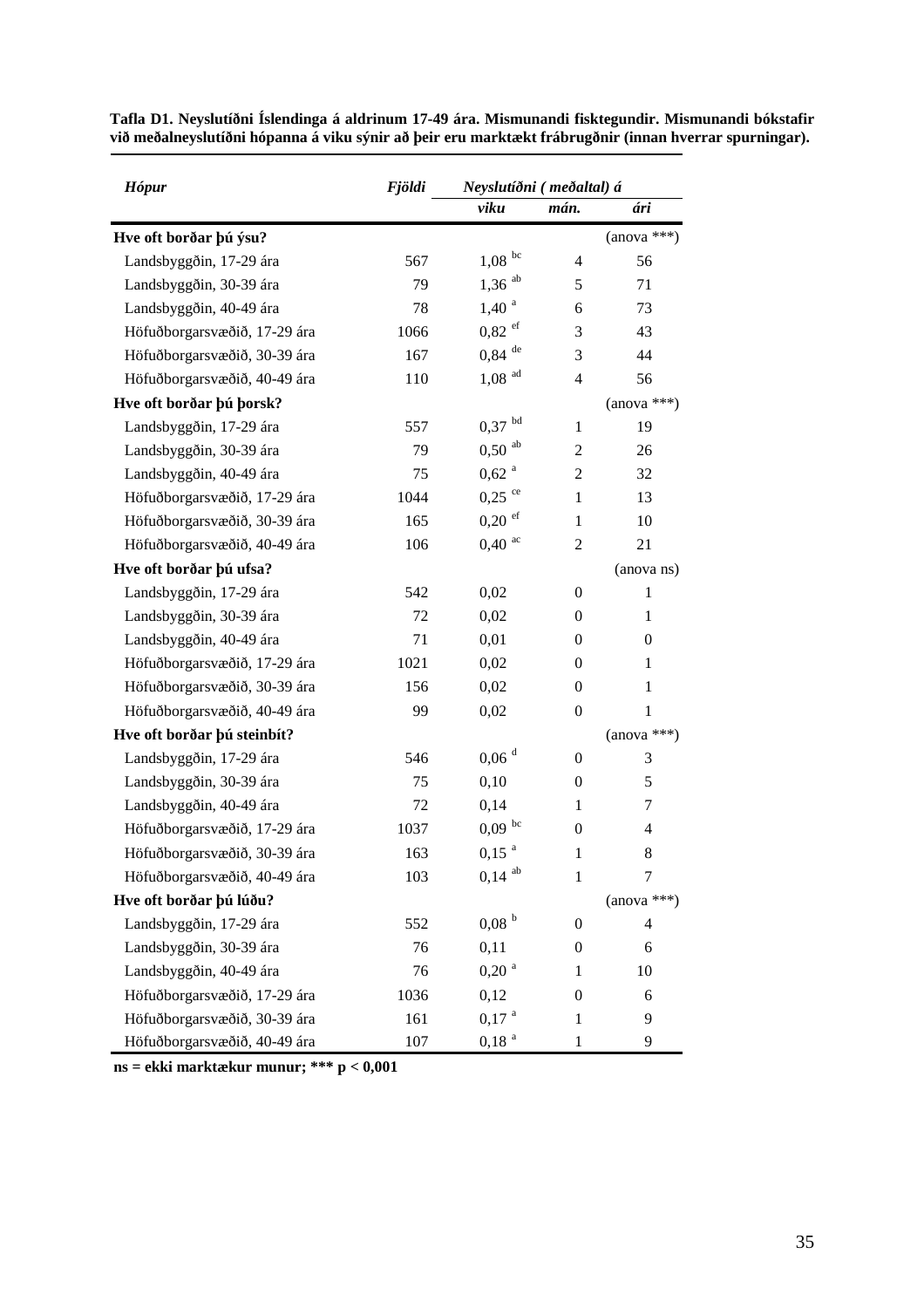| <b>Hópur</b>                        | <b>Fjöldi</b> |                     | Neyslutíðni (meðaltal) á |                  |  |  |
|-------------------------------------|---------------|---------------------|--------------------------|------------------|--|--|
|                                     |               | viku                | mán.                     | ári              |  |  |
| Hve oft borðar þú rauðsprettu/kola? |               |                     |                          | $(anova ***)$    |  |  |
| Landsbyggðin, 17-29 ára             | 546           | $0,04$ b            | $\boldsymbol{0}$         | $\mathfrak{2}$   |  |  |
| Landsbyggðin, 30-39 ára             | 76            | 0,04                | $\mathbf{0}$             | $\overline{2}$   |  |  |
| Landsbyggðin, 40-49 ára             | 73            | $0,10^{a}$          | 0                        | 5                |  |  |
| Höfuðborgarsvæðið, 17-29 ára        | 1030          | $0,04^{b}$          | 0                        | $\overline{2}$   |  |  |
| Höfuðborgarsvæðið, 30-39 ára        | 158           | 0,09 <sup>a</sup>   | $\mathbf{0}$             | 5                |  |  |
| Höfuðborgarsvæðið, 40-49 ára        | 106           | 0,12 <sup>a</sup>   | $\mathbf{0}$             | 6                |  |  |
| Hve oft borðar þú karfa?            |               |                     |                          | $(anova ***)$    |  |  |
| Landsbyggðin, 17-29 ára             | 544           | 0,01 <sup>b</sup>   | $\mathbf{0}$             | $\boldsymbol{0}$ |  |  |
| Landsbyggðin, 30-39 ára             | 75            | 0,03                | 0                        | 1                |  |  |
| Landsbyggðin, 40-49 ára             | 74            | 0,03                | 0                        | $\overline{c}$   |  |  |
| Höfuðborgarsvæðið, 17-29 ára        | 1027          | 0,02 <sup>b</sup>   | $\mathbf{0}$             | $\mathbf{1}$     |  |  |
| Höfuðborgarsvæðið, 30-39 ára        | 157           | 0,02 <sup>b</sup>   | $\mathbf{0}$             | 1                |  |  |
| Höfuðborgarsvæðið, 40-49 ára        | 99            | $0,06$ <sup>a</sup> | $\overline{0}$           | 3                |  |  |
| Hve oft borðar þú lax?              |               |                     |                          | $(anova **)$     |  |  |
| Landsbyggðin, 17-29 ára             | 561           | $0,28$ <sup>b</sup> | $\mathbf{1}$             | 14               |  |  |
| Landsbyggðin, 30-39 ára             | 75            | 0,28                | 1                        | 15               |  |  |
| Landsbyggðin, 40-49 ára             | 73            | $0,15^{b}$          | 1                        | 8                |  |  |
| Höfuðborgarsvæðið, 17-29 ára        | 1060          | 0,31                | 1                        | 16               |  |  |
| Höfuðborgarsvæðið, 30-39 ára        | 161           | 0,27                | $\mathbf{1}$             | 14               |  |  |
| Höfuðborgarsvæðið, 40-49 ára        | 110           | $0,42$ <sup>a</sup> | $\overline{2}$           | 22               |  |  |
| Hve oft borðar þú silung?           |               |                     |                          | (anova ms)       |  |  |
| Landsbyggðin, 17-29 ára             | 547           | 0,18                | $\mathbf{1}$             | 9                |  |  |
| Landsbyggðin, 30-39 ára             | 76            | 0,21                | 1                        | 11               |  |  |
| Landsbyggðin, 40-49 ára             | 74            | 0,12                | 0                        | 6                |  |  |
| Höfuðborgarsvæðið, 17-29 ára        | 1043          | 0,17                | 1                        | 9                |  |  |
| Höfuðborgarsvæðið, 30-39 ára        | 161           | 0,17                | $\mathbf{1}$             | 9                |  |  |
| Höfuðborgarsvæðið, 40-49 ára        | 108           | 0,27                | $\mathbf{1}$             | 14               |  |  |
| Hve oft borðar þú skötusel?         |               |                     |                          | $(anova*)$       |  |  |
| Landsbyggðin, 17-29 ára             | 549           | $0,07$ b            | $\boldsymbol{0}$         | 3                |  |  |
| Landsbyggðin, 30-39 ára             | 76            | 0,12                | 0                        | 6                |  |  |
| Landsbyggðin, 40-49 ára             | 73            | 0,09                | 0                        | 5                |  |  |
| Höfuðborgarsvæðið, 17-29 ára        | 1028          | $0,07$ <sup>b</sup> | 0                        | 4                |  |  |
| Höfuðborgarsvæðið, 30-39 ára        | 160           | $0,13$ <sup>a</sup> | $\mathbf{1}$             | 7                |  |  |
| Höfuðborgarsvæðið, 40-49 ára        | 108           | 0,10                | $\boldsymbol{0}$         | 5                |  |  |

**Tafla D2. Neyslutíðni Íslendinga á aldrinum 17-49 ára eftir búsetu. Mismunandi fisktegundir. Mismunandi bókstafir við meðalneyslutíðni hópanna á viku sýnir að þeir eru marktækt frábrugðnir (innan hverrar spurningar).** 

**ms = á mörkum marktækis (p = 0,05-0,10); \* p<0,05; \*\* p < 0,01; \*\*\* p < 0,001**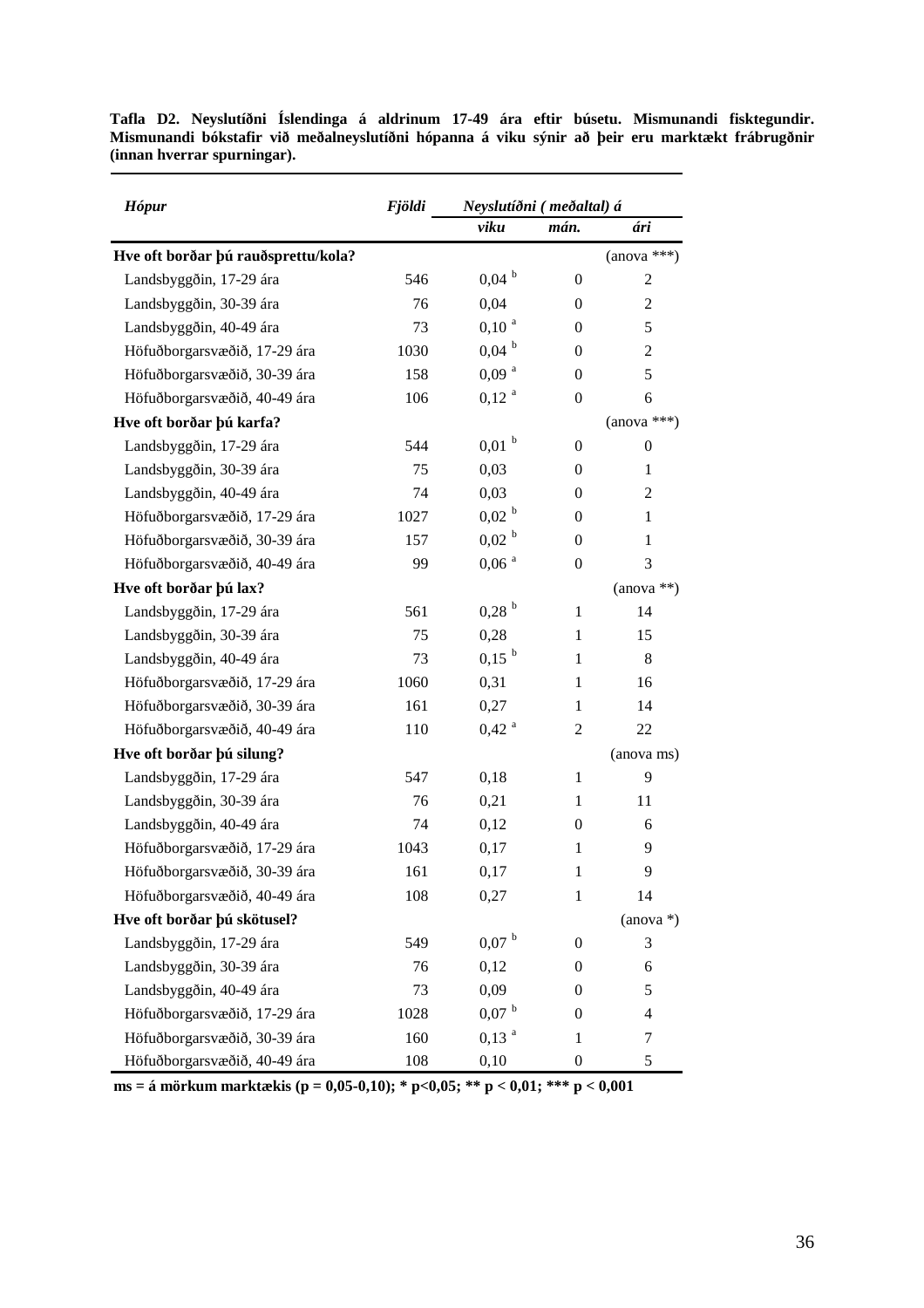| <b>Hópur</b>                 | <b>Fjöldi</b> | Neyslutíðni (meðaltal) á |                  |                  |
|------------------------------|---------------|--------------------------|------------------|------------------|
|                              |               | viku                     | mán.             | ári              |
| Hve oft borðar þú rauðmaga?  |               |                          |                  | (anova ns)       |
| Landsbyggðin, 17-29 ára      | 543           | 0,02                     | $\mathbf{0}$     | $\mathbf{1}$     |
| Landsbyggðin, 30-39 ára      | 74            | 0,01                     | $\mathbf{0}$     | $\mathbf{1}$     |
| Landsbyggðin, 40-49 ára      | 73            | 0,04                     | 0                | $\overline{c}$   |
| Höfuðborgarsvæðið, 17-29 ára | 1019          | 0,01                     | 0                | $\mathbf{1}$     |
| Höfuðborgarsvæðið, 30-39 ára | 158           | 0,01                     | $\theta$         | 1                |
| Höfuðborgarsvæðið, 40-49 ára | 103           | 0,02                     | $\mathbf{0}$     | $\mathbf{1}$     |
| Hve oft borðar þú hlýra?     |               |                          |                  | $(anova ***)$    |
| Landsbyggðin, 17-29 ára      | 505           | $0,00$ <sup>cd</sup>     | $\mathbf{0}$     | $\mathbf{0}$     |
| Landsbyggðin, 30-39 ára      | 72            | 0,01                     | 0                | $\boldsymbol{0}$ |
| Landsbyggðin, 40-49 ára      | 72            | 0,02                     | 0                | 1                |
| Höfuðborgarsvæðið, 17-29 ára | 976           | $0,01$ bc                | $\mathbf{0}$     | 1                |
| Höfuðborgarsvæðið, 30-39 ára | 155           | 0,03 <sup>a</sup>        | $\mathbf{0}$     | $\overline{2}$   |
| Höfuðborgarsvæðið, 40-49 ára | 104           | $0,03$ <sup>ab</sup>     | $\mathbf{0}$     | 1                |
| Hve oft borðar þú keilu?     |               |                          |                  | $(anova ***)$    |
| Landsbyggðin, 17-29 ára      | 510           | 0,00 <sup>b</sup>        | $\overline{0}$   | $\mathbf{0}$     |
| Landsbyggðin, 30-39 ára      | 72            | 0,01                     | 0                | 0                |
| Landsbyggðin, 40-49 ára      | 72            | 0,01                     | 0                | 1                |
| Höfuðborgarsvæðið, 17-29 ára | 985           | $0,01$ <sup>b</sup>      | 0                | 1                |
| Höfuðborgarsvæðið, 30-39 ára | 156           | $0,03$ <sup>a</sup>      | $\mathbf{0}$     | $\overline{2}$   |
| Höfuðborgarsvæðið, 40-49 ára | 102           | 0,02                     | 0                | 1                |
| Hve oft borðar þú túnfisk?   |               |                          |                  | $(anova ***)$    |
| Landsbyggðin, 17-29 ára      | 557           | 0,46 <sup>b</sup>        | $\overline{c}$   | 24               |
| Landsbyggðin, 30-39 ára      | 78            | 0,45                     | 2                | 23               |
| Landsbyggðin, 40-49 ára      | 75            | 0,45                     | 2                | 23               |
| Höfuðborgarsvæðið, 17-29 ára | 1053          | $0,62$ <sup>a</sup>      | $\overline{c}$   | 32               |
| Höfuðborgarsvæðið, 30-39 ára | 167           | 0,40 <sup>b</sup>        | $\overline{2}$   | 21               |
| Höfuðborgarsvæðið, 40-49 ára | 107           | 0,40                     | $\overline{c}$   | 21               |
| Hve oft borðar þú síld?      |               |                          |                  | $(anova ***)$    |
| Landsbyggðin, 17-29 ára      | 551           | $0{,}08\ ^{\rm cd}$      | $\boldsymbol{0}$ | 4                |
| Landsbyggðin, 30-39 ára      | 77            | 0,13                     | $\mathbf{1}$     | 7                |
| Landsbyggðin, 40-49 ára      | 72            | $0,26$ <sup>a</sup>      | 1                | 14               |
| Höfuðborgarsvæðið, 17-29 ára | 1042          | $0,10$ <sup>cd</sup>     | $\mathbf{0}$     | 5                |
| Höfuðborgarsvæðið, 30-39 ára | 159           | $0,12$ bc                | $\boldsymbol{0}$ | 6                |
| Höfuðborgarsvæðið, 40-49 ára | 106           | $0,22$ <sup>ab</sup>     | $\mathbf{1}$     | 11               |

**Tafla D3. Neyslutíðni Íslendinga á aldrinum 17-49 ára eftir búsetu. Mismunandi fisktegundir. Mismunandi bókstafir við meðalneyslutíðni hópanna á viku sýnir að þeir eru marktækt frábrugðnir (innan hverrar spurningar).** 

**ns = ekki marktækur munur; \*\*\* p < 0,001**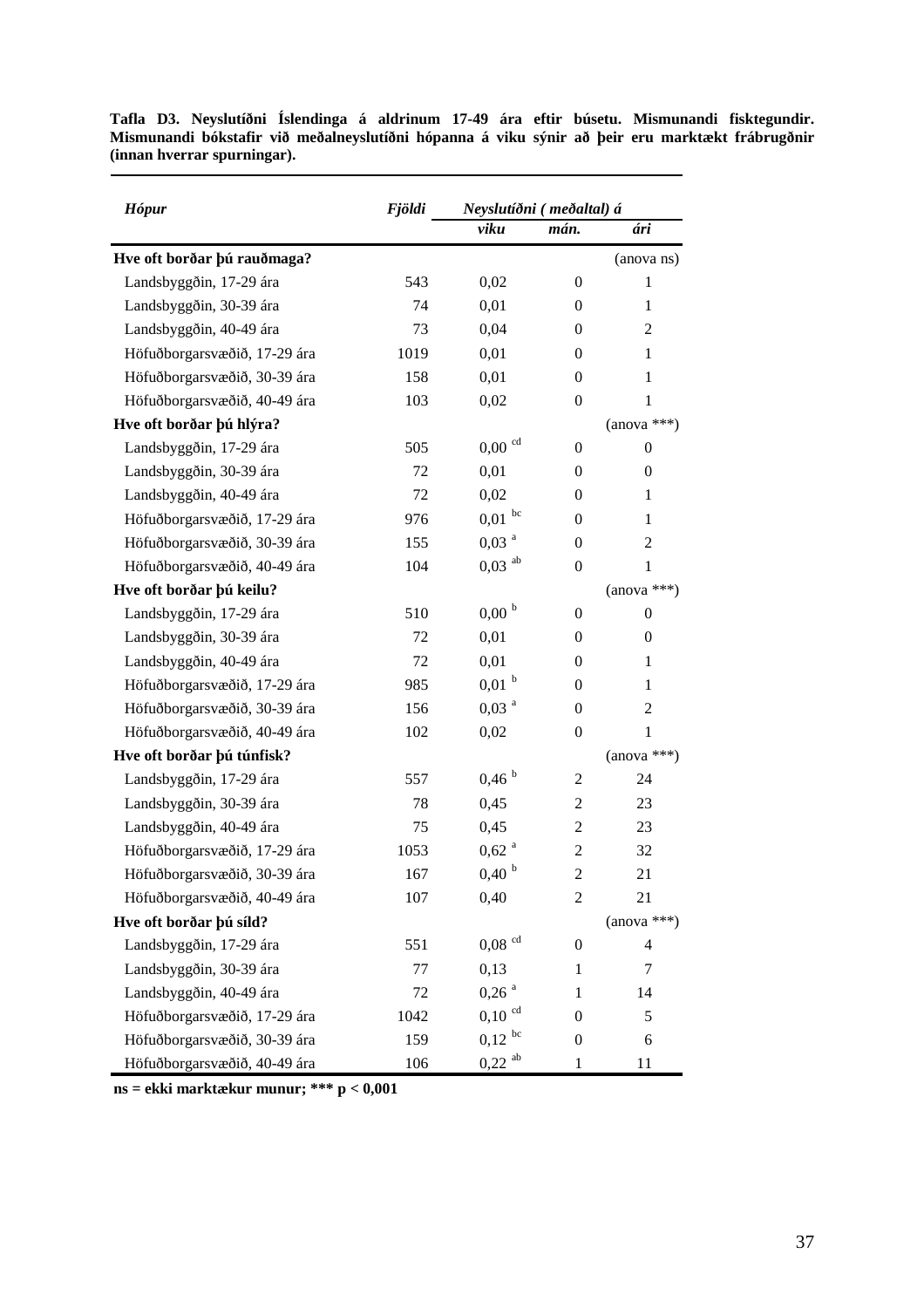| <b>Hópur</b>                 | <b>Fjöldi</b> | Neyslutíðni (meðaltal) á |                  |                  |
|------------------------------|---------------|--------------------------|------------------|------------------|
|                              |               | viku                     | mán.             | ári              |
| Hve oft borðar þú sardínur?  |               |                          |                  | $(anova **)$     |
| Landsbyggðin, 17-29 ára      | 549           | 0,07                     | $\boldsymbol{0}$ | 3                |
| Landsbyggðin, 30-39 ára      | 73            | 0,11                     | $\mathbf{0}$     | 6                |
| Landsbyggðin, 40-49 ára      | 73            | 0,16 <sup>a</sup>        | 1                | 8                |
| Höfuðborgarsvæðið, 17-29 ára | 1039          | $0,05^{b}$               | $\mathbf{0}$     | 3                |
| Höfuðborgarsvæðið, 30-39 ára | 158           | 0,07                     | $\mathbf{0}$     | $\overline{4}$   |
| Höfuðborgarsvæðið, 40-49 ára | 104           | $0,14^{a}$               | 1                | 7                |
| Hve oft borðar þú ál?        |               |                          |                  | (anova ms)       |
| Landsbyggðin, 17-29 ára      | 544           | 0,00 <sup>b</sup>        | $\mathbf{0}$     | $\boldsymbol{0}$ |
| Landsbyggðin, 30-39 ára      | 72            | 0,01                     | $\mathbf{0}$     | $\mathbf{0}$     |
| Landsbyggðin, 40-49 ára      | 72            | 0,00                     | 0                | $\mathbf{0}$     |
| Höfuðborgarsvæðið, 17-29 ára | 1036          | 0,01                     | $\mathbf{0}$     | $\mathbf{0}$     |
| Höfuðborgarsvæðið, 30-39 ára | 157           | 0,02 <sup>a</sup>        | 0                | 1                |
| Höfuðborgarsvæðið, 40-49 ára | 101           | 0,00                     | $\mathbf{0}$     | $\boldsymbol{0}$ |
| Hve oft borðar þú rækjur?    |               |                          |                  | (anova ms)       |
| Landsbyggðin, 17-29 ára      | 561           | 0,39                     | $\overline{2}$   | 20               |
| Landsbyggðin, 30-39 ára      | 77            | 0,34                     | 1                | 18               |
| Landsbyggðin, 40-49 ára      | 74            | 0,48                     | $\overline{2}$   | 25               |
| Höfuðborgarsvæðið, 17-29 ára | 1054          | 0,35                     | 1                | 18               |
| Höfuðborgarsvæðið, 30-39 ára | 161           | 0,31                     | 1                | 16               |
| Höfuðborgarsvæðið, 40-49 ára | 109           | 0,46                     | $\overline{c}$   | 24               |
| Hve oft borðar þú hörpuskel? |               |                          |                  | $(anova ***)$    |
| Landsbyggðin, 17-29 ára      | 546           | $0,04$ <sup>cd</sup>     | $\mathbf{0}$     | $\overline{c}$   |
| Landsbyggðin, 30-39 ára      | 75            | 0,06                     | 0                | 3                |
| Landsbyggðin, 40-49 ára      | 73            | 0,05                     | 0                | $\mathfrak{2}$   |
| Höfuðborgarsvæðið, 17-29 ára | 1039          | $0{,}06$ $^{\rm bc}$     | 0                | 3                |
| Höfuðborgarsvæðið, 30-39 ára | 159           | 0,12 <sup>a</sup>        | $\boldsymbol{0}$ | 6                |
| Höfuðborgarsvæðið, 40-49 ára | 105           | $0,\!11$ $^{\rm ab}$     | $\boldsymbol{0}$ | 6                |
| Hve oft borðar þú humar?     |               |                          |                  | $(anova*)$       |
| Landsbyggðin, 17-29 ára      | 558           | 0,16                     | 1                | 8                |
| Landsbyggðin, 30-39 ára      | 77            | $0,26$ <sup>a</sup>      | 1                | 14               |
| Landsbyggðin, 40-49 ára      | 72            | 0,19                     | 1                | 10               |
| Höfuðborgarsvæðið, 17-29 ára | 1052          | $0,14^{b}$               | 1                | 7                |
| Höfuðborgarsvæðið, 30-39 ára | 162           | 0,19                     | 1                | 10               |
| Höfuðborgarsvæðið, 40-49 ára | 108           | 0,20                     | 1                | 11               |

**Tafla D4. Neyslutíðni Íslendinga á aldrinum 17-49 ára eftir búsetu. Mismunandi fisktegundir. Mismunandi bókstafir við meðalneyslutíðni hópanna á viku sýnir að þeir eru marktækt frábrugðnir (innan hverrar spurningar).** 

**ms = á mörkum marktækis (p = 0,05-0,10); \* p<0,05; \*\* p < 0,01; \*\*\* p < 0,001**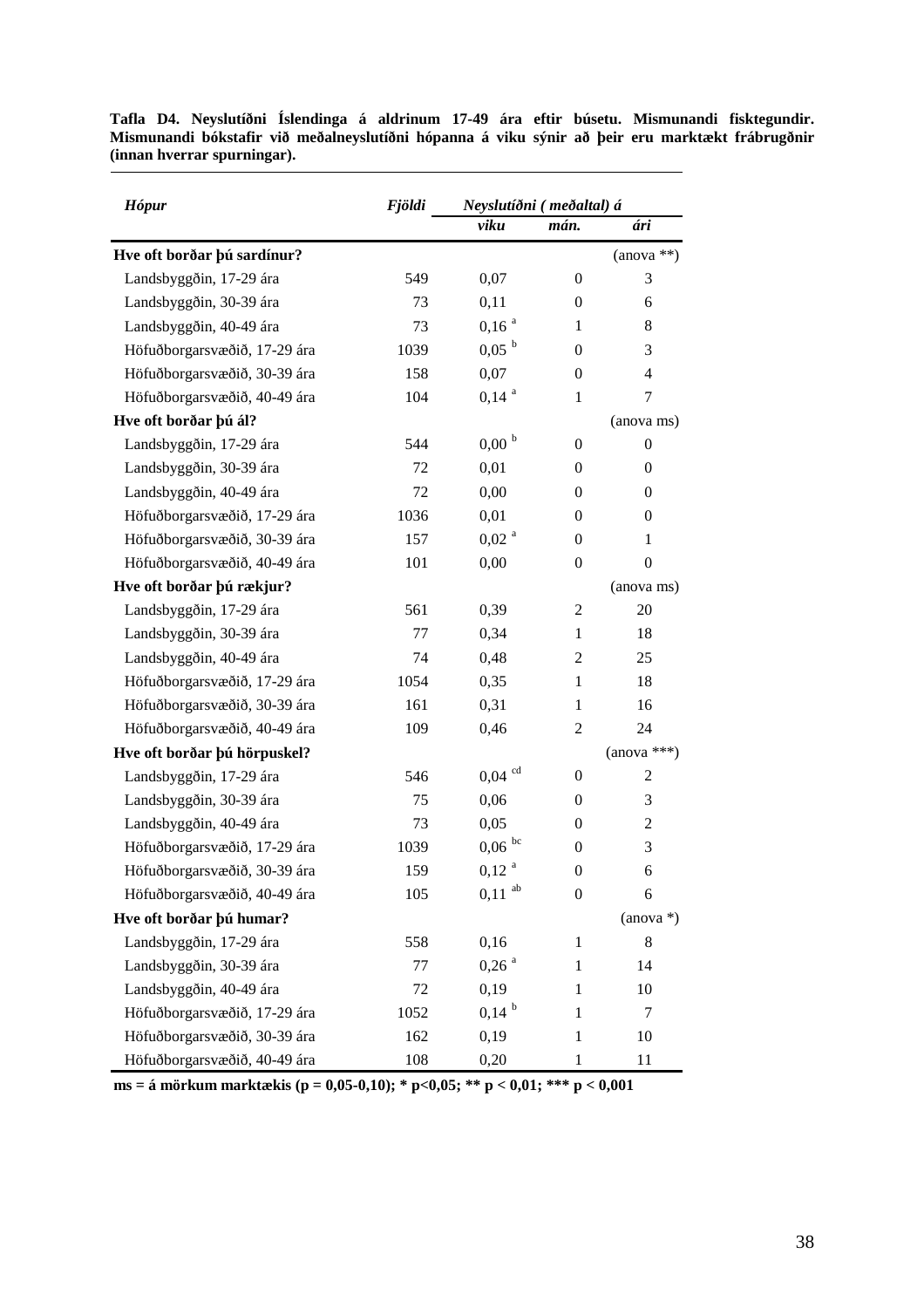| <b>Hópur</b>                  | <b>Fjöldi</b> | Neyslutíðni (meðaltal) á |                |                |
|-------------------------------|---------------|--------------------------|----------------|----------------|
|                               |               | viku                     | mán.           | ári            |
| Hve oft borðar þú skötu?      |               |                          |                | $(anova **)$   |
| Landsbyggðin, 17-29 ára       | 550           | 0,02                     | $\overline{0}$ | $\mathbf{1}$   |
| Landsbyggðin, 30-39 ára       | 76            | 0,02                     | $\Omega$       | 1              |
| Landsbyggðin, 40-49 ára       | 71            | 0,04                     | $\Omega$       | $\overline{2}$ |
| Höfuðborgarsvæðið, 17-29 ára  | 1041          | 0,02 <sup>b</sup>        | $\overline{0}$ | 1              |
| Höfuðborgarsvæðið, 30-39 ára  | 160           | 0,02                     | $\Omega$       | 1              |
| Höfuðborgarsvæðið, 40-49 ára  | 105           | $0,04$ <sup>a</sup>      | $\Omega$       | $\overline{2}$ |
| Hve oft borðar þú hákarl?     |               |                          |                | $(anova ***)$  |
| Landsbyggðin, 17-29 ára       | 555           | 0,05 <sup>b</sup>        | $\Omega$       | 3              |
| Landsbyggðin, 30-39 ára       | 73            | 0,06                     | $\Omega$       | 3              |
| Landsbyggðin, 40-49 ára       | 74            | $0,14$ <sup>a</sup>      | 1              | 7              |
| Höfuðborgarsvæðið, 17-29 ára  | 1039          | 0,02 <sup>b</sup>        | $\Omega$       | 1              |
| Höfuðborgarsvæðið, 30-39 ára  | 158           | 0,03 <sup>b</sup>        | $\mathbf{0}$   | $\overline{2}$ |
| Höfuðborgarsvæðið, 40-49 ára  | 105           | $0,04$ <sup>b</sup>      | $\Omega$       | $\overline{2}$ |
| Hve oft borðar þú hrefnukjöt? |               |                          |                | (anova ns)     |
| Landsbyggðin, 17-29 ára       | 546           | 0,03                     | $\theta$       | $\overline{2}$ |
| Landsbyggðin, 30-39 ára       | 74            | 0,02                     | $\Omega$       | 1              |
| Landsbyggðin, 40-49 ára       | 73            | 0,03                     | $\Omega$       | 1              |
| Höfuðborgarsvæðið, 17-29 ára  | 1037          | 0,01                     | $\Omega$       | 1              |
| Höfuðborgarsvæðið, 30-39 ára  | 157           | 0,03                     | $\theta$       | $\overline{2}$ |
| Höfuðborgarsvæðið, 40-49 ára  | 108           | 0,03                     | $\Omega$       | 1              |

**Tafla D5. Neyslutíðni Íslendinga á aldrinum 17-49 ára eftir búsetu. Mismunandi fisktegundir. Mismunandi bókstafir við meðalneyslutíðni hópanna á viku sýnir að þeir eru marktækt frábrugðnir (innan hverrar spurningar).** 

**ns = ekki marktækur munur; \*\* p < 0,01; \*\*\* p < 0,001**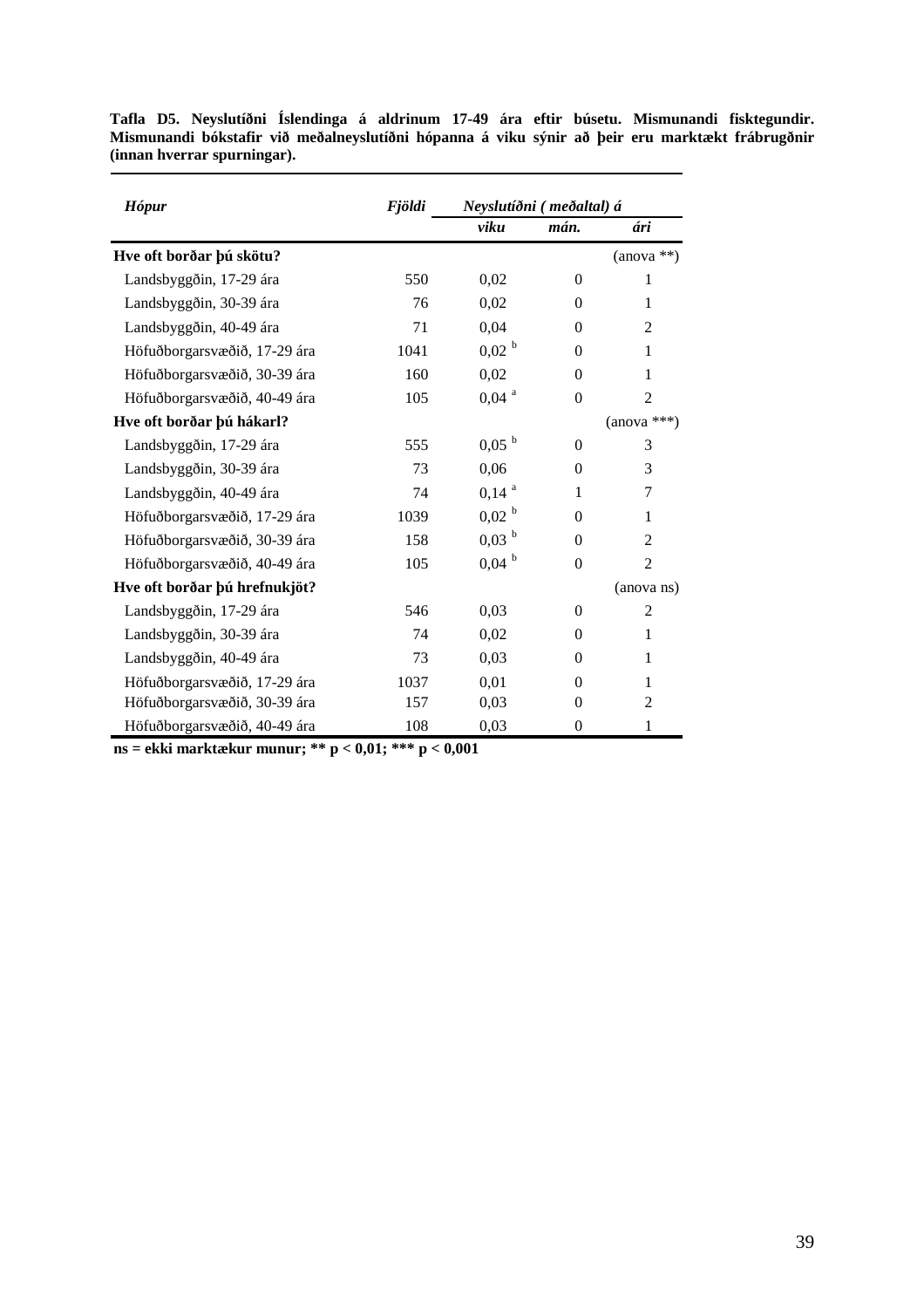| <b>Hópur</b>                                                | <b>Fjöldi</b> | Neyslutíðni (meðaltal) á |                |                |
|-------------------------------------------------------------|---------------|--------------------------|----------------|----------------|
|                                                             |               | viku                     | mán.           | ári            |
| Hve oft borðar þú ferskan fisk?                             |               |                          |                | $(anova ***)$  |
| Landsbyggðin, 17-29 ára                                     | 541           | $0,64$ <sup>b</sup>      | 3              | 33             |
| Landsbyggðin, 30-39 ára                                     | 79            | 0,75                     | 3              | 39             |
| Landsbyggðin, 40-49 ára                                     | 76            | 0,70                     | 3              | 36             |
| Höfuðborgarsvæðið, 17-29 ára                                | 1032          | 0,59 <sup>b</sup>        | 2              | 31             |
| Höfuðborgarsvæðið, 30-39 ára                                | 164           | 0,78                     | 3              | 40             |
| Höfuðborgarsvæðið, 40-49 ára                                | 108           | $0,99$ <sup>a</sup>      | 4              | 52             |
| Hve oft borðar þú pökkuð fersk flök?                        |               |                          |                | $(anova ***)$  |
| Landsbyggðin, 17-29 ára                                     | 520           | $0,52$ <sup>ab</sup>     | 2              | 27             |
| Landsbyggðin, 30-39 ára                                     | 78            | 0,38                     | 2              | 20             |
| Landsbyggðin, 40-49 ára                                     | 74            | $0,53$ <sup>ac</sup>     | 2              | 28             |
| Höfuðborgarsvæðið, 17-29 ára                                | 1006          | $0,44$ <sup>ac</sup>     | 2              | 23             |
| Höfuðborgarsvæðið, 30-39 ára                                | 159           | $0,25$ <sup>d</sup>      | $\mathbf{1}$   | 13             |
| Höfuðborgarsvæðið, 40-49 ára                                | 105           | $0,27$ <sup>cd</sup>     | $\mathbf{1}$   | 14             |
| Hve oft borðar þú hálf-tilbúna fiskrétti úr ferskfiskborði? |               |                          |                | $(anova ***)$  |
| Landsbyggðin, 17-29 ára                                     | 541           | $0,19$ $\degree$         | $\mathbf{1}$   | 10             |
| Landsbyggðin, 30-39 ára                                     | 79            | $0.15$ bc                | $\mathbf{1}$   | 8              |
| Landsbyggðin, 40-49 ára                                     | 71            | $0,13$ °                 | 1              | 7              |
| Höfuðborgarsvæðið, 17-29 ára                                | 1034          | 0,24                     | 1              | 13             |
| Höfuðborgarsvæðið, 30-39 ára                                | 166           | $0,33$ <sup>a</sup>      | 1              | 17             |
| Höfuðborgarsvæðið, 40-49 ára                                | 108           | $0,32$ <sup>ab</sup>     | $\mathbf{1}$   | 16             |
| Hve oft borðar þú kælda tilbúna fiskrétti (t.d. 1944)?      |               |                          |                | (anova ns)     |
| Landsbyggðin, 17-29 ára                                     | 548           | 0,07                     | 0              | 4              |
| Landsbyggðin, 30-39 ára                                     | 78            | 0,03                     | 0              | 2              |
| Landsbyggðin, 40-49 ára                                     | 71            | 0,06                     | 0              | 3              |
| Höfuðborgarsvæðið, 17-29 ára                                | 1053          | 0,05                     | 0              | $\overline{c}$ |
| Höfuðborgarsvæðið, 30-39 ára                                | 161           | 0,02                     | $\theta$       | $\mathbf{1}$   |
| Höfuðborgarsvæðið, 40-49 ára                                | 105           | 0,05                     | $\theta$       | $\overline{c}$ |
| Hve oft borðar þú frosinn fisk?                             |               |                          |                | $(anova ***)$  |
| Landsbyggðin, 17-29 ára                                     | 542           | $0,64$ b                 | 3              | 33             |
| Landsbyggðin, 30-39 ára                                     | 78            | 0,82 <sup>b</sup>        | 3              | 43             |
| Landsbyggðin, 40-49 ára                                     | 77            | $1,26$ <sup>a</sup>      | 5              | 66             |
| Höfuðborgarsvæðið, 17-29 ára                                | 1035          | $0,40$ <sup>cd</sup>     | $\overline{c}$ | 21             |
| Höfuðborgarsvæðið, 30-39 ára                                | 164           | $0,\!40$ $^{\rm cd}$     | $\mathfrak{2}$ | 21             |
| Höfuðborgarsvæðið, 40-49 ára                                | 105           | $0,54$ bc                | $\overline{2}$ | 28             |

**Tafla E1. Neyslutíðni Íslendinga á aldrinum 17-49 ára eftir búsetu. Mismunandi afurðir úr sjávarfangi. Mismunandi bókstafir við meðalneyslutíðni hópanna á viku sýnir að þeir eru marktækt frábrugðnir (innan hverrar spurningar).** 

**ns = ekki marktækur munur; \*\*\* p < 0,001**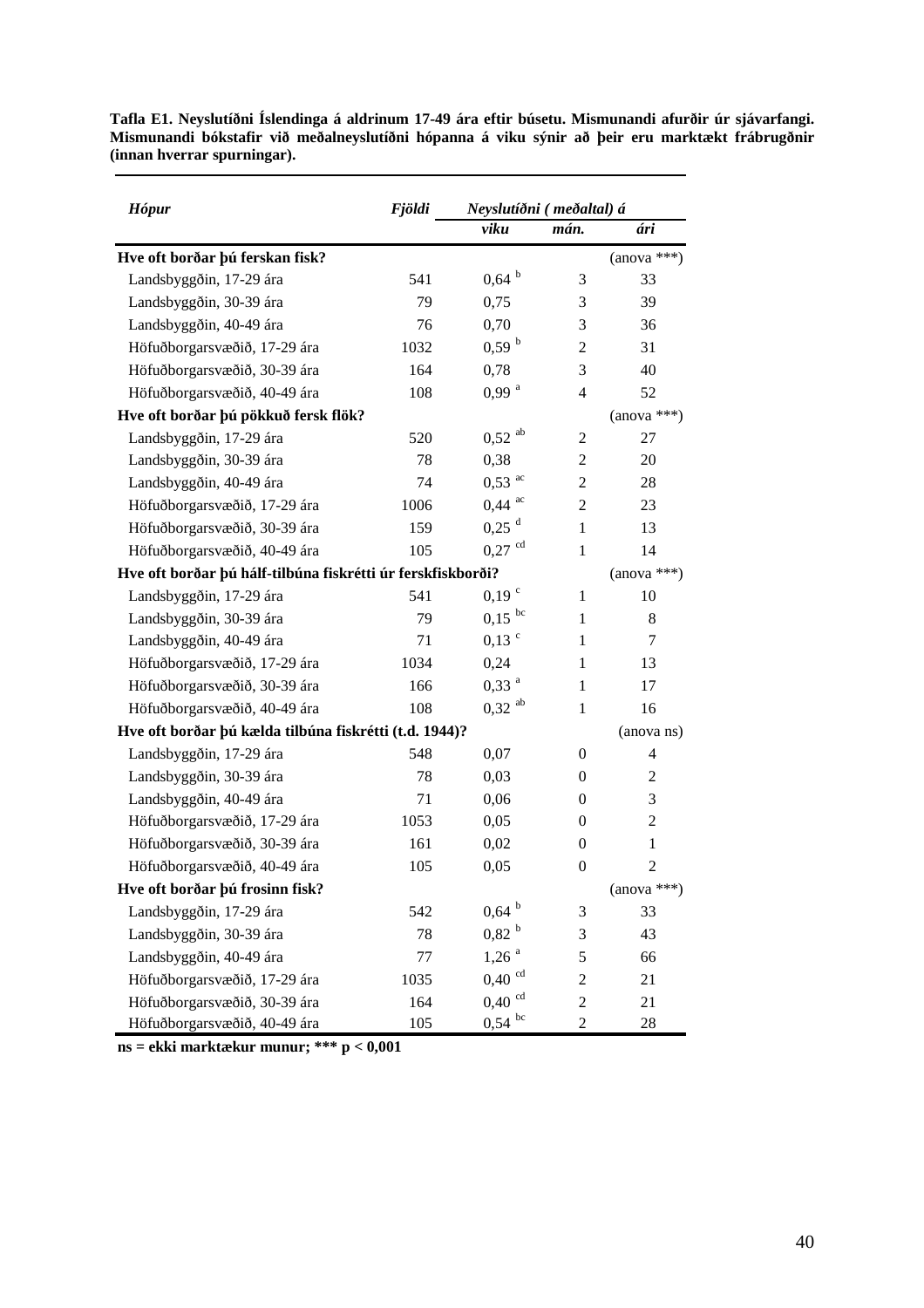| Tafla E2. Neyslutíðni Íslendinga á aldrinum 17-49 ára eftir búsetu. Mismunandi afurðir úr sjávarfangi. |  |  |  |
|--------------------------------------------------------------------------------------------------------|--|--|--|
| Mismunandi bókstafir við meðalneyslutíðni hópanna á viku sýnir að þeir eru marktækt frábrugðnir        |  |  |  |
| (innan hverrar spurningar).                                                                            |  |  |  |

| <b>Hópur</b>                                                                | <b>Fjöldi</b> |                      | Neyslutíðni (meðaltal) á |                |  |  |
|-----------------------------------------------------------------------------|---------------|----------------------|--------------------------|----------------|--|--|
|                                                                             |               | viku                 | mán.                     | ári            |  |  |
| Hve oft borðar þú frosna tilbúna fiskrétti (t.d. Fiskinaggar)?              |               |                      |                          | $(anova ***)$  |  |  |
| Landsbyggðin, 17-29 ára                                                     | 546           | $0,14$ <sup>a</sup>  | 1                        | 7              |  |  |
| Landsbyggðin, 30-39 ára                                                     | 79            | 0,13                 | $\mathbf{1}$             | 7              |  |  |
| Landsbyggðin, 40-49 ára                                                     | 73            | 0,12                 | 0                        | 6              |  |  |
| Höfuðborgarsvæðið, 17-29 ára                                                | 1047          | $0,06^{b}$           | $\Omega$                 | 3              |  |  |
| Höfuðborgarsvæðið, 30-39 ára                                                | 162           | $0,06^{b}$           | 0                        | 3              |  |  |
| Höfuðborgarsvæðið, 40-49 ára                                                | 104           | $0,06^{b}$           | 0                        | 3              |  |  |
| Hve oft borðar þú fisk úr niðursuðudós (t.d. Fiskibollur/túnfiskur úr dós)? |               |                      |                          | $(anova*)$     |  |  |
| Landsbyggðin, 17-29 ára                                                     | 557           | 0,24                 | 1                        | 12             |  |  |
| Landsbyggðin, 30-39 ára                                                     | 79            | 0,17                 | 1                        | 9              |  |  |
| Landsbyggðin, 40-49 ára                                                     | 73            | 0,14                 | 1                        | 7              |  |  |
| Höfuðborgarsvæðið, 17-29 ára                                                | 1056          | 0,22                 | 1                        | 11             |  |  |
| Höfuðborgarsvæðið, 30-39 ára                                                | 164           | 0,13                 | 1                        | 7              |  |  |
| Höfuðborgarsvæðið, 40-49 ára                                                | 109           | 0,14                 | 1                        | 7              |  |  |
| Hve oft borðar þú fisk í glerkrukku (t.d. Marineruð síld)?                  |               |                      |                          | $(anova ***)$  |  |  |
| Landsbyggðin, 17-29 ára                                                     | 555           | $0,06$ <sup>cd</sup> | $\mathbf{0}$             | 3              |  |  |
| Landsbyggðin, 30-39 ára                                                     | 79            | $0,15$ <sup>ab</sup> | $\mathbf{1}$             | 8              |  |  |
| Landsbyggðin, 40-49 ára                                                     | 73            | $0,26$ <sup>a</sup>  | 1                        | 13             |  |  |
| Höfuðborgarsvæðið, 17-29 ára                                                | 1058          | $0,07$ <sup>cd</sup> | 0                        | $\overline{4}$ |  |  |
| Höfuðborgarsvæðið, 30-39 ára                                                | 163           | $0,11$ bc            | $\mathbf{0}$             | 6              |  |  |
| Höfuðborgarsvæðið, 40-49 ára                                                | 107           | $0,21$ <sup>a</sup>  | $\mathbf{1}$             | 11             |  |  |
| Hve oft borðar þú fisk úr túbu (kaviar)?                                    |               |                      |                          | $(anova ***)$  |  |  |
| Landsbyggðin, 17-29 ára                                                     | 556           | $0,13$ bd            | $\mathbf{1}$             | 7              |  |  |
| Landsbyggðin, 30-39 ára                                                     | 79            | $0,30$ <sup>ab</sup> | $\mathbf{1}$             | 16             |  |  |
| Landsbyggðin, 40-49 ára                                                     | 73            | $0,52$ <sup>a</sup>  | 2                        | 27             |  |  |
| Höfuðborgarsvæðið, 17-29 ára                                                | 1060          | $0,10$ <sup>de</sup> | $\mathbf{0}$             | 5              |  |  |
| Höfuðborgarsvæðið, 30-39 ára                                                | 164           | $0,26$ <sup>bc</sup> | $\mathbf{1}$             | 14             |  |  |
| Höfuðborgarsvæðið, 40-49 ára                                                | 107           | $0,\!22$ $^{\rm bd}$ | 1                        | 12             |  |  |
| Hve oft borðar þú saltfisk?                                                 |               |                      |                          | $(anova ***)$  |  |  |
| Landsbyggðin, 17-29 ára                                                     | 557           | $0,27$ <sup>a</sup>  | 1                        | 14             |  |  |
| Landsbyggðin, 30-39 ára                                                     | 78            | 0,19                 | 1                        | 10             |  |  |
| Landsbyggðin, 40-49 ára                                                     | 77            | 0,22                 | 1                        | 11             |  |  |
| Höfuðborgarsvæðið, 17-29 ára                                                | 1055          | $0,14^{b}$           | 1                        | 7              |  |  |
| Höfuðborgarsvæðið, 30-39 ára                                                | 161           | $0,12^{b}$           | $\mathbf{0}$             | 6              |  |  |
| Höfuðborgarsvæðið, 40-49 ára                                                | 107           | $0.13^{b}$           | 1                        | 7              |  |  |

**\* p<0,05; \*\*\* p < 0,001**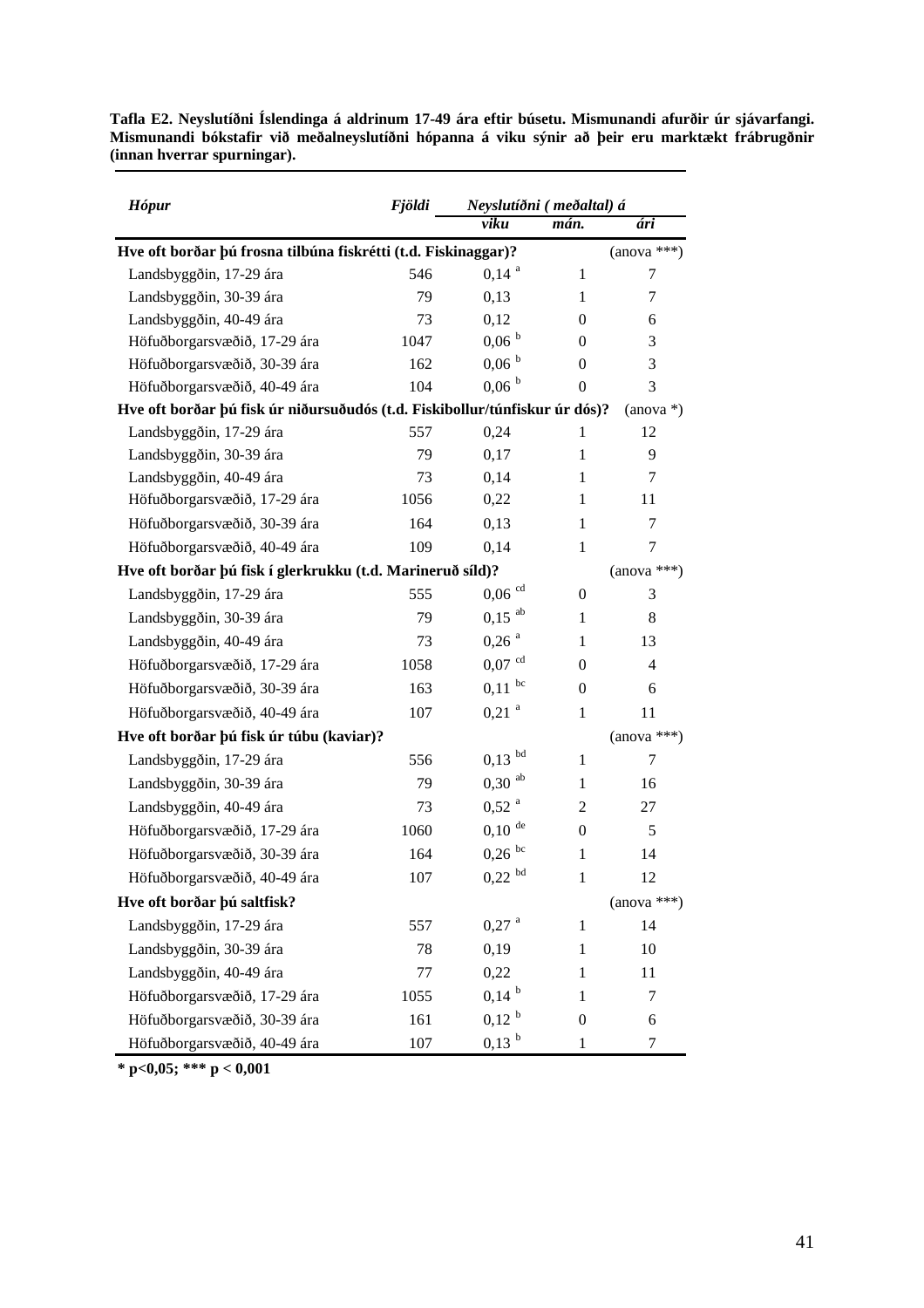| <b>Hópur</b>                               | <b>Fjöldi</b> | Neyslutíðni (meðaltal) á |                |               |
|--------------------------------------------|---------------|--------------------------|----------------|---------------|
|                                            |               | viku                     | mán.           | ári           |
| Hve oft borðar þú harðfisk?                |               |                          |                | $(anova ***)$ |
| Landsbyggðin, 17-29 ára                    | 558           | $0,77$ <sup>ab</sup>     | 3              | 40            |
| Landsbyggðin, 30-39 ára                    | 80            | 0,73                     | 3              | 38            |
| Landsbyggðin, 40-49 ára                    | 76            | 1,07 <sup>a</sup>        | 4              | 56            |
| Höfuðborgarsvæðið, 17-29 ára               | 1067          | $0,48$ <sup>cd</sup>     | 2              | 25            |
| Höfuðborgarsvæðið, 30-39 ára               | 166           | $0,48$ <sup>cd</sup>     | 2              | 25            |
| Höfuðborgarsvæðið, 40-49 ára               | 109           | $0,57$ bc                | $\overline{2}$ | 30            |
| Hve oft borðar þú reyktan/grafinn lax?     |               |                          |                | (anova ms)    |
| Landsbyggðin, 17-29 ára                    | 559           | 0,30                     | $\mathbf{1}$   | 15            |
| Landsbyggðin, 30-39 ára                    | 80            | 0,21                     | 1              | 11            |
| Landsbyggðin, 40-49 ára                    | 74            | 0,28                     | 1              | 15            |
| Höfuðborgarsvæðið, 17-29 ára               | 1063          | 0,28                     | 1              | 15            |
| Höfuðborgarsvæðið, 30-39 ára               | 163           | 0,28                     | $\mathbf{1}$   | 15            |
| Höfuðborgarsvæðið, 40-49 ára               | 109           | 0,42                     | 2              | 22            |
| Hve oft borðar þú sushi?                   |               |                          |                | $(anova ***)$ |
| Landsbyggðin, 17-29 ára                    | 556           | $0,03$ <sup>de</sup>     | $\mathbf{0}$   | 1             |
| Landsbyggðin, 30-39 ára                    | 78            | $0,02$ <sup>ce</sup>     | $\theta$       | 1             |
| Landsbyggðin, 40-49 ára                    | 72            | ce<br>0,01               | 0              | $\mathbf{1}$  |
| Höfuðborgarsvæðið, 17-29 ára               | 1056          | $0.05$ bc                | 0              | 3             |
| Höfuðborgarsvæðið, 30-39 ára               | 161           | $0,10^{a}$               | $\mathbf{0}$   | 5             |
| Höfuðborgarsvæðið, 40-49 ára               | 104           | $0,10$ <sup>ab</sup>     | $\overline{0}$ | 5             |
| Hve oft borðar þú skelfisk, rækjur, humar? |               |                          | $(anova **)$   |               |
| Landsbyggðin, 17-29 ára                    | 554           | 0,29                     | 1              | 15            |
| Landsbyggðin, 30-39 ára                    | 80            | 0,33                     | $\mathbf{1}$   | 17            |
| Landsbyggðin, 40-49 ára                    | 76            | 0,37                     | 1              | 19            |
| Höfuðborgarsvæðið, 17-29 ára               | 1058          | 0,26 <sup>b</sup>        | 1              | 13            |
| Höfuðborgarsvæðið, 30-39 ára               | 162           | 0,32                     | 1              | 17            |
| Höfuðborgarsvæðið, 40-49 ára               | 109           | $0,41$ <sup>a</sup>      | $\overline{c}$ | 21            |
| Hve oft tekur þú lýsi?                     |               |                          |                | (anova ns)    |
| Landsbyggðin, 17-29 ára                    | 558           | 2,11                     | 8              | 110           |
| Landsbyggðin, 30-39 ára                    | 79            | 1,88                     | 8              | 98            |
| Landsbyggðin, 40-49 ára                    | 73            | 2,06                     | 8              | 107           |
| Höfuðborgarsvæðið, 17-29 ára               | 1058          | 2,17                     | 9              | 113           |
| Höfuðborgarsvæðið, 30-39 ára               | 167           | 2,38                     | 10             | 124           |
| Höfuðborgarsvæðið, 40-49 ára               | 107           | 2,66                     | 11             | 138           |

**Tafla E3. Neyslutíðni Íslendinga á aldrinum 17-49 ára eftir búsetu. Mismunandi afurðir úr sjávarfangi. Mismunandi bókstafir við meðalneyslutíðni hópanna á viku sýnir að þeir eru marktækt frábrugðnir (innan hverrar spurningar).** 

**ns = ekki marktækur munur; ms = á mörkum marktækis (p = 0,05-0,10);** 

**\*\* p < 0,01; \*\*\* p < 0,001**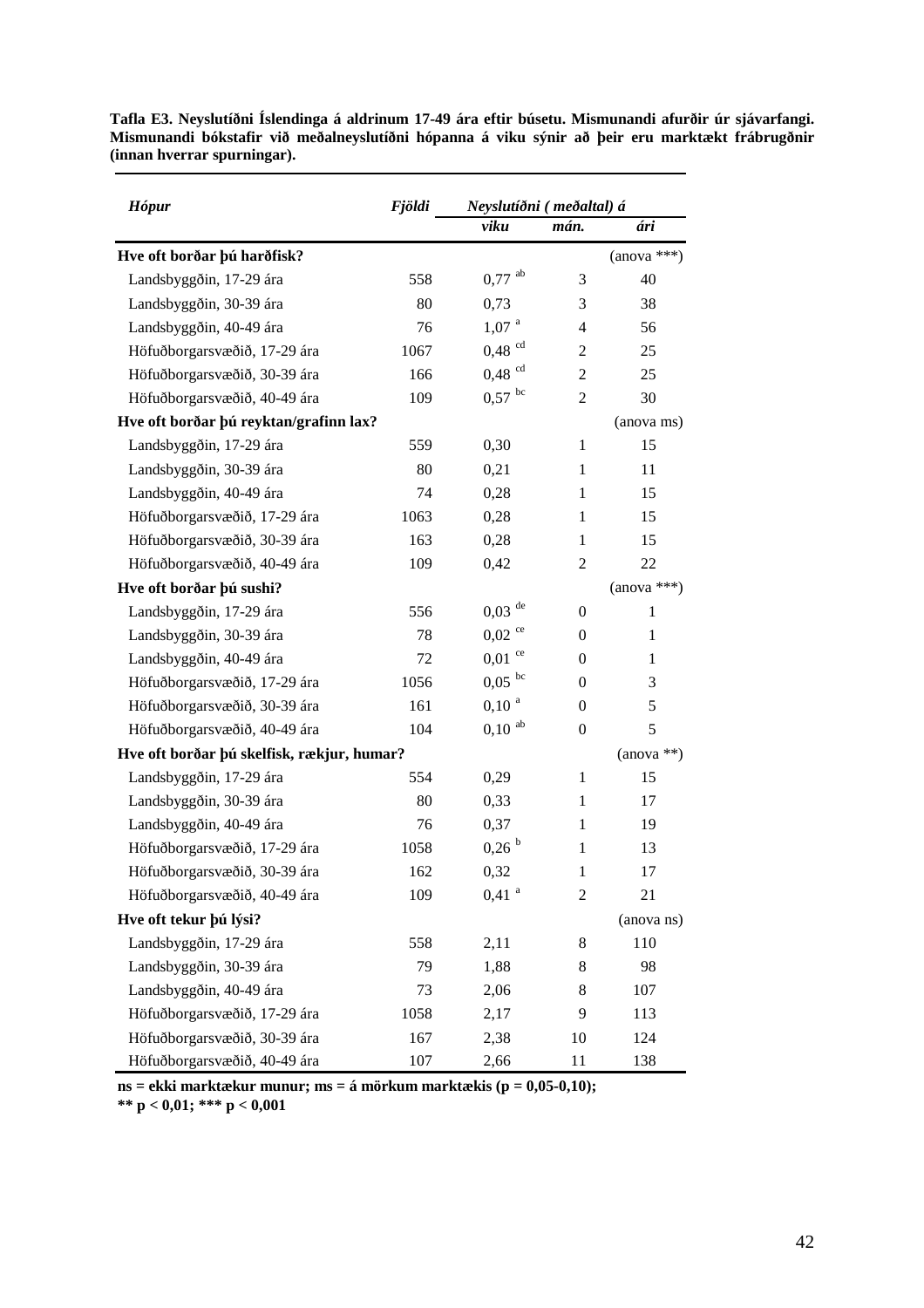| <b>Hópur</b>                                              | <b>Fjöldi</b> | Neyslutíðni (meðaltal) á |                |               |
|-----------------------------------------------------------|---------------|--------------------------|----------------|---------------|
|                                                           |               | viku                     | mán.           | ári           |
| Hve oft borðar þú rautt kjöt?                             |               |                          |                | $(anova ***)$ |
| Landsbyggðin, 17-29 ára                                   | 555           | $1,61$ <sup>a</sup>      | 6              | 84            |
| Landsbyggðin, 30-39 ára                                   | 79            | 1,55                     | 6              | 81            |
| Landsbyggðin, 40-49 ára                                   | 74            | 1,39                     | 6              | 72            |
| Höfuðborgarsvæðið, 17-29 ára                              | 1069          | 1,45                     | 6              | 75            |
| Höfuðborgarsvæðið, 30-39 ára                              | 166           | 1,30 <sup>b</sup>        | 5              | 68            |
| Höfuðborgarsvæðið, 40-49 ára                              | 109           | $1,11^{b}$               | $\overline{4}$ | 58            |
| Hve oft borðar þú hvítt kjöt?                             |               |                          |                | $(anova ***)$ |
| Landsbyggðin, 17-29 ára                                   | 558           | $1,48$ bc                | 6              | 77            |
| Landsbyggðin, 30-39 ára                                   | 80            | 1,62                     | 6              | 84            |
| Landsbyggðin, 40-49 ára                                   | 77            | $1,19$ <sup>cd</sup>     | 5              | 62            |
| Höfuðborgarsvæðið, 17-29 ára                              | 1070          | $1,77$ <sup>a</sup>      | 7              | 92            |
| Höfuðborgarsvæðið, 30-39 ára                              | 167           | $1,72$ <sup>ab</sup>     | 7              | 89            |
| Höfuðborgarsvæðið, 40-49 ára                              | 110           | $1,67$ <sup>ab</sup>     | 7              | 87            |
| Hve oft borðar þú pasta?                                  |               |                          |                | $(anova ***)$ |
| Landsbyggðin, 17-29 ára                                   | 558           | $1,21$ <sup>b</sup>      | 5              | 63            |
| Landsbyggðin, 30-39 ára                                   | 81            | $0.87$ bc                | 3              | 45            |
| Landsbyggðin, 40-49 ára                                   | 76            | $0,78$ <sup>cd</sup>     | 3              | 41            |
| Höfuðborgarsvæðið, 17-29 ára                              | 1072          | 1,38 <sup>a</sup>        | 6              | 72            |
| Höfuðborgarsvæðið, 30-39 ára                              | 165           | $1,08$ bc                | $\overline{4}$ | 56            |
| Höfuðborgarsvæðið, 40-49 ára                              | 109           | $1,01$ bc                | $\overline{4}$ | 53            |
| Hve oft borðar þú grænmeti?                               |               |                          |                | $(anova ***)$ |
| Landsbyggðin, 17-29 ára                                   | 552           | $3,74^{b}$               | 15             | 194           |
| Landsbyggðin, 30-39 ára                                   | 80            | 3,92                     | 16             | 204           |
| Landsbyggðin, 40-49 ára                                   | 75            | 3,88                     | 16             | 202           |
| Höfuðborgarsvæðið, 17-29 ára                              | 1058          | 4,21 $^{a}$              | 17             | 219           |
| Höfuðborgarsvæðið, 30-39 ára                              | 165           | 4,53 $^{a}$              | 18             | 235           |
| Höfuðborgarsvæðið, 40-49 ára                              | 108           | 4,56 $^{a}$              | 18             | 237           |
| Hve oft borðar þú skyndibitamat (t.d. Pizzu, hamborgara)? |               |                          |                | $(anova ***)$ |
| Landsbyggðin, 17-29 ára                                   | 559           | 1,58 <sup>a</sup>        | 6              | 82            |
| Landsbyggðin, 30-39 ára                                   | 80            | $1,06^{b}$               | $\overline{4}$ | 55            |
| Landsbyggðin, 40-49 ára                                   | 77            | $0,49$ <sup>cd</sup>     | 2              | 26            |
| Höfuðborgarsvæðið, 17-29 ára                              | 1070          | $1,61$ <sup>a</sup>      | 6              | 83            |
| Höfuðborgarsvæðið, 30-39 ára                              | 165           | 0.98 <sup>b</sup>        | 4              | 51            |
| Höfuðborgarsvæðið, 40-49 ára                              | 109           | $0.72$ bc                | 3              | 37            |

**Tafla E4. Neyslutíðni Íslendinga á aldrinum 17-49 ára eftir búsetu. Nokkrar algengar fæðutegundir til viðmiðunnar afurða úr fiski. Mismunandi bókstafir við meðalneyslutíðni hópanna á viku sýnir að þeir eru marktækt frábrugðnir (innan hverrar spurningar).** 

**\*\*\* p < 0,001**